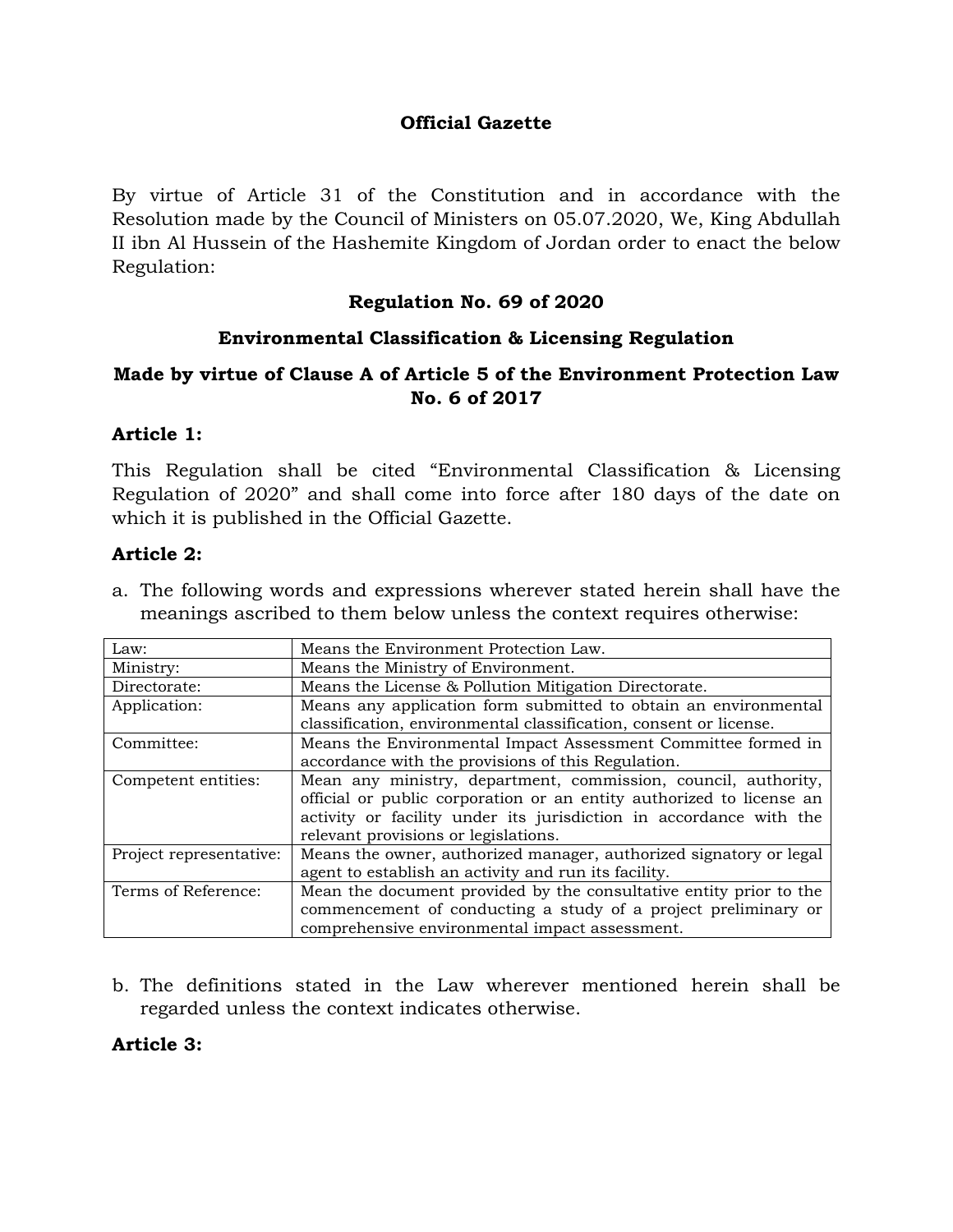The provisions of this Regulation shall be applicable to all areas of the Kingdom, including duty-free zones and developmental areas, excluding Aqaba Special Economic Zone Authority.

# **Article 4:**

The Ministry shall be in charge of issuing an environmental classification to the activities practiced by facilities based on their level of impact on environment in accordance with Appendix 1 of this Regulation within the below categories:

- a. Category 1 (High Risk): the activities that cause potential severe adverse effects on the environment elements and their environmental services or complicated effects, or otherwise could pose severe threats to the environment and human health or require special precautionary measures based on the project site, used or produced substances and wastes generated therefrom, and require a comprehensive environmental impact assessment as set forth in Table 1.
- b. Category 2 (Medium Risk): the activities that cause potential medium effects on the environment elements and their environmental services or on human health, and require special precautionary measures and preliminary environmental impact assessment as mentioned in Table 2.
- c. Category 3 (Limited Risk): the activities that cause potential limited effects on the environment elements and their environmental services or their performance site, and require the obtainment of the environmental consent as mentioned in Table 3.
- d. Category 4 (Low Risk): the activities that cause low effects on the environment elements and do not need to be reviewed by the Ministry, and require a compliance with the environmental conditions only as mentioned in Table 4.

# **Article 5:**

The Directorate shall have the following tasks and powers:

- a. To receive and examine the applications and review the documents attached thereto;
- b. To inspect the activity site in coordination with the competent entities;
- c. To set the special environmental requirements associated with the facility's activity based on its site;
- d. To submit the terms of reference attached to the application to the Committee;
- e. To periodically review the classification tables and to determine the activities thereunder in coordination with the other relevant entities, and to make recommendations to the Minister;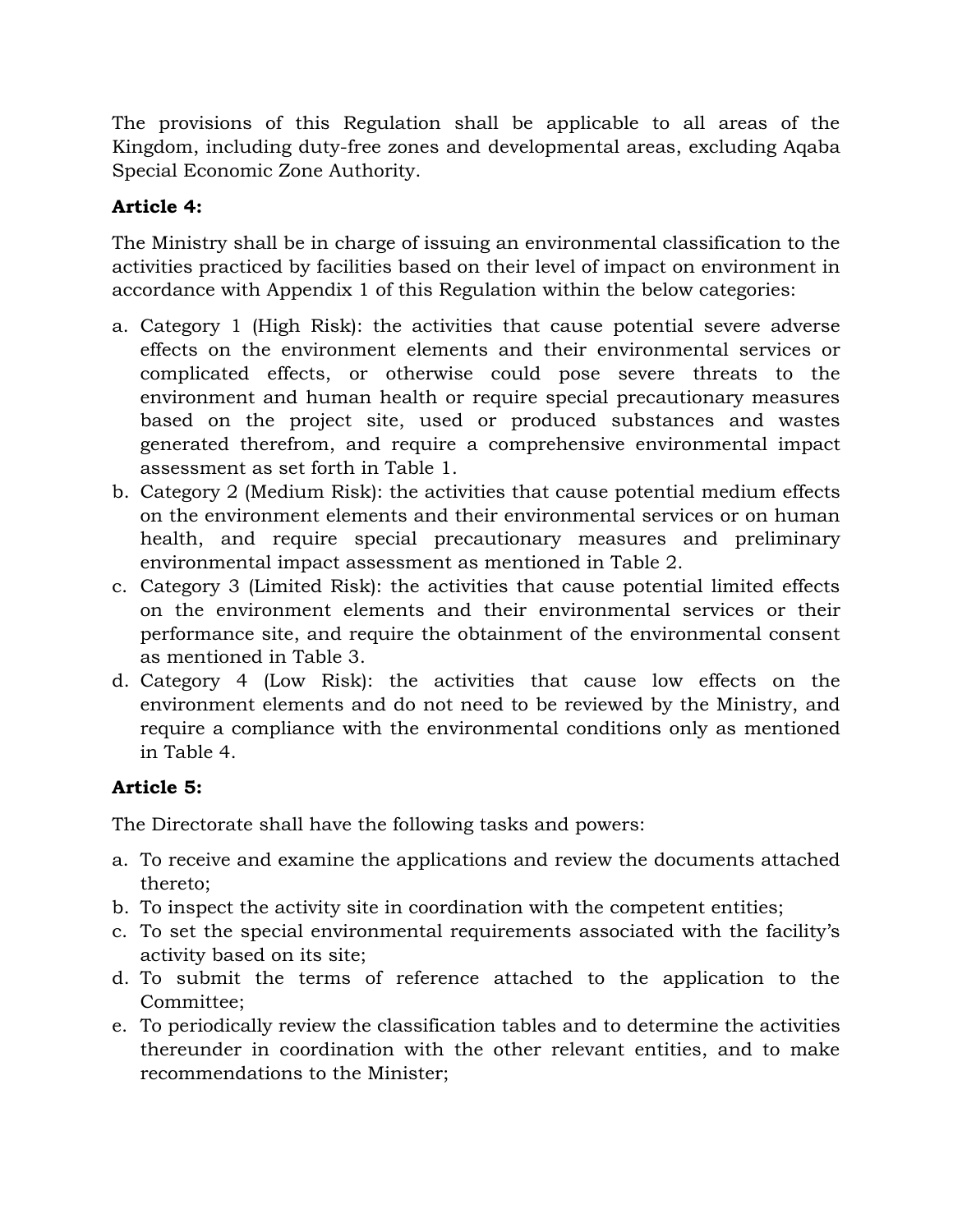- f. To establish and update the records and data related to environmental consents, licenses and permits issued for activities and facilities; and
- g. To examine the applications for the activities unmentioned in the tables of categories 1, 2, 3 or 4 and classifications thereof in accordance with this Regulation.

# **Article 6:**

The Minister shall form a committee or more to issue environmental consents to project sites, provided that such committee's tasks, meetings, work mechanisms and decision-making methods are specified in its formation decision.

### **Article 7:**

- a. At the Ministry, a committee to be named "Environmental Impact Assessment Committee" shall be formed. The Committee shall be chaired by the General Secretary and shall be membered by the Director of the Directorate as a Deputy Chairman and an experienced and competent representative of:
	- 1. Ministry of Local Administration;
	- 2. Ministry of Water & Irrigation;
	- 3. Ministry of Agriculture;
	- 4. Ministry of Health;
	- 5. Ministry of Tourism & Antiquities;
	- 6. Ministry of Industry, Trade & Supply;
	- 7. Ministry of Energy & Mineral Resources; and
	- 8. Royal Society for the Conservation of Nature.
- b. The Committee shall have the right to ask experts and specialists to attend its meetings at the project representative's cost without having the right to vote.
- c. The Head of the Environmental Impact Division at the Ministry shall be the General Secretary of the Committee and take on the organization of the Committee's meetings, record keeping, meeting minute documentation and recommendation printing.
- d. The procedures in connection with how to hold the Committee's meetings, the quorum of such meetings and decision-making process shall be determined and the summary of such determinations shall be published in the Committee's formation resolution.

### **Article 8:**

a. The Committee shall have the following tasks and authorities: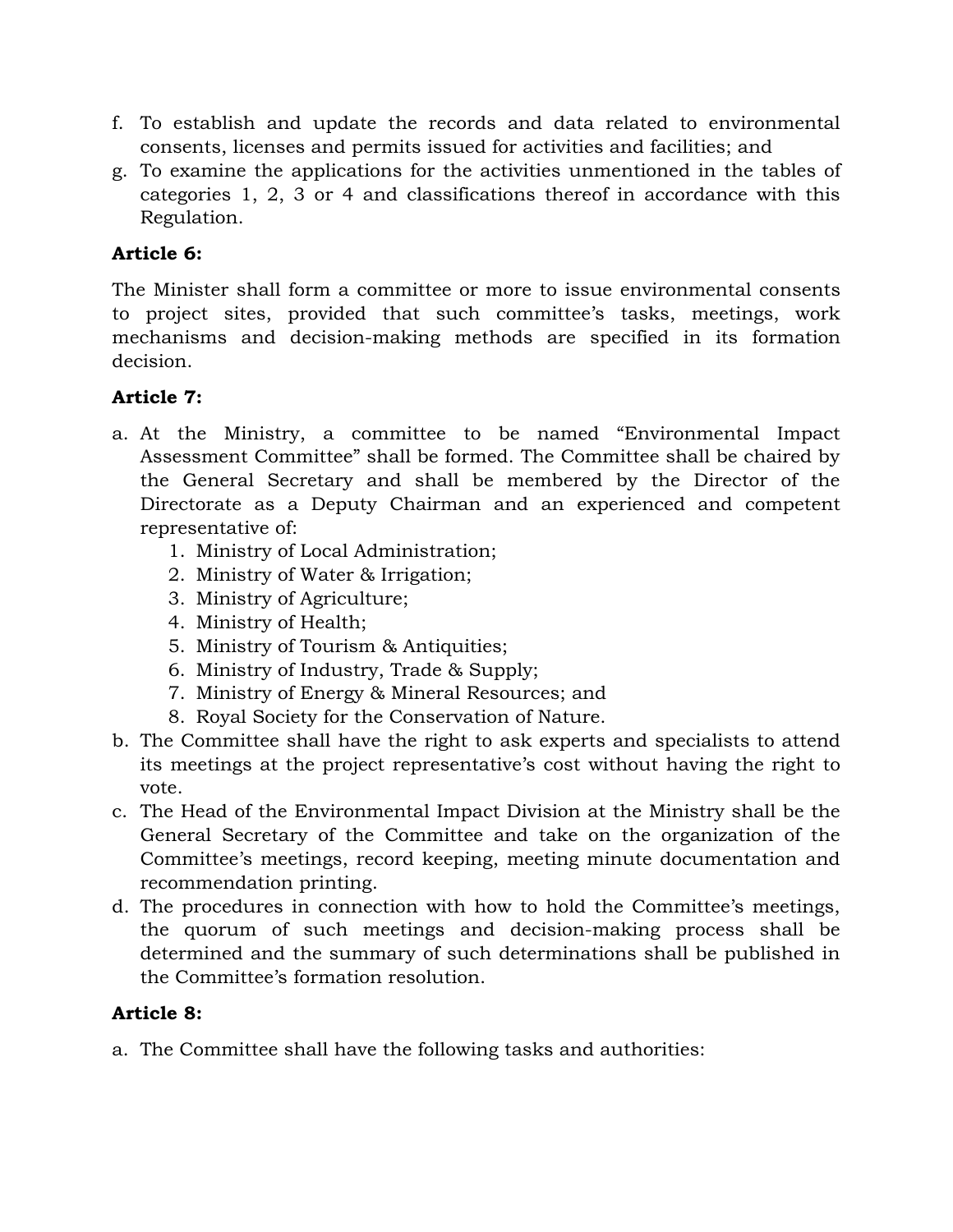- 1. To review the terms of reference of a study submitted by the consultative entity and to recommend to take the necessary procedures;
- 2. To review the study of the premilitary and comprehensive environmental impact assessment to make the appropriate decision with respect thereto;
- 3. To participate in the Scoping sessions held by the projected representative; and
- 4. Any other relevant tasks assigned by the Minister.
- b. The Committee shall be entitled to invite the consultative entity that prepared the study to attend the Committee's meeting in order to clarify the content of the environmental impact assessment study.

# **Article 9:**

- a. The projects mentioned in Table 4 of Appendix 1 of this Regulation shall be classified as Category 4 (Low Risk) that do not require an application to be submitted for an environmental consent or any other permits.
- b. The project activities referred to in Clause A of this Article shall not:
	- 1. Exceed the noise limits allowed in the applicable limit and precaution instructions.
	- 2. Connect to the public sewage network or there shall be a hole built of concrete to gather wastewater for disposal at wastewater treatment stations on a periodical basis, or otherwise at the officially allowed and environmentally safe places.
	- 3. Apply its provisions in the waste management law and the regulations made by virtue thereof and any other relevant legislations.

# **Article 10:**

- a. The projects classified as Category 3 (Limit Risk) as mentioned in Table 3 of Appendix 1 of this Regulation shall obtain an environmental consent.
- b. The activities taking place in developmental areas and duty-free zones shall be excluded from the provisions of Clause A with respect to the issuance of environmental consents whose comprehensive plan obtained a consent and a study of environmental impact assessment approved by the Ministry.

# **Article 11:**

- a. An application shall be submitted together with the below documents:
	- 1. A valid registration document;
	- 2. A valid site plan;
	- 3. A valid land plan;
	- 4. Plot of land's coordinates;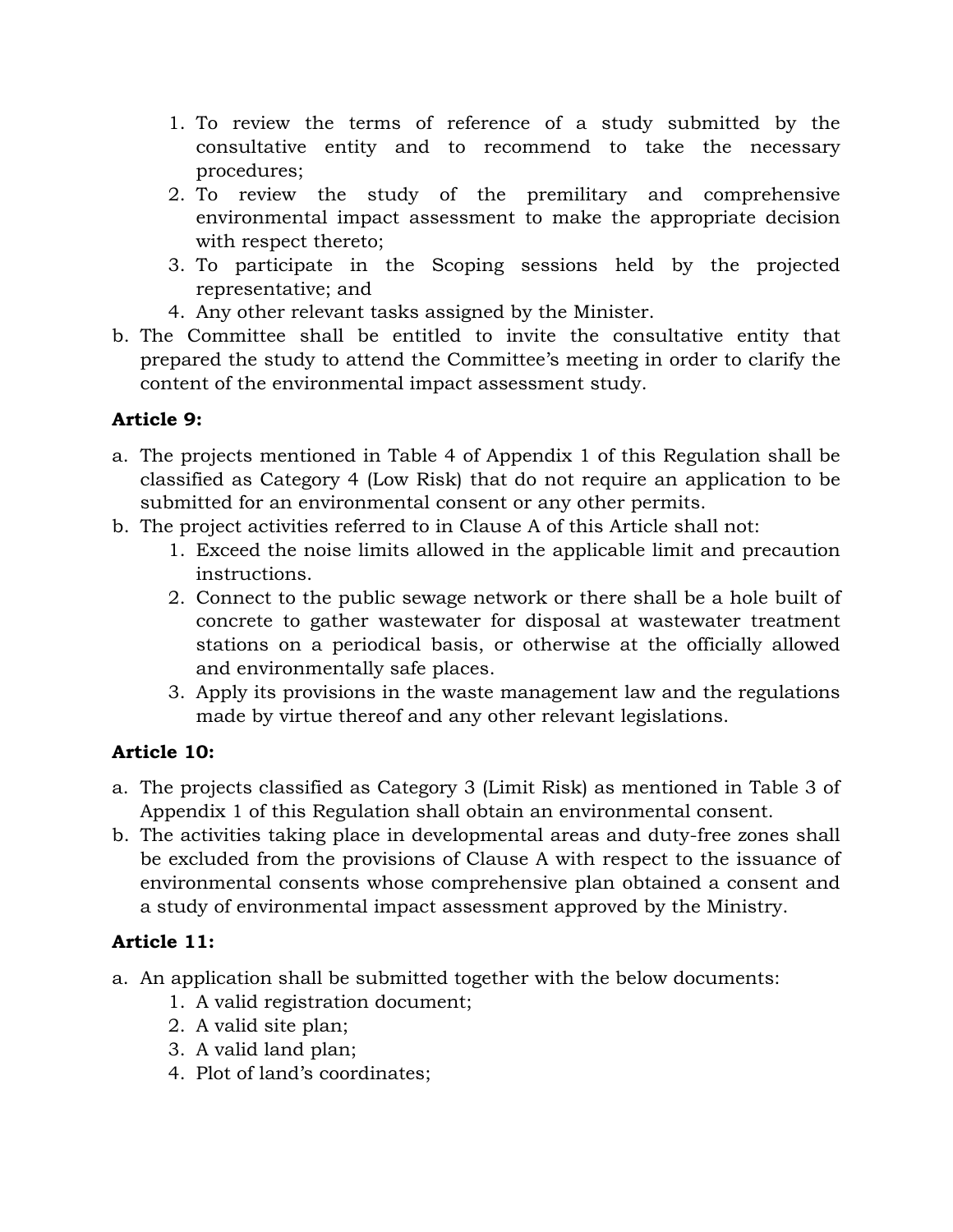- 5. A commercial register certificate from the Ministry of Industry & Trade; and
- 6. A site sketch from a licensed office showing the project site on the plot of land with respect to the plots of lands with areas exceeding 10 dunams.
- b. Depending on the activity type and size, any of the committees issuing environmental consents may require all or some of the documents referred to in Clause A of this Article.
- c. The site inspection report shall be valid for six months of the inspection date.
- d. Developmental activity site requirements shall be set in accordance with Appendix 5 of this Regulation. In the event of a developmental activity unmentioned in those requirements, it shall be subject to the requirements of a similar activity in terms of its effect on health and environment. If there is no activity similar thereto, the committee issuing environmental consents shall consider the application and make its recommendations to the Minister to make the appropriate decision.
- e. In addition to the particular conditions set forth in Clause D of this Article, the general conditions shall be as follows:
	- 1. The developmental activity distance from the nearest house of a community or the boundary of an urban plan must be as set forth in the particular conditions of each one of the activities located out of the plan.
	- 2. The distances set in the conditions shall be aerially measured from the concerned activity's boundaries to the other activity's boundaries with respect to distances between factories, and from the activity's boundaries to the nearest house with respect to distances between the concerned activity and communities.
	- 3. The dominant wind directions shall be taken into considerations when these activities are established.
	- 4. The applicable Land Use Planning Regulation shall be taken into account.
	- 5. The requirements set forth in any other legislation in force shall be taken into consideration to consent to developmental activity sites, including the applicable conditions set by the Ministry of Water & Irrigation to protect the water sources dedicated to drinking water.
- f. The Committee granting developmental consents shall have an estimative authority to exceed no more than 15% of the distances set forth in these conditions depending on the project nature, site and regulation.
- g. Simple production plants with no emissions (gases, dusts, vapors, odors) may be established within a business planning zone.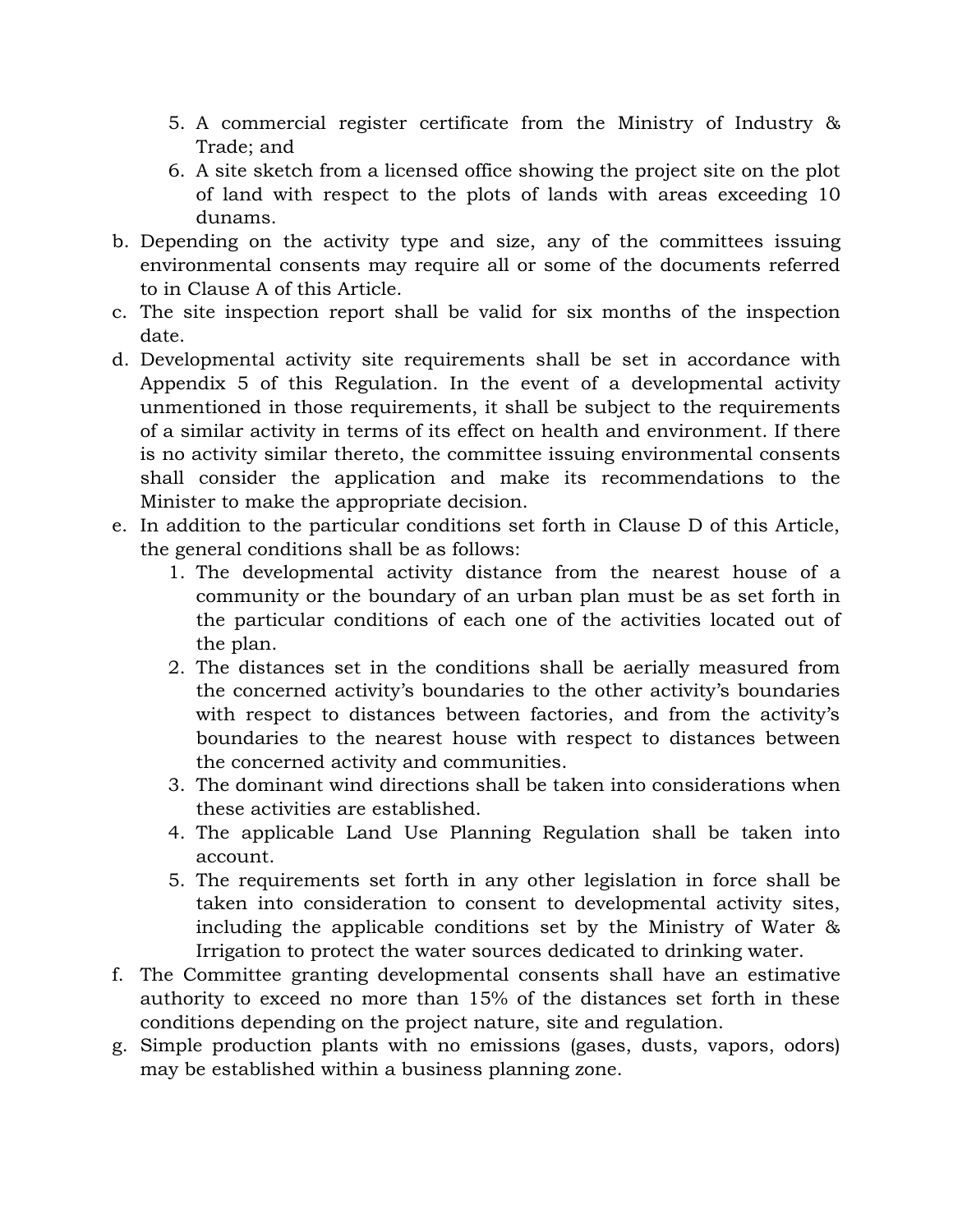- h. A project may be established in a zone where similar licensed activities exist within the same planning zone.
- i. Activities located within a planning zone shall be examined on a one-by-one basis in accordance with the activity's nature and site, as well as the planning description and its environmental impacts.

# **Article 12:**

- a. The representative of a project classified as Category 3 (Limited Risk) of the Categories mentioned in Table 3 of Appendix 1 of this Regulation shall submit an application to the Directorate or competent entity in accordance with the conditions stated in Article 11 of this Regulation.
- b. In case that an application is submitted to the Directorate, it shall proceed with the inspection of the activity's site.
- c. If an application is submitted to a competent entity, that entity shall forward the application to the Directorate together with the required papers and documents, as well as a report on the inspection results.
- d. Within seven business days, the Directorate shall present the application to the committee issuing the environmental consents.

# **Article 13:**

- a. The committee issuing the environmental consents shall examine the submitted application in accordance with the provisions of Article 12 of this Regulation, and it shall have three business days to make its resolution, provided that it contains any particular conditions as may be necessary.
- b. The Directorate shall inform the project representative and the competent entity of the decision made in accordance with the provisions of Clause A of this Article.
- c. Within five business days, the project representative shall be entitled to submit an objection to the committee on environmental consent issuance to its resolution or any of the conditions stated therein.
- d. Within five business days, the committee on environmental consent issuance shall have the right to decide on the objection and make its recommendations to the Minister in order to make his decision as he may deem appropriate.

# **Article 14:**

- a. In addition to the content of Article 13 of this Regulation, if the activity is classified as Category 2 (Medium Risk), the project representative shall conduct the study of the preliminary environmental impact assessment of his project through one of the accredited consultative entities.
- b. The consultative entity shall provide the Directorate with an initial draft of the terms of reference of the preliminary environmental impact assessment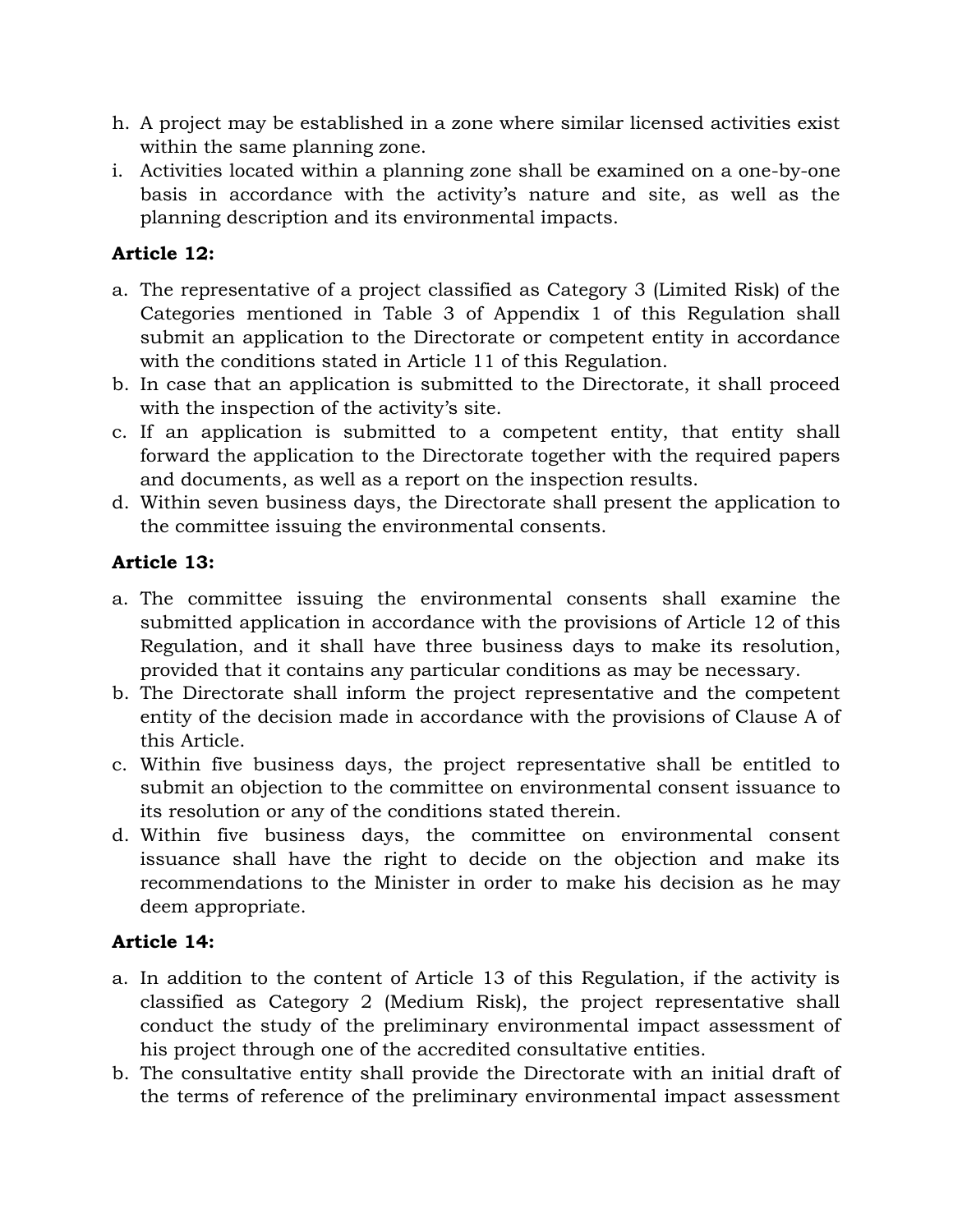study to be conducted in accordance with the requirements set forth in Appendix 2 of this Regulation. The same shall be provided to the Directorate to take its procedures as may be necessary.

- c. The Directorate shall present the initial draft to the Environmental Impact Assessment Committee and inform the consultative entity of its resolution within five business days.
- d. After the approval of the terms of reference of the project's preliminary environmental impact assessment study, the consultative entity shall proceed with examining the preliminary environmental impact.
- e. With no later than ten business days of receiving the draft study of the preliminary environmental impact assessment, the Directorate shall present the same to the Environmental Impact Assessment Committee for revision and analysis and to ensure it conforms to the provisions of this Regulation and the requirements set forth in Appendix 2 of this Regulation, and then to make its decision as may be necessary.
- f. If the Environmental Impact Assessment Committee decides that the preliminary environmental impact assessment study is incomplete or fails to meet the requirements approved in the terms of reference, the consultative entity shall be assigned to clarify, correct, complete information, conduct studies, make measures or modifications to the draft study contents.
- g. In case the preliminary environmental assessment study shows the project could have major or significant environmental adverse effects on the environment elements and their environmental services, the project representative shall be assigned to conduct a study of the comprehensive environmental impact of the project in accordance with Category 1 requirements.
- h. In the event the preliminary environmental impact assessment study meets all established requirements in accordance with the provisions of this Regulation, the Committee shall make its resolution as follows:
	- 1. To approve the preliminary environmental impact assessment study as a final study of the environmental impact assessment; and in this case, this study shall be valid for five years.
	- 2. To disapprove the preliminary environmental impact assessment study due to failure to meet the necessary environmental requirements.

# **Article 15:**

a. In addition to the content of Article 13 of this Regulation, if an activity classified as Category 1 (High Risk), the project representative shall choose one of the accredited consultative entities to conduct the comprehensive environmental impact assessment study and inform the Directorate thereof.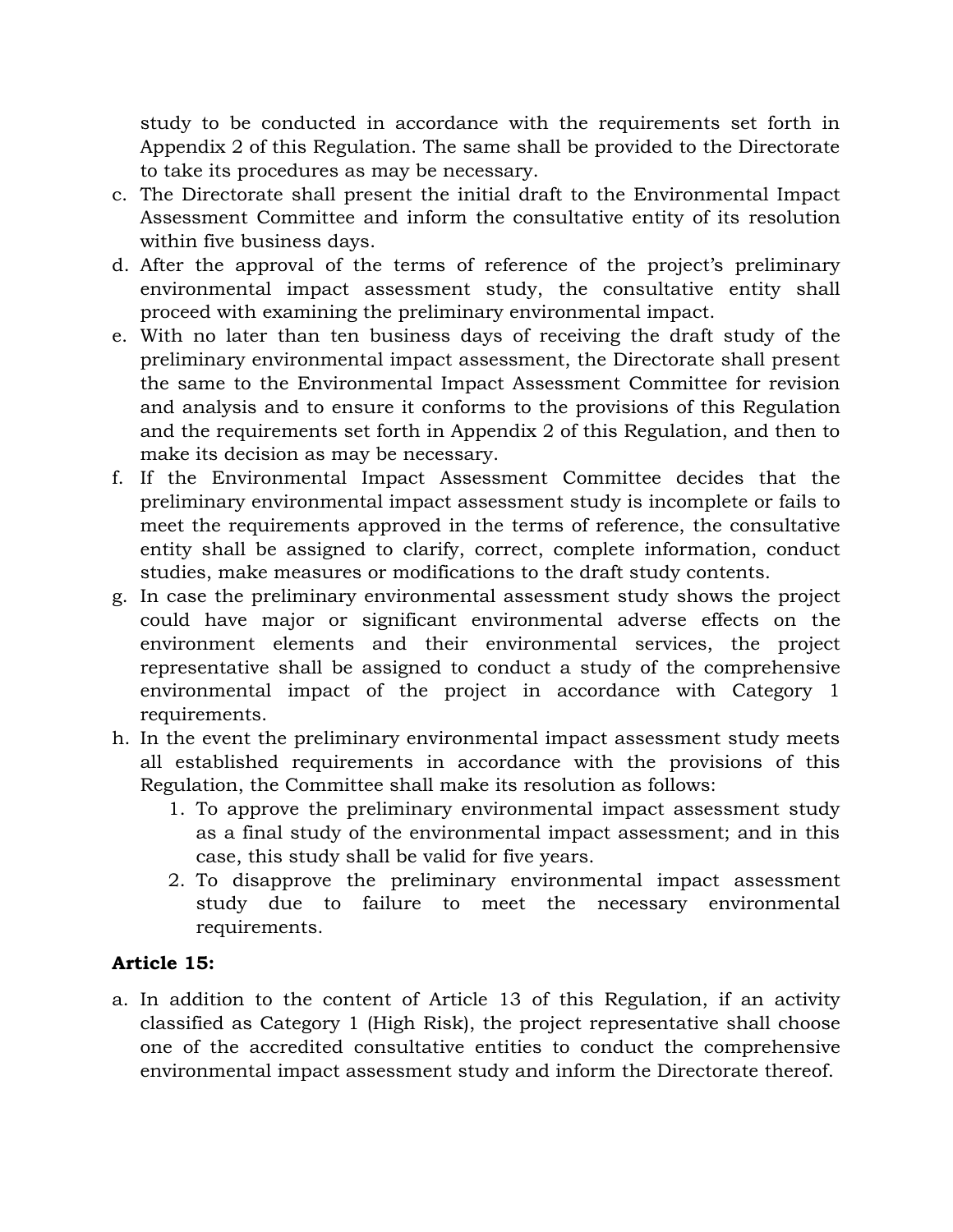- b. The consultative entity shall prepare an initial draft on terms of reference of the comprehensive environmental impact assessment study to be conducted by it, including the scope of study, the field to be covered thereby, the nature of the significant expected environmental impacts of the project, the basic information on the site, the competent entities and affected parties in relation to the project in accordance with the conditions set forth in Appendix 3 of this Regulation, and then it shall provide the Directorate with the same to proceed as may be necessary.
- c. In coordination with the Ministry and the entities specified by it, the consultative entity shall be assigned to hold a scoping session through one or more meetings in order to discuss the expected impacts that may arise out of the project.
- d. The consultative entity shall provide the Ministry with the scoping session outputs, which must be prepared in accordance with the scoping session report content stated in Appendix 4 of this Regulation.
- e. The Environmental Impact Assessment Committee shall examine the scoping session outputs, terms of reference and attachments thereto.
- f. The Environmental Impact Assessment Committee shall make its submission on the final draft terms of reference to the Directorate within seven business days, provided that the consultative entity is notified of the Directorate's decision within three business days of the date on which the Committee's submission is made.

### **Article 16:**

- a. The consultative entity may not proceed with conducting a comprehensive impact assessment study until a consent to the terms of reference of the project comprehensive environmental impact assessment study is given.
- b. After it receives a draft comprehensive environmental impact assessment study, the Directorate shall present the same to the Environmental Impact Assessment Committee for revision and analysis and to ensure it conforms to the provisions of this Regulation, and then to make its decision within no later than 15 business days of the date on which the study is received.
- c. If the Environmental Impact Assessment Committee decides that the draft study of the comprehensive environmental impact assessment is incomplete or does not meet the requirements approved in the terms of reference, the consultative entity shall be assigned to clarify, correct, complete information, conduct studies, make measures or modifications to the draft study contents.
- d. In case the environmental impact assessment study meets all requirements set forth in this Regulation, the Committee shall make its resolution as follows: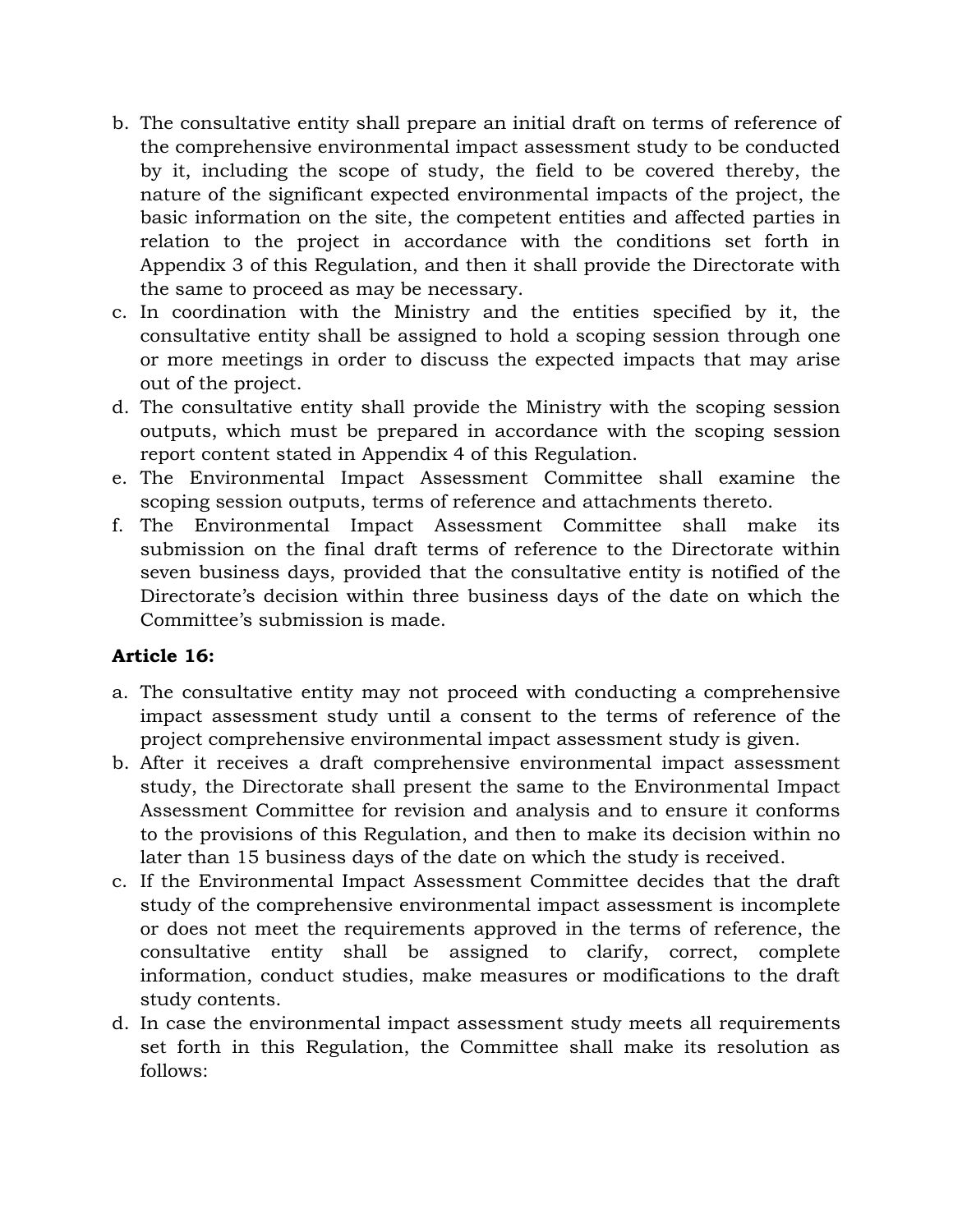- 1. To approve the comprehensive environmental impact assessment study as a final study of the environmental impact assessment; and in this case, this study shall be valid for five years.
- 2. To disapprove the comprehensive environmental impact assessment study due to failure to meet the necessary environmental requirements.

# **Article 17:**

- a. The project representative shall have the right to object before the Environmental Impact Assessment Committee to the resolution to disapprove the preliminary or comprehensive environmental impact assessment study within 15 days of being notified thereof.
- $h_{\alpha}$
- 1. In case of unacceptance of the resolution made by the Environmental Impact Assessment Committee concerning an objection made in accordance with Clause A of this Article, the objector shall be entitled to submit a justified objection to the Minister for the second time within ten business days of being notified of the resolution.
- 2. In addition to the Environmental Impact Assessment Committee members, the Minister shall appoint three experts and specialists in the application subject to review the second objection made in accordance with Item 1 of this Clause.
- 3. In accordance with its formation mentioned in Clause 2 of this Claus, the Environmental Impact Assessment Committee shall make its recommendations to the Minister with respect to the second objection in order to make his final decision.

# **Article 18:**

- a. The Minister shall approve the consent to issuing an environmental license in case the Environmental Impact Assessment Committee consents to the comprehensive and preliminary environmental impact assessment study.
- b.
- 1. The Ministry shall issue the environmental permit after ensuring all conditions set forth in the environmental license mentioned in Clause A of this Article are applied.
- 2. The environmental permit shall be valid for five years of its issuance date, and it shall be renewed in accordance with the form, terms and conditions made by the Minister for this purpose.
- c. The project representative shall comply with the environmental management plan or environmental conditions, and he shall be approached to rectify the environmental situations within a period as may be determined by the Ministry. The Ministry may revoke the environmental consent, license or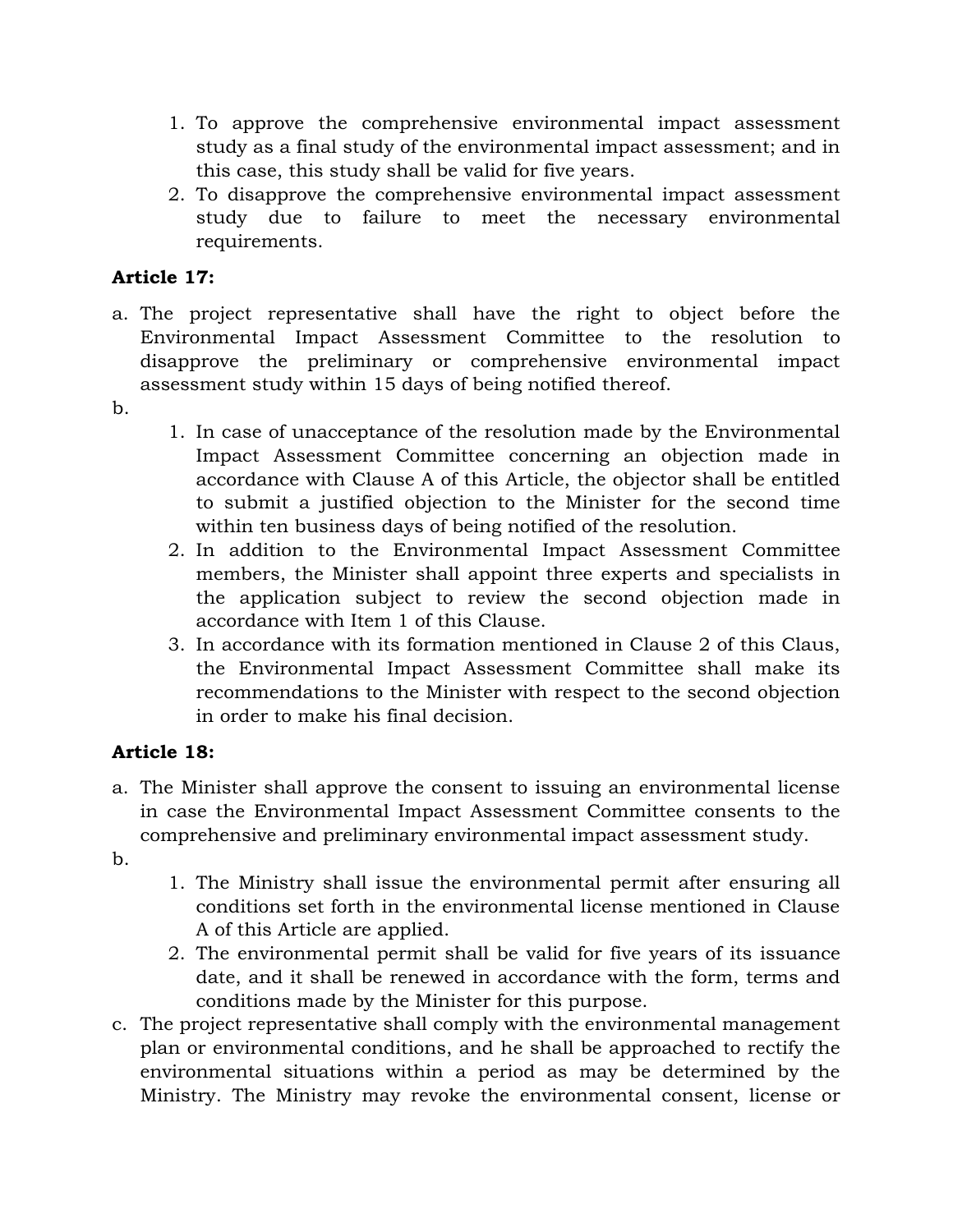permit in case the project fails to comply with the environmental management plan and environmental conditions.

# **Article 19:**

- a. When the provisions of this Regulation come into force, all existing facilities that conducted an environmental impact assessment study or an environmental auditing study shall be considered as if they have obtained consents and are licensed by virtue hereof, and they shall refer to the Ministry within one year of the date on which this Regulation comes into force to complete the procedures to obtain an environmental permit.
- b. The facilities existing before the provisions of this Regulation come into force and that are not classified as the Categories stated in the Tables attached hereto shall refer to the Directorate within one year of the date on which this Regulation comes into force to obtain the necessary classification.
- c. The existing facilities classified as Category 1 or 2 and licensed by the competent entities and have not obtained an environmental consent from the Ministry or have not conducted an environmental impact assessment study or environmental auditing study before the provisions of this Regulation come into force within one year of the date on which this Regulation comes into force shall conduct an environmental auditing study and set a settlement and environmental management plan in accordance with the instructions made by the Ministry for this purpose. The Ministry shall issue the environmental permit after the environmental settlement plan is implemented in full.
- d. All facilities classified as Category 3, licensed by the relevant entities and having obtained an environmental consent before the provisions of this Regulation came into force shall be treated as if they have obtained such environmental consent by virtue hereof.
- e. All facilities classified as Category 3, licensed by the relevant entities and having not obtained an environmental consent before the provisions of this Regulation come into force shall be treated as if they have obtained such environmental consent by virtue hereof if they complete the environmental conditions and requirements specifying the nature of their activity within the period set by the Ministry.

# **Article 20:**

To Make any modification or expansion to a facility or project, or otherwise to build any new or additional utilities that would affect the environment elements or would change the environmental classification in accordance with the standards set forth in this Regulation, it is required to obtain environmental consents, license or permit, and the activity shall be treated as if it is a new project.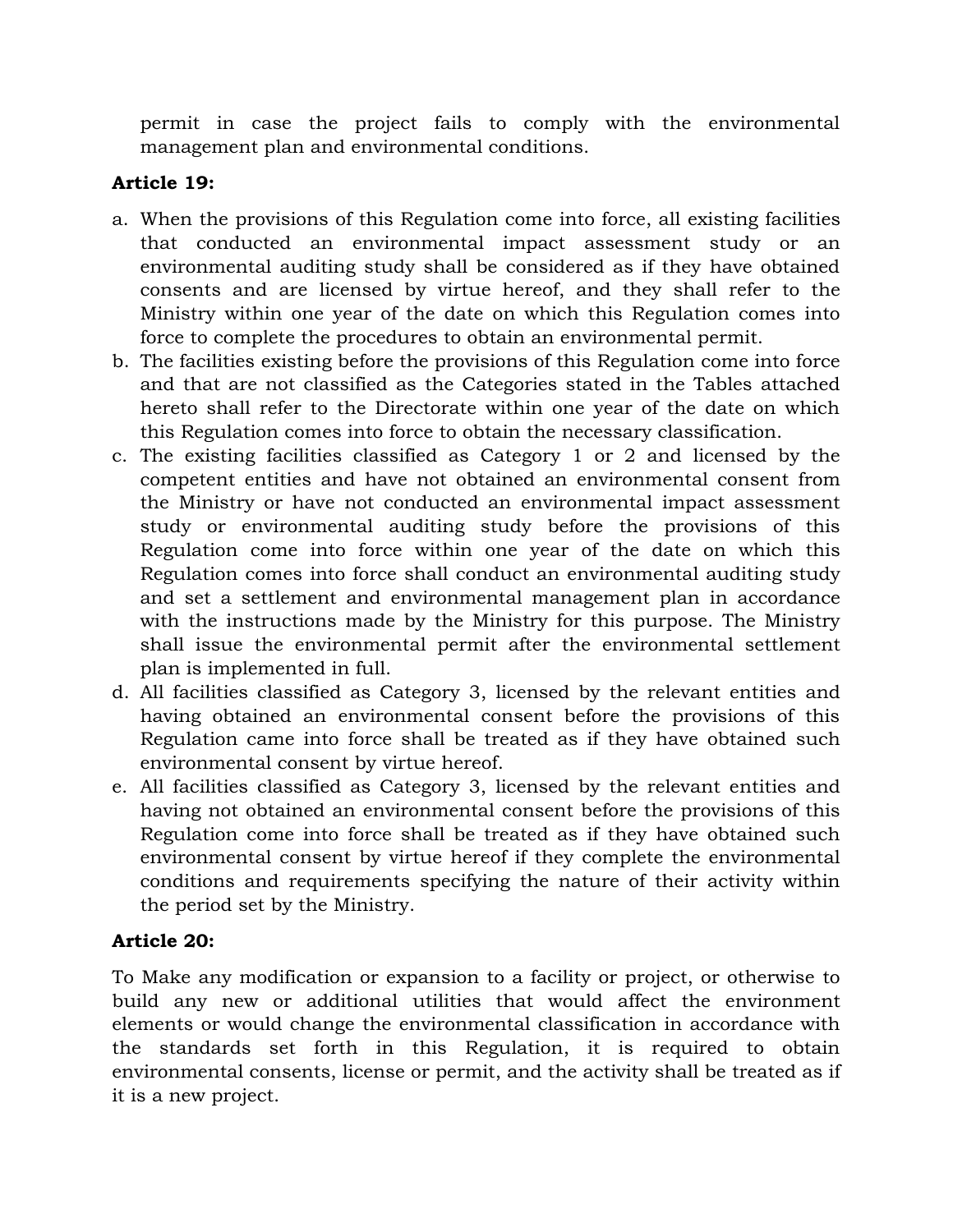# **Article 21:**

If an activity is not classified as Category 1, 2, 3 or 4, the project representative shall refer to the Directorate to apply for activity classification.

### **Article 22:**

The Ministry shall collect the following fees:

- a. JOD 25 for giving an environmental consent.
- b. JOD 50 for applications submitted for projects requiring a preliminary environmental impact assessment study to be conducted.
- c. JOD 100 for applications submitted for projects requiring an environmental auditing to be made.
- d. JOD 500 for an environmental permit issuance.
- e. JOD 750 for applications submitted for projects requiring a comprehensive environmental impact assessment study to be conducted.

# **Article 23:**

- a. The Minister shall be entitled to authorize, in writing, any ministry, corporation, department or any other entity to carry out some works that fall within the Ministry's responsibilities and for the period he deems appropriate.
- b. The Minister shall be entitled to delegate his powers under this Regulation to the General Secretary or any of the Ministry's competent employees, provided that the authorization is written and specific.
- c. The Minister shall delegate the Directorate's powers under this Regulation, in writing, to any of the environment directorates or offices in the governorates, provided that the delegation is written and specific.

# **Article 24:**

- a. The Minister shall make the necessary instructions to enforce the provisions of this Regulation.
- b. Upon a submission made by the Committee or the committee issuing environmental consents, the Minister shall be entitled to make any amendment to the Appendices or Tables attached to this Regulation.

# **Article 25:**

- a. The Environmental Impact Assessment Regulation No. 37 of 2005 shall be void.
- b. The different facility classification instructions in accordance with their risks posed to the environment of 2010 shall be void.
- c. Developmental activity sites selection instructions of 2018 shall be void.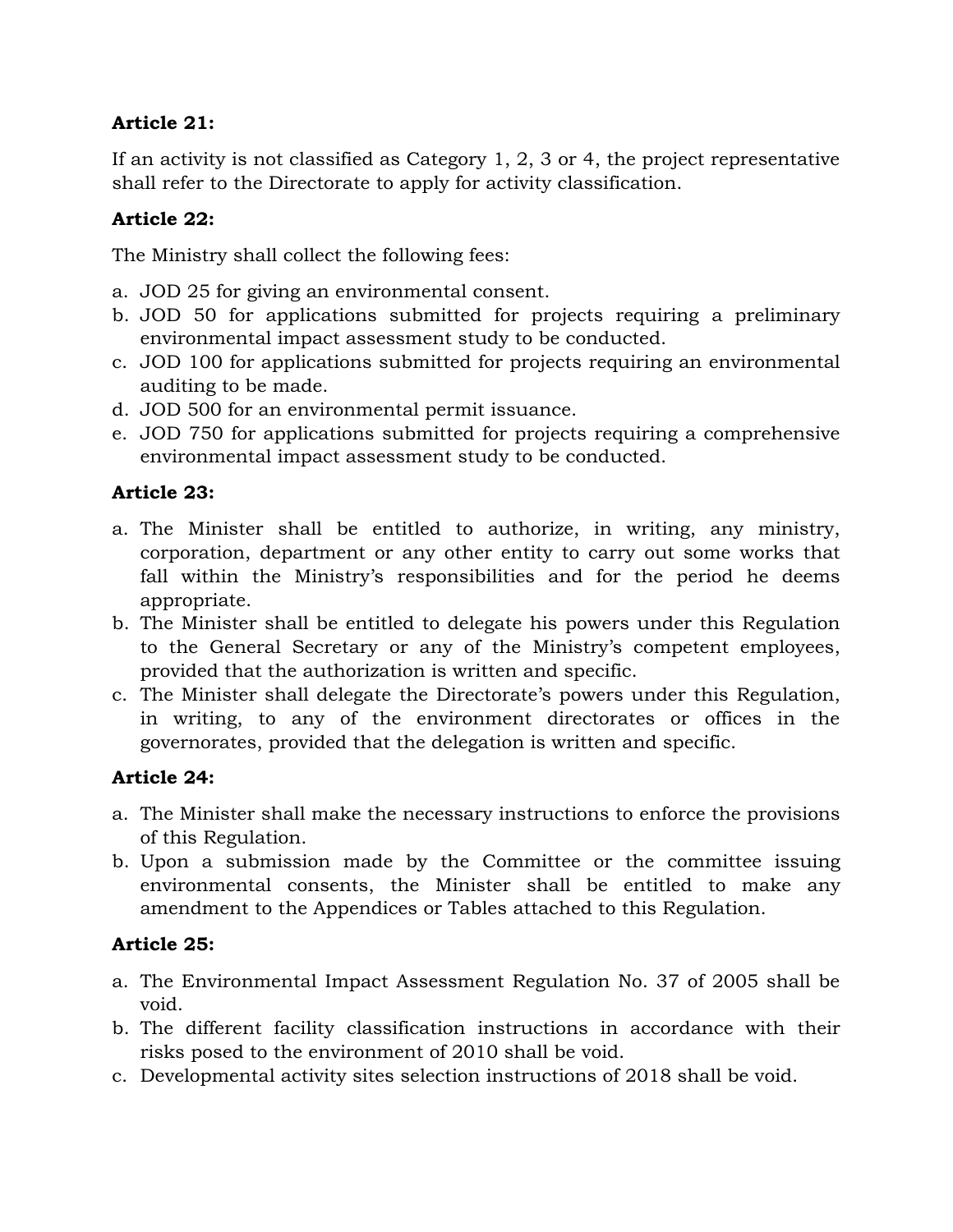#### 05.07.2020

#### *Abdullah II ibn Al Hussein*

Prime Minister and Minister of Defense; Dr. Omar Razzaz

Minister of Foreign Affairs & Expatriates; Ayman Hussein Al Safadi

Minister of Interior; Salameh Hammad Al Suhaim

Minister of Education, Higher Education & Scientific Research; Dr. Muhyiddin Shaban Toq

Minister of Water & Irrigation; Eng. Raed Muzaffar Abu Al Saud

Minister of Education; Dr. Taiseer Munaizel Al Nuaimi

Minister of Political & Parliamentary Affairs; Eng. Moussa Habes Al Ma'aitah

Minister of Local Administration; Eng. Walid Muhyiddin Al Masri

Minister of Justice; Dr. Bassam Samir Al Talhouni

Minister of Tourism & Antiquities; Majd Mohammad Shwaikeh

Minister of State for Institutional Performance Development; Yasser Assem Ghosheh

Minister of Environment & Assigned Minister of Agriculture; Dr. Saleh Ali Al Kharabsheh

Minister of State for Legal Affairs; Mubarak Ali Abu Yamen

Minister of Industry, Trade & Supply; Dr. Tarek Mohammad Al Hammouri

Minister of Energy & Mineral Resources; Eng. Hala Adel Zawati

Minister of Digital Economy & Entrepreneurship; Eng. Muthana Hamdan Gharaibeh

Minister of Public Works & Housing; Eng. Falah Abdulla Al Omosh

Minister of Social Development; Basma Moussa Ishaqat

Minister of Finance; Dr. Mohammad Al Asas

Minister of State for Prime Ministry Affairs; Sami Kamel Dawood

Minister of Labor; Nedal Faisal Al Bataineh

Minister of Health; Dr. Saad Jaber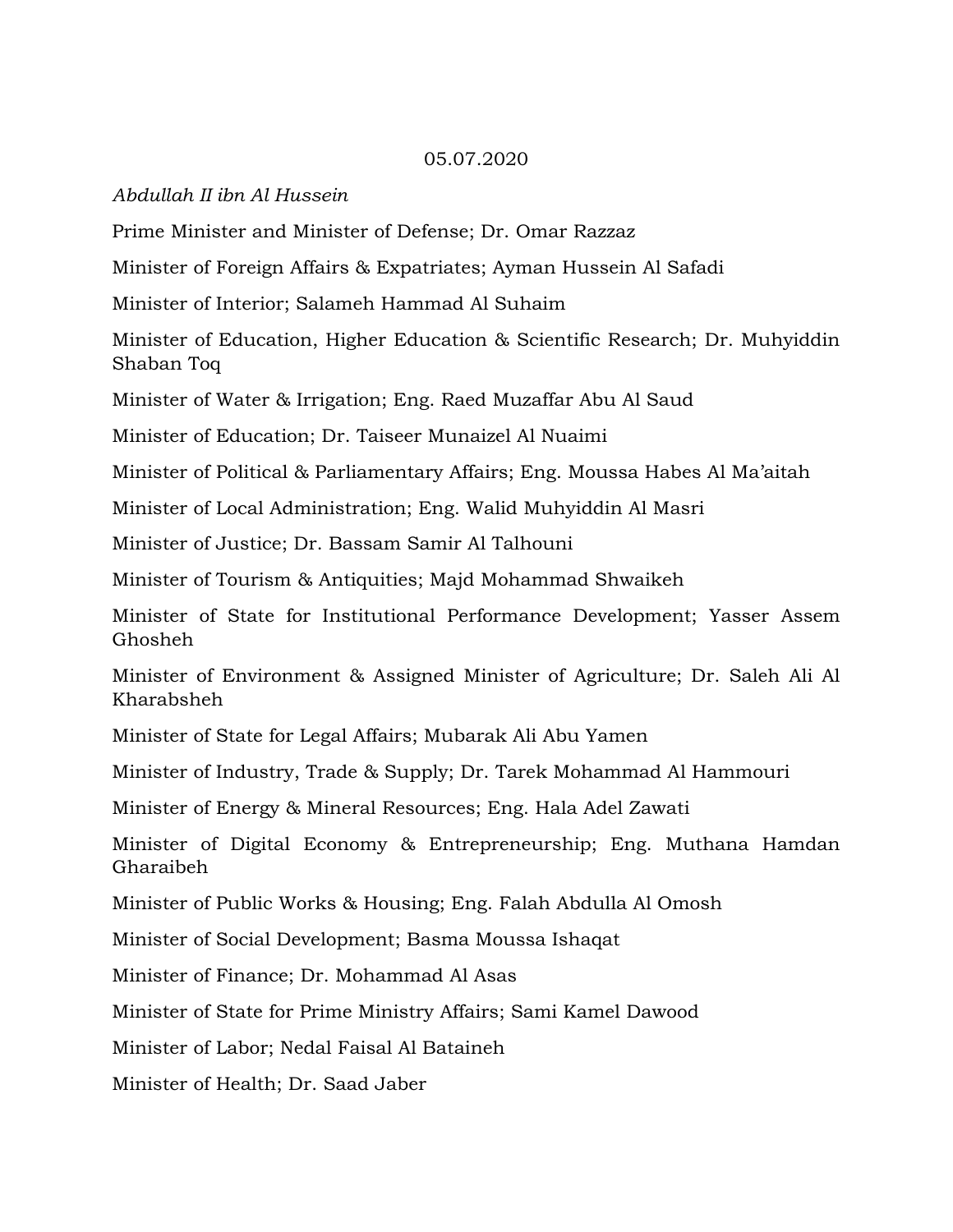Minister of State for Information Affairs; Amjad Odeh Al Adaileh Minister of Awqaf & Islamic Affairs; Dr. Mohammad Ahmad Al Khalaileh Minister of Culture and Minister of Youth; Dr. Basem Al Tuwaisi Minister of Youth; Dr. Fares Abdul Hafiz Al Buraizat Minister of Planning & International Cooperation; Dr. Wesam Adnan Al Rabadi Minister of Transportation; Dr. Khaled Waleed Yousef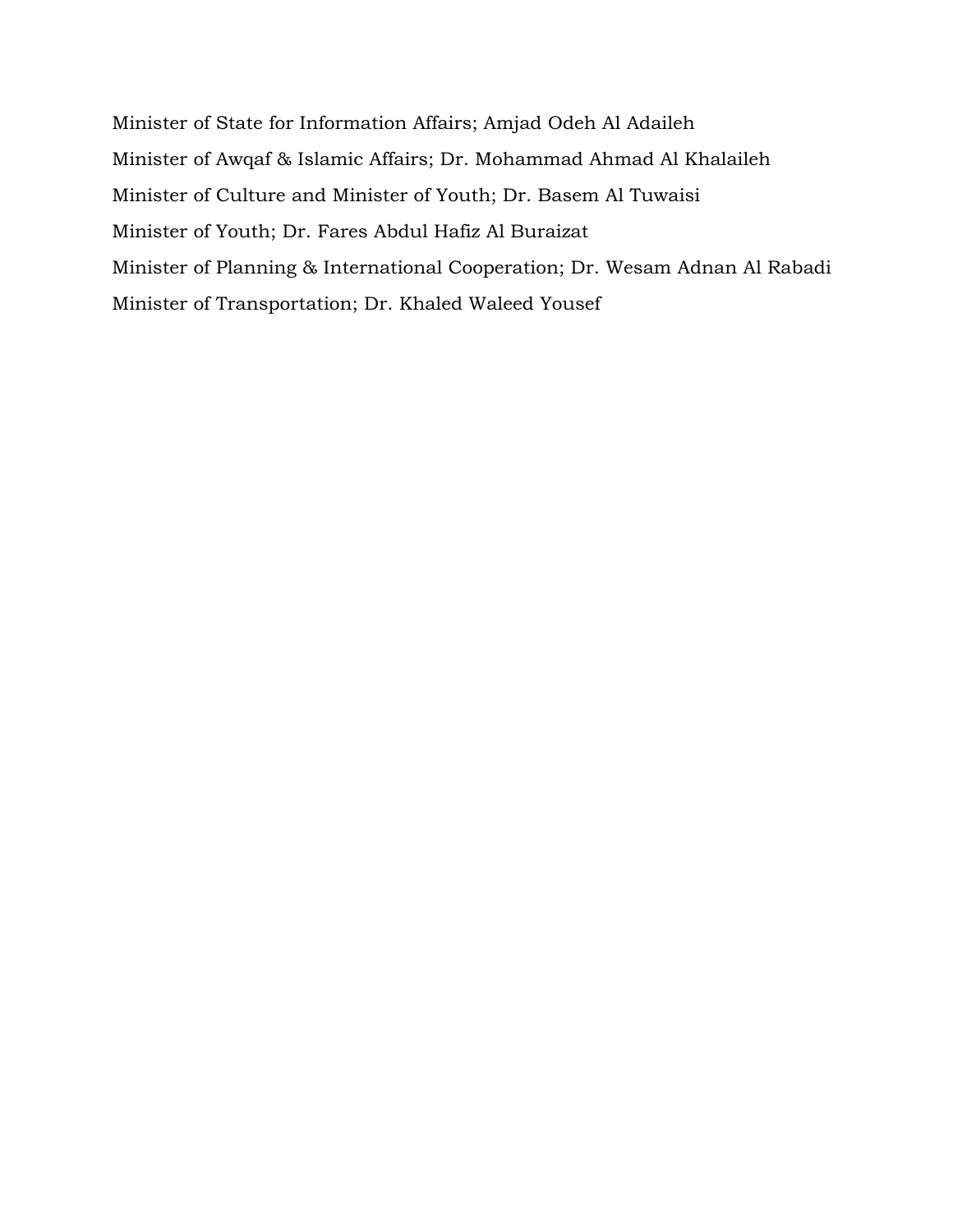# **Appendix 1**

# **Table of Activities**

# **Table 1**

# **Category 1 – (High Risk) Activities**

|                  | Activities                                                                                                                                                                                                                                                                                                                                                                                                                                                                                                                                      |  |  |  |  |
|------------------|-------------------------------------------------------------------------------------------------------------------------------------------------------------------------------------------------------------------------------------------------------------------------------------------------------------------------------------------------------------------------------------------------------------------------------------------------------------------------------------------------------------------------------------------------|--|--|--|--|
| 1.               | Animal breeding and fishkeeping projects, including:<br>Fishkeeping and sea livings projects with production exceeding 10 tons.<br>Cow and bubalus breeding projects with production exceeding 500                                                                                                                                                                                                                                                                                                                                              |  |  |  |  |
|                  | cows.<br>Horse breeding projects with production exceeding 200 horses.<br>Sheep and goat breeding projects with production exceeding 5000 ewes.<br>Poultry, quail and rabbit breeding projects with production exceeding<br>250.000 birds.                                                                                                                                                                                                                                                                                                      |  |  |  |  |
| 2.               | Ostrich breeding projects with production exceeding 500 birds.<br>Raw petroleum and natural gas extraction.                                                                                                                                                                                                                                                                                                                                                                                                                                     |  |  |  |  |
| $\overline{3}$ . | Raw petroleum refineries and refined petroleum product industry.                                                                                                                                                                                                                                                                                                                                                                                                                                                                                |  |  |  |  |
| 4.               | Mines, mining and mine expansion.<br>Mining industries, including but not limited to, cement, gypsum and<br>clinker                                                                                                                                                                                                                                                                                                                                                                                                                             |  |  |  |  |
| 5.               | Energy production projects, including not limited to:<br>Industrial facilities of electricity, vapor and hot water production.<br>Industrial facilities of gas, vapor and hot water transport.<br>Electric energy generation plants.<br>Electric energy transfer line with 120 kilo volts of more.<br>Electric energy generation plants using wind energy.<br>Electric energy generation plants using solar energy for projects<br>exceeding 20 mega using photovoltaics.<br>Electric energy generation plants using concentrated solar energy. |  |  |  |  |
| 6.               | Chemicals manufacturing projects, including but not limited to:<br>(pesticides, peroxides, paints, solvents, fertilizers and petrochemicals).                                                                                                                                                                                                                                                                                                                                                                                                   |  |  |  |  |
| 7.               | Battery industry.                                                                                                                                                                                                                                                                                                                                                                                                                                                                                                                               |  |  |  |  |
| 8.               | Metalworking projects that include one or more of the following<br>processes:<br>(drawing, galvanization, smelting, purification and painting), including<br>but not limited to:<br>Copper factories.<br>Aluminum factories.<br>Steel factories.                                                                                                                                                                                                                                                                                                |  |  |  |  |
| 9.               | machineries<br>Transportation<br>manufacturing<br>and<br>their<br>engine<br>manufacturing facilities (including but not limited to cars and trains)                                                                                                                                                                                                                                                                                                                                                                                             |  |  |  |  |
| 10.              | Road, railway, bridge, airports, seaports, ship and goat docks and sea                                                                                                                                                                                                                                                                                                                                                                                                                                                                          |  |  |  |  |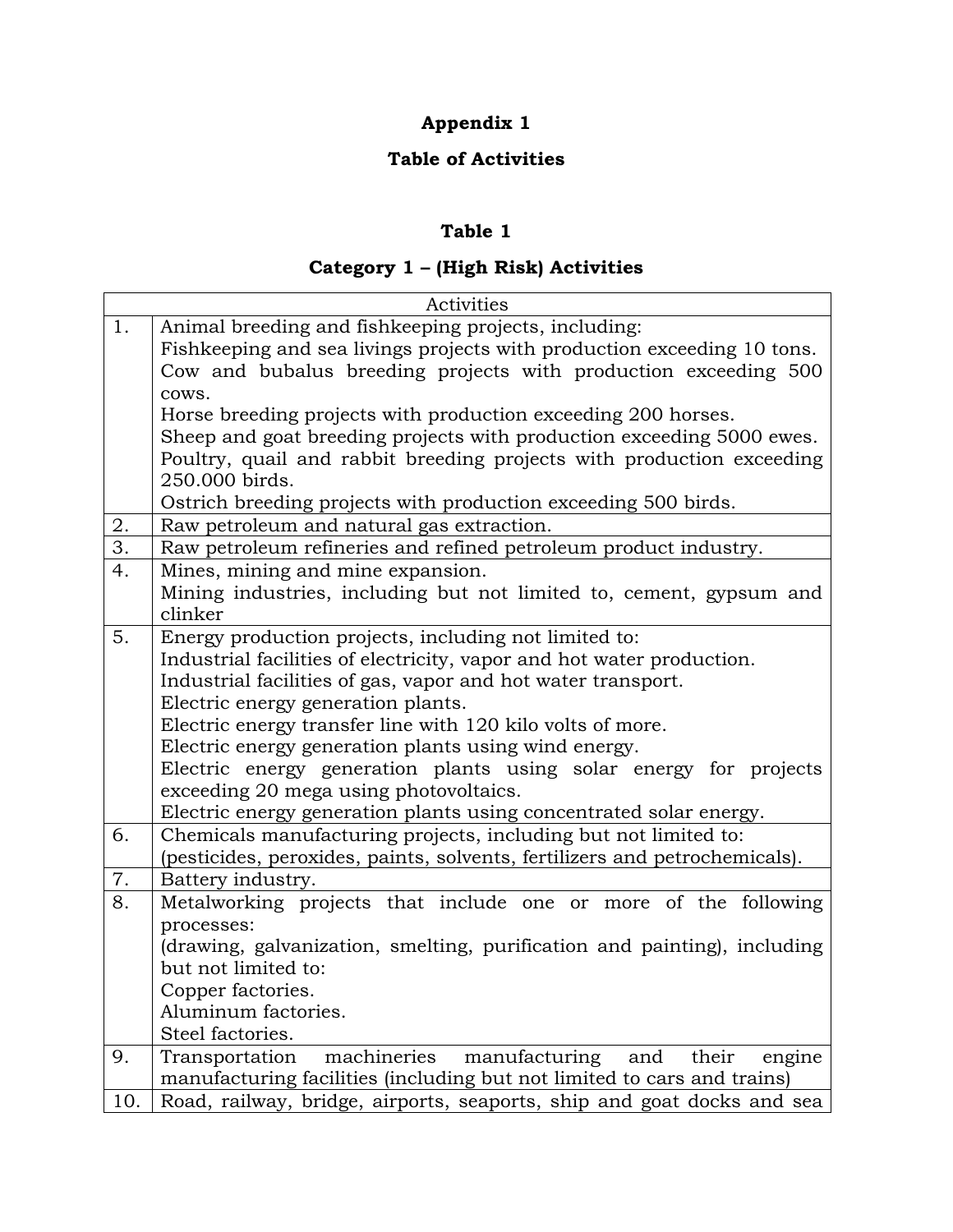|     | platform construction projects, as well as reclamation projects of sea      |  |  |  |  |
|-----|-----------------------------------------------------------------------------|--|--|--|--|
|     | and waterways that let ships pass.                                          |  |  |  |  |
| 11. | Glass and fiberglass factories.                                             |  |  |  |  |
| 12. | Sugar factories.                                                            |  |  |  |  |
| 13. | Yeast factories.                                                            |  |  |  |  |
| 14. | Vegetable oils and fats factories.                                          |  |  |  |  |
| 15. | Weapon and ammunition factories.                                            |  |  |  |  |
| 16. | Slaughterhouses.                                                            |  |  |  |  |
| 17. | Nuclear plants including:                                                   |  |  |  |  |
|     | Nuclear reactors.                                                           |  |  |  |  |
|     | Nuclear fuel or radiative waste treatment and storage.                      |  |  |  |  |
|     | Radiative nuclear fuel retreatment.                                         |  |  |  |  |
|     | Nuclear fuel production and fertilization.                                  |  |  |  |  |
|     | Nuclear fuel or radiative waste management and disposal facilities.         |  |  |  |  |
| 18. | Water harvesting, treatment and delivery, including any of:                 |  |  |  |  |
|     | Water supply network to serve more than 100.000 habitants.                  |  |  |  |  |
|     | Artificial lakes and dams.                                                  |  |  |  |  |
|     | A facility to transform 20.000 cubic meters of water.                       |  |  |  |  |
|     | Sea and river water desalination plants.                                    |  |  |  |  |
|     | Groundwater extraction or artificial groundwater recharge plan, where       |  |  |  |  |
|     | annual volume of extracted or recharged water is 3 million cubic meters     |  |  |  |  |
|     | or more.                                                                    |  |  |  |  |
| 19. | Sewage projects that include wastewater treatment plant.                    |  |  |  |  |
| 20. | Waste management, treatment and disposal projects that include:             |  |  |  |  |
|     | Waste landfills that receive 1.000 tons or more wastes per year.            |  |  |  |  |
|     | Transformational facilities with a capacity of 50 tons or more per          |  |  |  |  |
|     | day.                                                                        |  |  |  |  |
|     | Mechanical and biological treatment facilities.                             |  |  |  |  |
| 21. | Industrial use of alternative fuel types such as (tires, sludge, olive mill |  |  |  |  |
|     | pomace, used oils, solid wastes and other wastes).                          |  |  |  |  |
| 22. | Hazardous waste treatment, disposal and storage projects that include:      |  |  |  |  |
|     | Hazardous waste treatment or disposal facilities or hazardous waste         |  |  |  |  |
|     | landfills.                                                                  |  |  |  |  |
|     | Used battery, used tires, used electronics, used oils recycling projects.   |  |  |  |  |
| 23. | Waste disposal and treatment site and facility rehabilitation projects.     |  |  |  |  |
| 24. | Pipeline transportation including:                                          |  |  |  |  |
|     | Non-marine pipeline for petroleum and gas or chemicals transportation.      |  |  |  |  |
|     | Marine pipeline for petroleum or gas transportation.                        |  |  |  |  |
|     | Marine pipeline for petroleum or gas transportation uninstallation and      |  |  |  |  |
|     | removal.                                                                    |  |  |  |  |
|     | Non-marine pipeline for petroleum, gas or chemicals transportation          |  |  |  |  |
|     | uninstallation and removal.                                                 |  |  |  |  |
| 25. | Storage including:                                                          |  |  |  |  |
|     | Gas or natural liquefied gas liquefaction, storage and retransformation     |  |  |  |  |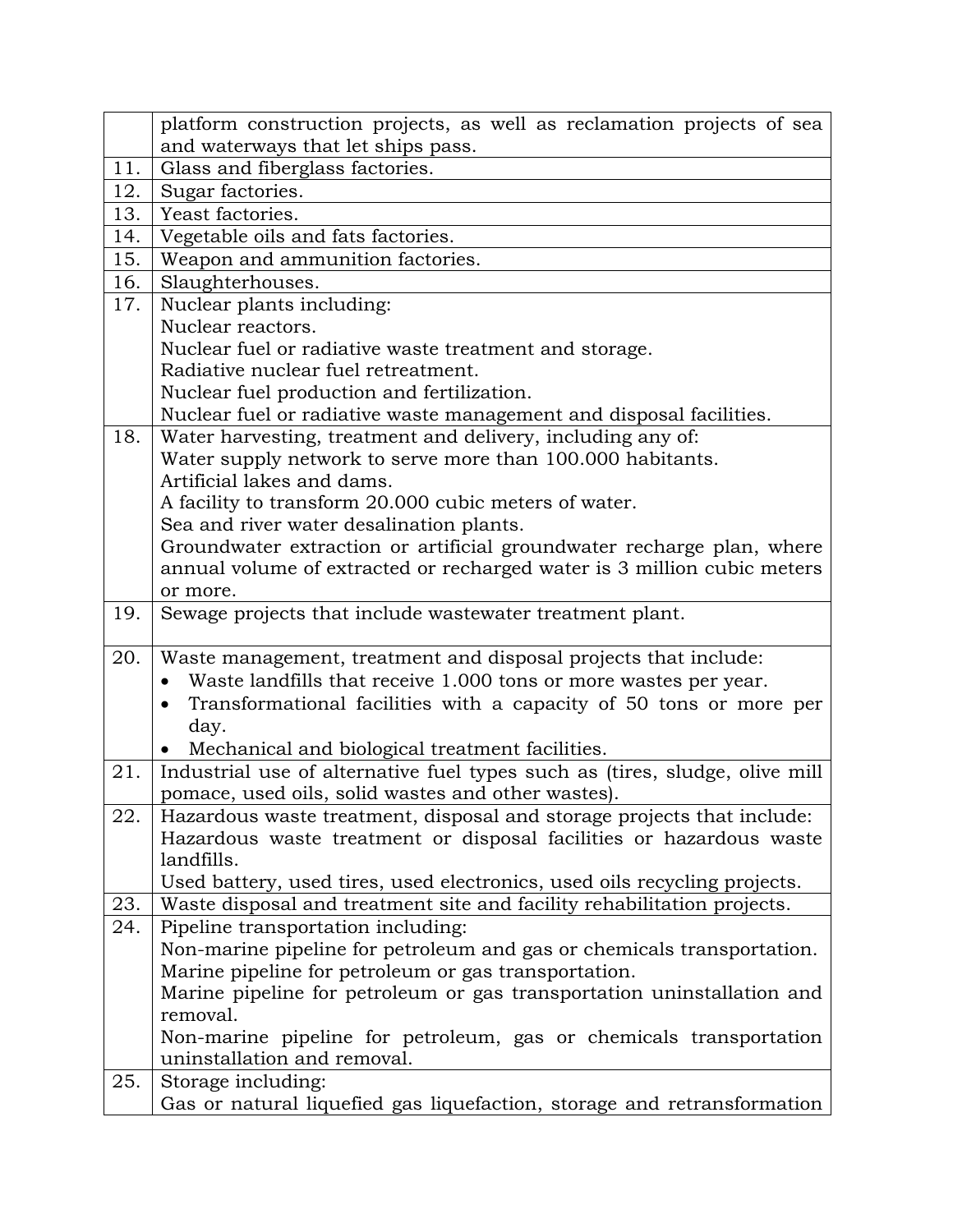|     | facility.                                                                |  |  |  |  |  |
|-----|--------------------------------------------------------------------------|--|--|--|--|--|
|     | Petroleum or petrochemical product storage in on-ground storage          |  |  |  |  |  |
|     | Petroleum or petrochemical product storage in underground storages.      |  |  |  |  |  |
| 26. | Animal protein factories.                                                |  |  |  |  |  |
| 27. | Industrial cities.                                                       |  |  |  |  |  |
| 28. | Sport cities.                                                            |  |  |  |  |  |
| 29. | Textile and leather factories producing garments, clothes, furs, carpets |  |  |  |  |  |
|     | and bags, which do one of the following:                                 |  |  |  |  |  |
|     | Tanning.                                                                 |  |  |  |  |  |
|     | Washing.                                                                 |  |  |  |  |  |
| 30. | Porcelain and ceramic factories.                                         |  |  |  |  |  |
| 31. | Rubber and plastic factories.                                            |  |  |  |  |  |
| 32. | Paper and cardboard factories.                                           |  |  |  |  |  |
| 33. | Paper and cardboard recycling factories.                                 |  |  |  |  |  |
| 34. | Medical waste incineration projects.                                     |  |  |  |  |  |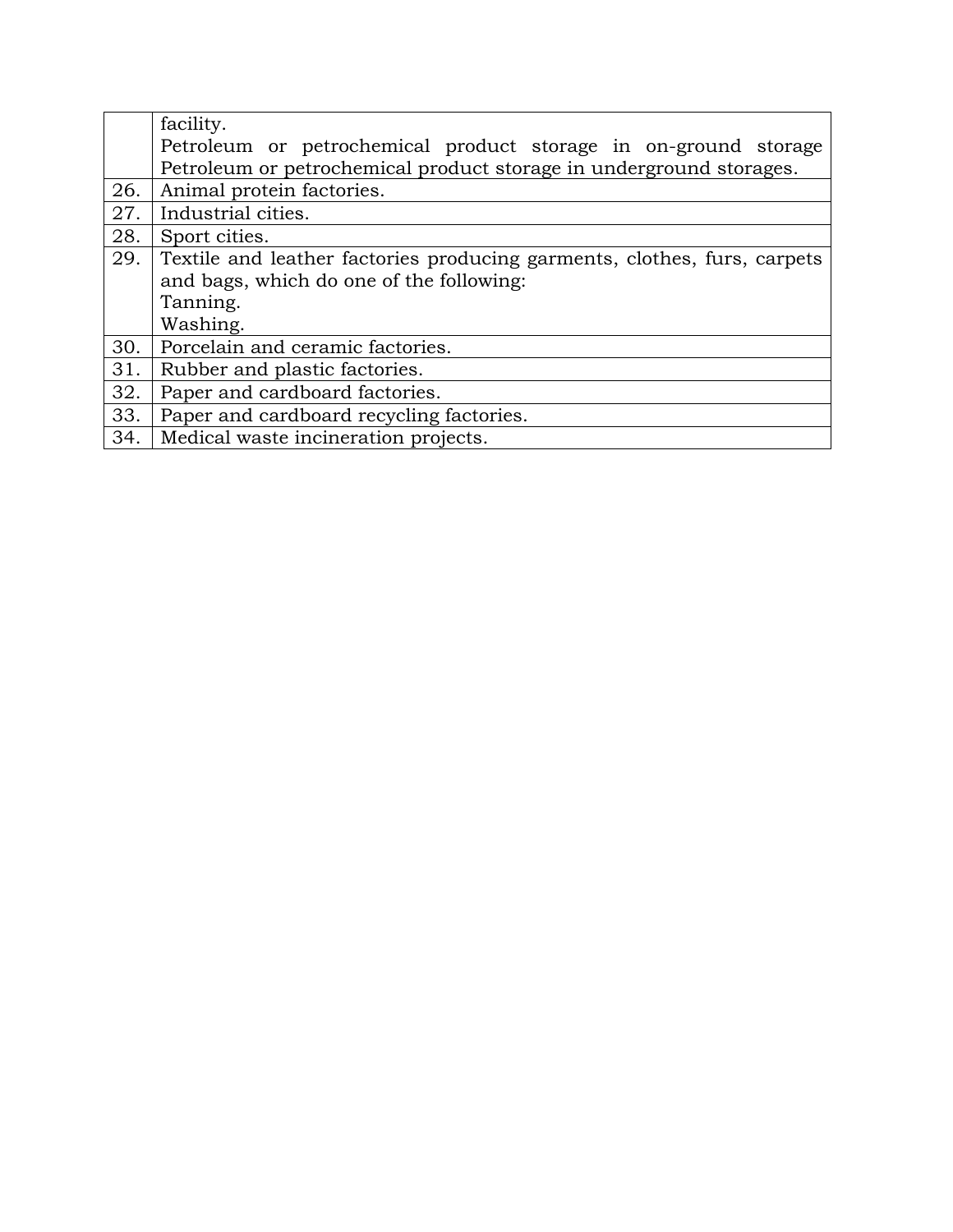### **Table 2**

# **Category 2 – (Medium Risk) Activities**

| Activities       |                                                                                      |  |  |  |  |  |  |
|------------------|--------------------------------------------------------------------------------------|--|--|--|--|--|--|
| 1.               | Animal breeding and fishkeeping projects, including:                                 |  |  |  |  |  |  |
|                  | Fishkeeping and sea livings projects with production capacity of 1 to 10             |  |  |  |  |  |  |
|                  | tons.                                                                                |  |  |  |  |  |  |
|                  | Cow and bubalus breeding projects with production capacity of 50 to                  |  |  |  |  |  |  |
|                  | 500 cows.                                                                            |  |  |  |  |  |  |
|                  | Horse breeding projects with production capacity of 20 to 200 horses.                |  |  |  |  |  |  |
|                  | Sheep and goat breeding projects with production capacity of 1.000 to                |  |  |  |  |  |  |
|                  | 5.000 ewes.                                                                          |  |  |  |  |  |  |
|                  | Poultry, quail and rabbit breeding projects with production capacity of              |  |  |  |  |  |  |
|                  | 30.000 to 250.000 birds.                                                             |  |  |  |  |  |  |
|                  | Ostrich breeding projects with production capacity of 100 to 500 birds.              |  |  |  |  |  |  |
| 2.               | Dairy and cheese factories.                                                          |  |  |  |  |  |  |
| $\overline{3}$ . | Milk factories.                                                                      |  |  |  |  |  |  |
| 4.               | Alcoholic drink factories.                                                           |  |  |  |  |  |  |
| 5.               | Sponge factories.                                                                    |  |  |  |  |  |  |
| 6.               | Asphalt mixers.                                                                      |  |  |  |  |  |  |
| 7.               | Electric energy generation plants using solar energy for projects with a             |  |  |  |  |  |  |
|                  | production capacity of 5 to 20 mega using photovoltaics                              |  |  |  |  |  |  |
| 8.               | Tourism and entertainment projects including parks, golf clubs and                   |  |  |  |  |  |  |
|                  | shooting ranges.                                                                     |  |  |  |  |  |  |
| 9.               | High buildings exceeding 15 floors and large commercial buildings                    |  |  |  |  |  |  |
|                  | (malls) and multiple story parking.                                                  |  |  |  |  |  |  |
| 10.              | Waste management, treatment and disposal projects that include:                      |  |  |  |  |  |  |
|                  | Waste landfills that receive 1.000 tons of wastes per year.<br>$\bullet$             |  |  |  |  |  |  |
|                  | Transformational facilities with a storage capacity of 50 tons per day.<br>$\bullet$ |  |  |  |  |  |  |
|                  | Material recovery facilities.<br>$\bullet$                                           |  |  |  |  |  |  |
|                  | Anaerobic organic fertilizer factories.                                              |  |  |  |  |  |  |
|                  | 11.   Fertilizer mixing projects.                                                    |  |  |  |  |  |  |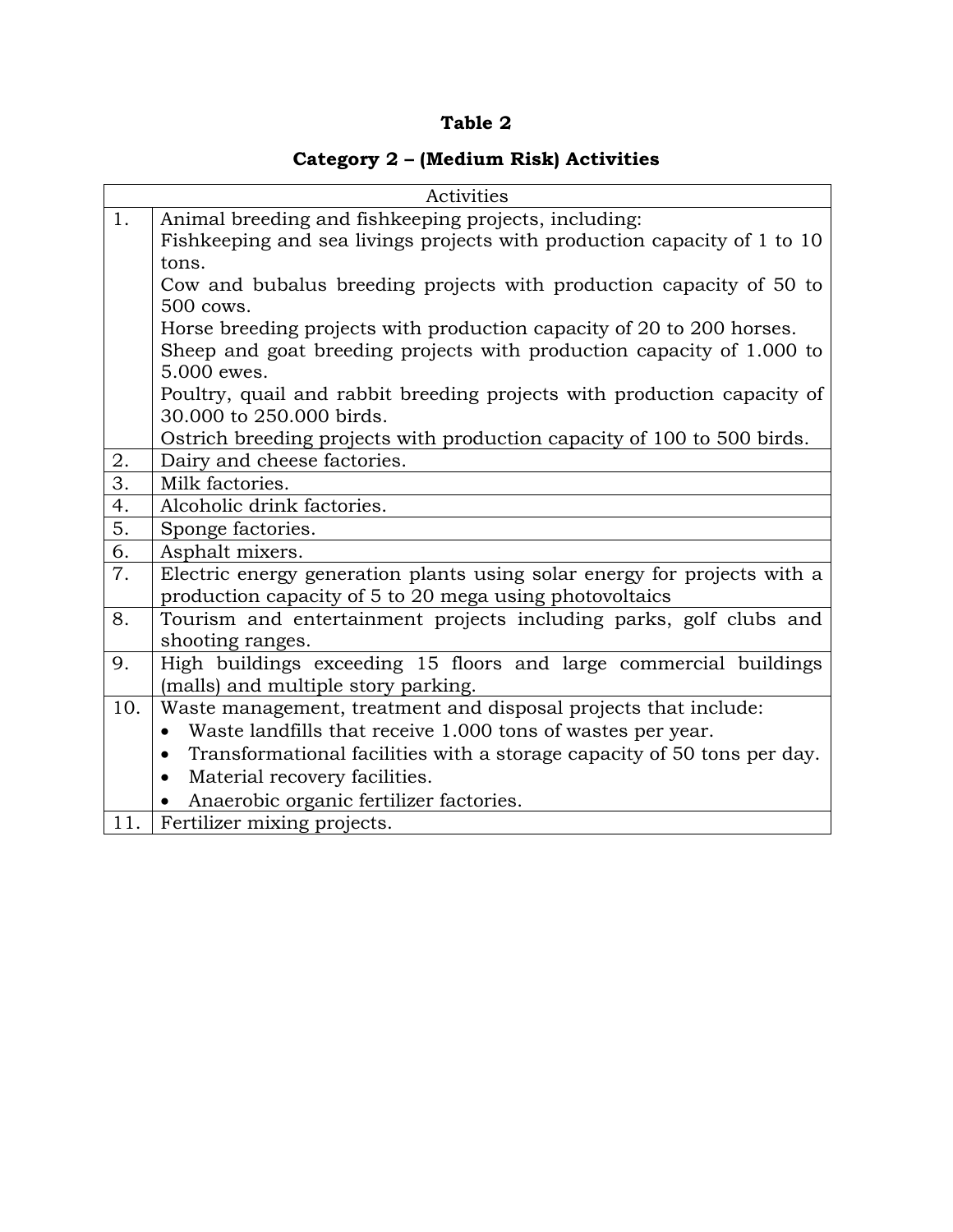# **Table 3**

# **Category 3 – (Limited Risk) Activities**

| Activities       |                                                                         |  |  |  |  |
|------------------|-------------------------------------------------------------------------|--|--|--|--|
| 1.               | Auto-body repair and painting projects.                                 |  |  |  |  |
|                  | Oil change, dry clean and carwash and car service stations.             |  |  |  |  |
| 2.               | Upholstery workshops.                                                   |  |  |  |  |
| $\overline{3}$ . | Knitting, tailor, embroidery and tricot workshops.                      |  |  |  |  |
| 4.               | Glass workshops.                                                        |  |  |  |  |
| 5.               | Ceramic, pottery, clay and mosaic workshops.                            |  |  |  |  |
| 6.               | Textile factories producing garments, shoes, clothes, furs, carpets and |  |  |  |  |
|                  | bags (with neither dying nor washing processes).                        |  |  |  |  |
| 7.               | Vegetable and fruit arrangement, refinement, packaging and wrapping     |  |  |  |  |
|                  | projects.                                                               |  |  |  |  |
| 8.               | Dairy and cheese factories.                                             |  |  |  |  |
| 9.               | Grain mills.                                                            |  |  |  |  |
| 10.              | Foodstuff packaging, including rice, sugar, starch and grains.          |  |  |  |  |
| 11.              | Chocolate, cacao and sweet manufacturing.                               |  |  |  |  |
| 12.              | Foodstuff factories including biscuits, candies, chips, meats, halva,   |  |  |  |  |
|                  | pasta and juices.                                                       |  |  |  |  |
| 13.              | Pickle factories.                                                       |  |  |  |  |
| 14.              | Jewelry and gem workshops with no smelting.                             |  |  |  |  |
| 15.              | Tile and marble factories.                                              |  |  |  |  |
| 16.              | Brick factories.                                                        |  |  |  |  |
| 17.              | Stone saws.                                                             |  |  |  |  |
| 18.              | Water bottle refineries and glass filling and water plants.             |  |  |  |  |
| 19.              | Ice factories.                                                          |  |  |  |  |
| 20.              | Foodstuff warehouses.                                                   |  |  |  |  |
| 21.              | Wood or steel and cement warehouses.                                    |  |  |  |  |
| 22.              | Medicine and medical material warehouses.                               |  |  |  |  |
| 23.              | Vehicle replacement parts warehouses.                                   |  |  |  |  |
| 24.              | Vocational and craft workshops including blacksmithing, carpentry,      |  |  |  |  |
|                  | lathes and metal formation.                                             |  |  |  |  |
| 25.              | Plastic crushers.                                                       |  |  |  |  |
| 26.              | Construction material warehouses.                                       |  |  |  |  |
| 27.              | Gas cylinder warehouses.                                                |  |  |  |  |
| 28.              | Foodstuff processing plants.                                            |  |  |  |  |
| 29.              | Plastic factories.                                                      |  |  |  |  |
| 30.              | Detergent mixing factories and plants.                                  |  |  |  |  |
| 31.              | Quarries and land reclamations.                                         |  |  |  |  |
| 32.              | Dry waste sorting and pressing.                                         |  |  |  |  |
| 33.              | Wood and metallic furniture factories.                                  |  |  |  |  |
| 34.              | Cosmetics factories and plants.                                         |  |  |  |  |
| 35.              | Tobacco and molasses factories and plants.                              |  |  |  |  |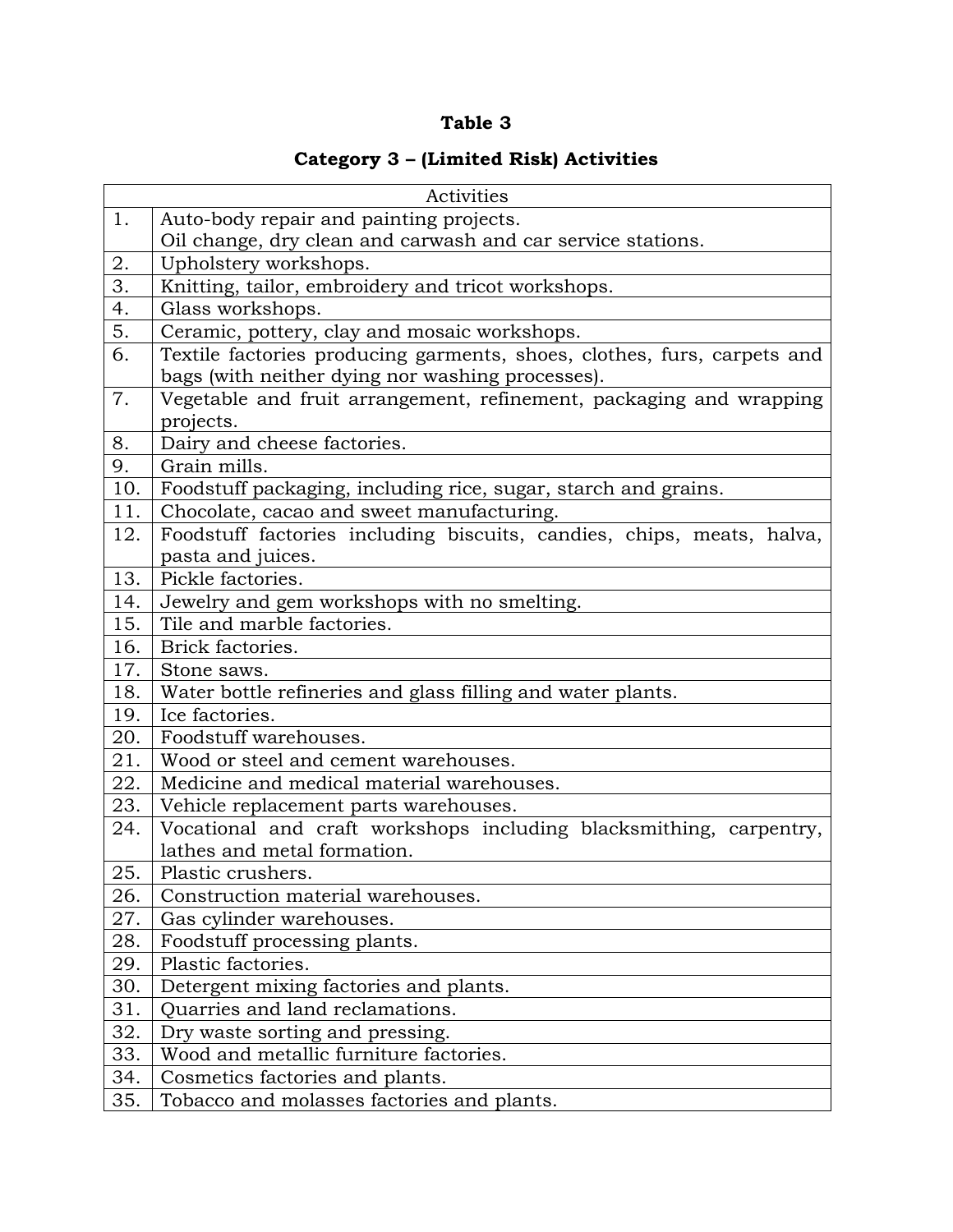| 36. | Car and machineries overnight keeping.                                   |  |  |  |  |
|-----|--------------------------------------------------------------------------|--|--|--|--|
| 37. | Poultry, quail and rabbit breeding farms with a capacity below 30.000    |  |  |  |  |
|     | birds.                                                                   |  |  |  |  |
|     | Cow and breeding farms with a capacity below 50 cows.                    |  |  |  |  |
|     | Goat breeding farms with a capacity below 1.000 ewes.                    |  |  |  |  |
|     | Fishkeeping and sea livings projects with production capacity below one  |  |  |  |  |
|     | ton.                                                                     |  |  |  |  |
|     | Horse breeding projects with production capacity below 20 horses.        |  |  |  |  |
|     | Ostrich breeding projects with production capacity below 100 birds.      |  |  |  |  |
| 38. | Electric energy generation plants using solar energy for projects with a |  |  |  |  |
|     | production capacity below 5 mega using photovoltaics                     |  |  |  |  |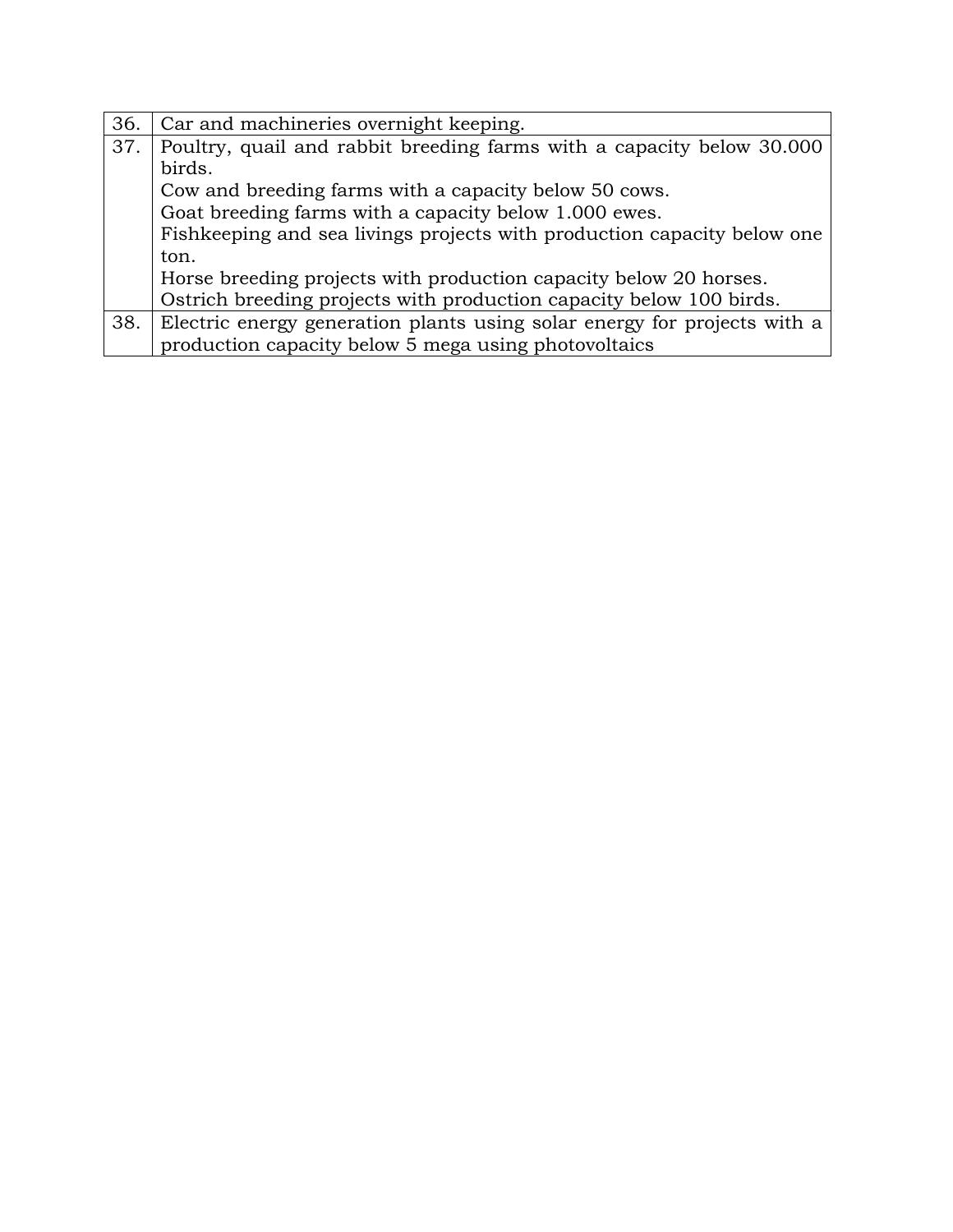### **Table 4**

# **Category 4 – (Low Risk) Activities**

| Activities |                                                                          |  |  |  |
|------------|--------------------------------------------------------------------------|--|--|--|
| 1.         | Crop and nursery panting activities.                                     |  |  |  |
| 2.         | Formed metal product repair workshop.                                    |  |  |  |
| 3.         | Machine repair workshop.                                                 |  |  |  |
| 4.         | Electronic and optical equipment workshop.                               |  |  |  |
| 5.         | Electric equipment workshop.                                             |  |  |  |
| 6.         | Transport equipment repair workshop excluding motored vehicles.          |  |  |  |
| 7.         | Other equipment repair workshop.                                         |  |  |  |
| 8.         | Industrial equipment and machine installation workshop.                  |  |  |  |
| 9.         | Construction of buildings other than:                                    |  |  |  |
|            | High buildings (more than 15 floors).                                    |  |  |  |
|            | Large commercial buildings (malls).                                      |  |  |  |
|            | Buildings used as car parking.                                           |  |  |  |
| 10.        | Building demolition.                                                     |  |  |  |
| 11.        | Site preparation for construction.                                       |  |  |  |
| 12.        | Electric installations.                                                  |  |  |  |
| 13.        | Plumbing, heating and air conditioning works.                            |  |  |  |
| 14.        | Building completion and finishing.                                       |  |  |  |
| 15.        | Wholesale and retailing of motored vehicles and motorcycles.             |  |  |  |
| 16.        | Motored vehicle maintenance and repair workshops.                        |  |  |  |
| 17.        | Motored vehicle replacement parts and accessories sale.                  |  |  |  |
| 18.        | Motorcycle, replacement parts and accessories sale and maintenance.      |  |  |  |
| 19.        | Other wholesale excluding scrap and waste sale places and yards.         |  |  |  |
| 20.        | Service activities in connection with land transportation.               |  |  |  |
| 21.        | Service activities in connection with sea transportation.                |  |  |  |
| 22.        | Service activities in connection with air transportation.                |  |  |  |
| 23.        | Goods handling.                                                          |  |  |  |
| 24.        | Other transportation support activities.                                 |  |  |  |
| 25.        | Mail activities.                                                         |  |  |  |
| 26.        | Private mail courier activities.                                         |  |  |  |
| 27.        | Food and beverage service activities.                                    |  |  |  |
| 28.        | Restaurants and mobile food service activities excluding food factories. |  |  |  |
| 29.        | Event meal catering.                                                     |  |  |  |
| 30.        | Butcheries and fisheries.                                                |  |  |  |
| 31.        | Bakeries.                                                                |  |  |  |
| 32.        | Other food service activities.                                           |  |  |  |
| 33.        | Beverage provision activities.                                           |  |  |  |
| 34.        | Publication activities excluding presses.                                |  |  |  |
| 35.        | Filmmaking, TV program, recording and musing production.                 |  |  |  |
| 36.        | Programming and broadcasting activities.                                 |  |  |  |
| 37.        | Radio broadcast.                                                         |  |  |  |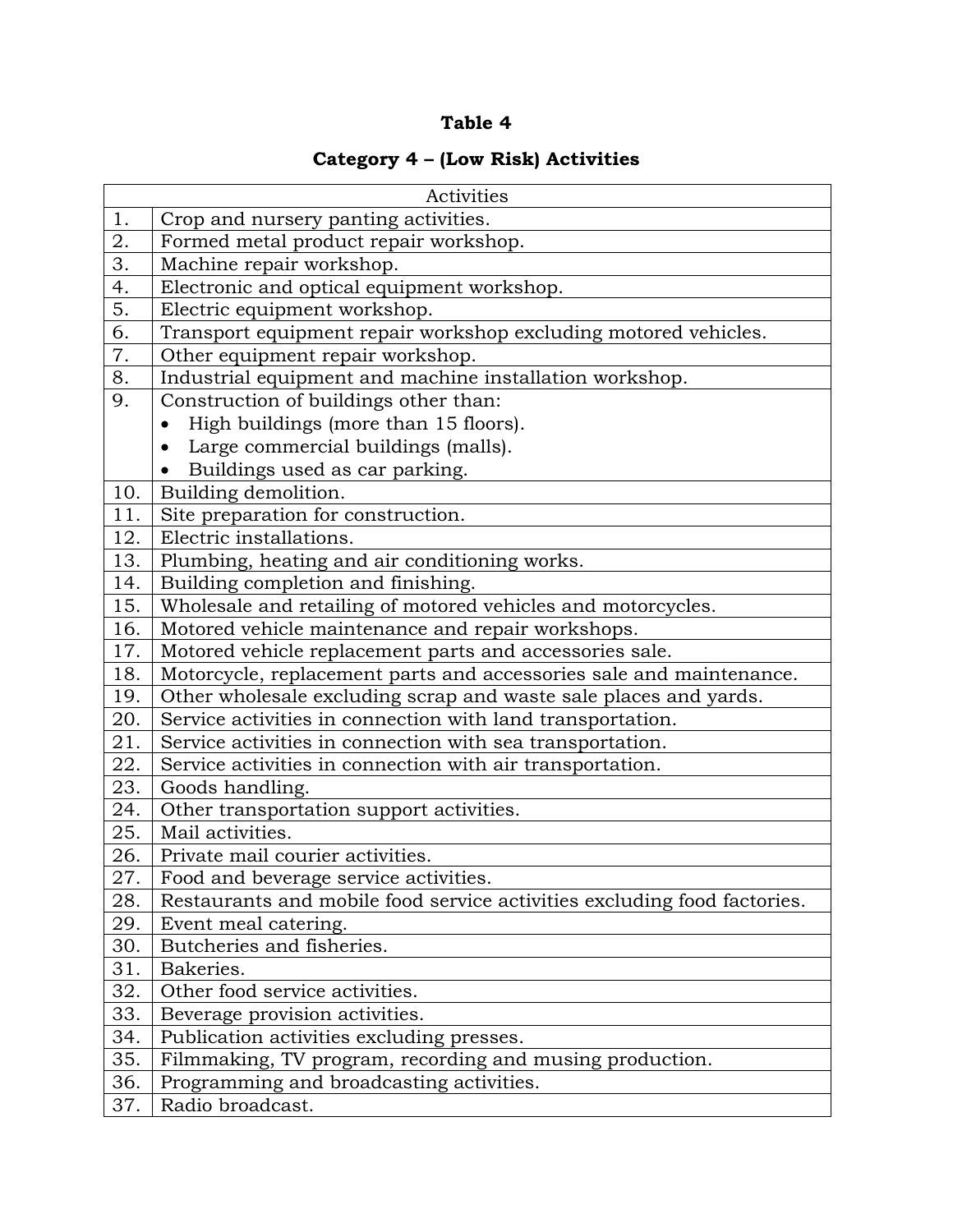| 38. | Programming, radio and TV activities.                                                                  |  |  |  |  |
|-----|--------------------------------------------------------------------------------------------------------|--|--|--|--|
| 39. | Telecommunications                                                                                     |  |  |  |  |
| 40. | Wired communication activities.                                                                        |  |  |  |  |
| 41. | Wireless communication activities.                                                                     |  |  |  |  |
| 42. | Satellite communication activities.                                                                    |  |  |  |  |
| 43. | Other communication activities.                                                                        |  |  |  |  |
| 44. | Computer programming, consultation experience and other related                                        |  |  |  |  |
|     | activities.                                                                                            |  |  |  |  |
| 45. | Information service activities.                                                                        |  |  |  |  |
| 46. | Financial activities and insurance activities.                                                         |  |  |  |  |
| 47. | Real estate activities.                                                                                |  |  |  |  |
| 48. | Legal activities.                                                                                      |  |  |  |  |
| 49. | Accounting activities, book keeping, auditing and tax advice activities.                               |  |  |  |  |
| 50. | Main office (companies) activities.                                                                    |  |  |  |  |
| 51. | Consultation experience in administration field activities                                             |  |  |  |  |
| 52. | Architecture, engineering and related technical and consultation service                               |  |  |  |  |
|     | activities.                                                                                            |  |  |  |  |
| 53. | Technical tests and analyses.                                                                          |  |  |  |  |
| 54. | Scientific research and development.                                                                   |  |  |  |  |
| 55. | Advertisement.                                                                                         |  |  |  |  |
| 56. | Market research and survey.                                                                            |  |  |  |  |
| 57. | Specialized design activities.                                                                         |  |  |  |  |
| 58. | Photoshoot activities.                                                                                 |  |  |  |  |
| 59. | Other vocational, academic and technical activities unclassified                                       |  |  |  |  |
|     | somewhere else.                                                                                        |  |  |  |  |
| 60. | Veterinary activities.                                                                                 |  |  |  |  |
| 61. | Lease activities.                                                                                      |  |  |  |  |
| 62. | Employment and laboring activities.                                                                    |  |  |  |  |
| 63. | Travel agencies, tour operators, booking services and related activities.                              |  |  |  |  |
| 64. | Security and investigation activities.                                                                 |  |  |  |  |
| 65. | Building general cleaning.                                                                             |  |  |  |  |
| 66. | Building cleaning and other industrial cleaning activities based on the                                |  |  |  |  |
|     | abrasive blasting use prohibition instructions.                                                        |  |  |  |  |
| 67. | Activities related to site decoration and maintenance service.                                         |  |  |  |  |
| 68. | Office management activities, office support activities and other                                      |  |  |  |  |
|     | business support activities.                                                                           |  |  |  |  |
| 69. | Officer integrated management service activities.                                                      |  |  |  |  |
| 70. | Document photocopying and preparation, as well as other support<br>activities related to stationaries. |  |  |  |  |
| 71. | Telecommunication service call center activities.                                                      |  |  |  |  |
| 72. | Conference and commercial fair organization.                                                           |  |  |  |  |
| 73. | Payment collection agencies and credit office activities.                                              |  |  |  |  |
| 74. | Other business support service activities unclassified somewhere else.                                 |  |  |  |  |
| 75. | Education.                                                                                             |  |  |  |  |
|     |                                                                                                        |  |  |  |  |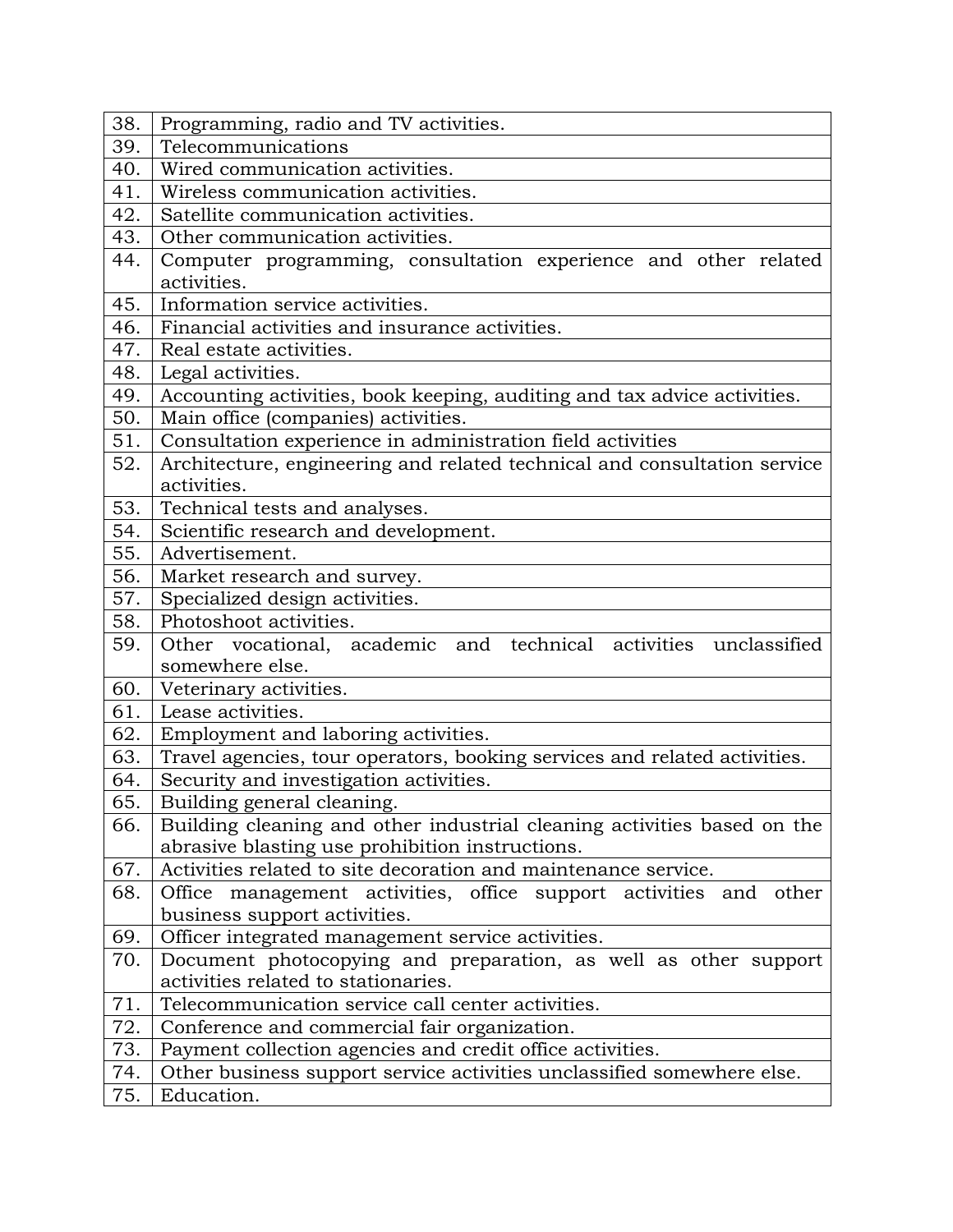| 76. | Clinics and dental clinics activities excluding hospitals.                            |  |  |  |  |
|-----|---------------------------------------------------------------------------------------|--|--|--|--|
| 77. | Other activities related to dental care with stay.                                    |  |  |  |  |
| 78. | Nursing care provision facilities with stay.                                          |  |  |  |  |
| 79. | Care activities with stay for mentally retarded persons, psychopaths<br>and addicts.  |  |  |  |  |
| 80. | Care provision activities with stay for elderly and physically<br>handicapped people. |  |  |  |  |
| 81. | Other care activities with stay.                                                      |  |  |  |  |
| 82. | Social work activities without stay.                                                  |  |  |  |  |
| 83. | Creating activities, arts and entertainment activities.                               |  |  |  |  |
| 84. | Library, museums and other cultural activities.                                       |  |  |  |  |
| 85. | Sport activities and entertainment activities.                                        |  |  |  |  |
| 86. | Membership organization activities.                                                   |  |  |  |  |
| 87. | Computer and computer terminal equipment reparation.                                  |  |  |  |  |
| 88. | Communication equipment reparation.                                                   |  |  |  |  |
| 89. | Consumer electronic device reparation.                                                |  |  |  |  |
| 90. | Domestic appliance, home equipment and extinguisher reparation.                       |  |  |  |  |
| 91. | Shoes and leather product reparation excluding tanning.                               |  |  |  |  |
| 92. | Personal stuff and other home items reparation, excluding tanning                     |  |  |  |  |
|     | (swatches, textile washing, fur product cleaning (dry)).                              |  |  |  |  |
| 93. | Hairstyling and other beautification types.                                           |  |  |  |  |
| 94. | Funeral activities and other related activities.                                      |  |  |  |  |
| 95. | Other personal service activities unclassified somewhere else.                        |  |  |  |  |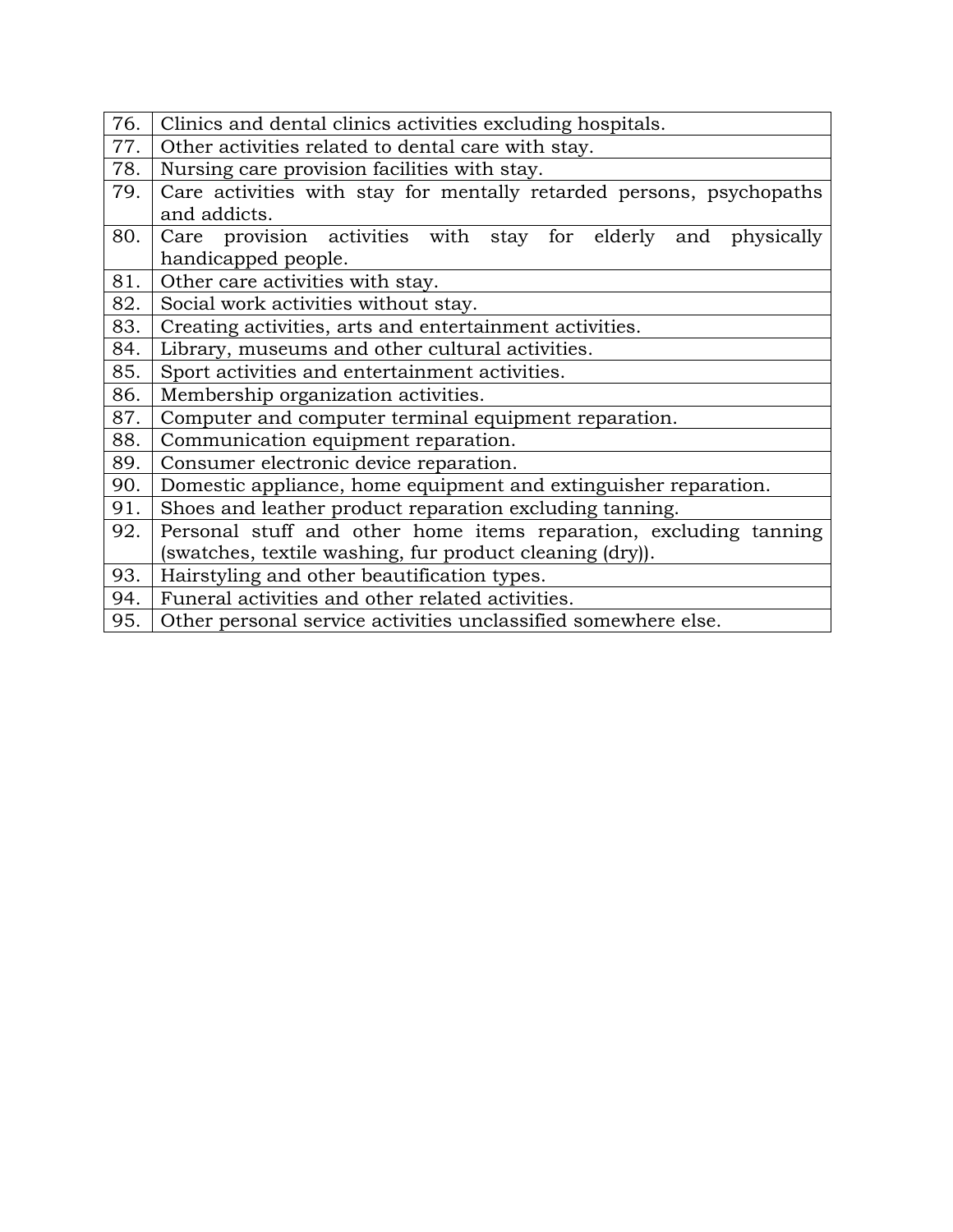### **Appendix 2**

### **Preliminary Environmental Impact Assessment Study Requirements**

1st. Terms of reference contents of the preliminary environmental impact assessment study

The terms of reference must contain a brief description of all sections and subsections as follows:

- 1. An introduction, provided that it contains the following:
	- a. The project owner or representative and the consultative entity assigned to conduct the environmental impact assessment study;
	- b. Project objectives; and
	- c. Project area including the area's maps referring to the nearby sensitive receptors and showing the suggested developmental site at its direct surrounding setting.
- 2. Project description, provided that it includes:
	- a. Project activities, techniques, operations and products;
	- b. Raw materials and infrastructure;
	- c. Water and energy use in the project; and
	- d. Project employment and planned schedule.
- 3. Environmental baseline description including a description of the following:
	- a. Physical environment;
	- b. Biological environment;
	- c. Demographic patterns and land use;
	- d. Cultural, heritage and tourism importance; and
	- e. Environmental system services including service description, priority determination and general evaluation of the system service status and orientations.
- 4. A general description of the potential environmental, social and economic impacts, as well as accumulative effects; and in case there are no sufficient details about the planned project upon formulating the terms of reference, the worst possible cases must be mentioned. This may lead to determining some possible effects that do not prove their significance later; nevertheless, this approach must be taken until the extra information is available, and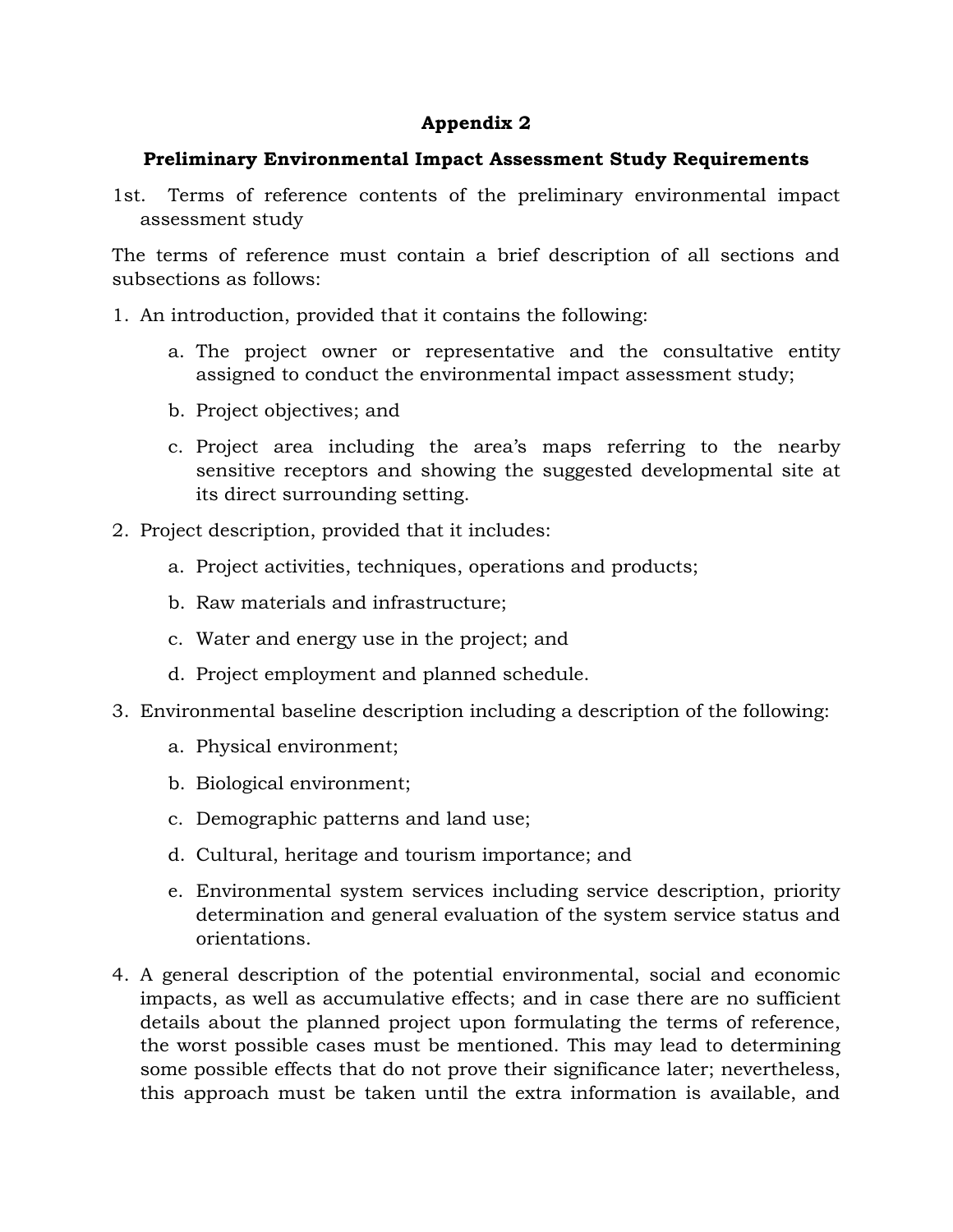the approach used in determining the possible environmental effects must be clarified and their priorities must be determined. In addition, the basic information sources such as studies and references must be identified, or otherwise, they must be identified through monitoring and observation. The same must include the sampling method, repetition, period and test methods.

- 5. Methodological, legal and administrative scope on which the study preparation will be based.
- 6. The expected time schedule of the environmental impact assessment study.
- 7. The CVs of the environmental impact assessment study makers.

2nd. The preliminary environmental impact assessment study content:

The preliminary environmental impact assessment study report must contain a brief introduction explaining the project objective and details. The study report must also include following content, unless otherwise is required in the terms of reference:

- 1. Executive summary: the executive summary must include the key results of the environmental impact assessment study report and the study conclusions and recommendations.
- 2. Legal scope: the methodological, legal and administrative on which the study preparation was based must be presented.
- 3. Project description and details, including:
	- a. The project objective, nature, characteristics, plans, maps, charts and photos that show the project boundaries during its preparation, operation, dismantling and site rehabilitation phases.
	- b. Project production operation (used material quality and quantity, and production inputs and outputs) and operational characteristics description.
	- c. Waste, emission and greenhouse gases (that may cause water, air, soil, noise pollution, vibration, light, heat or radiation) quantity estimation and quality identification, as they are expected to be produced as a result of project operation.
	- d. An estimation of the number of persons, vehicles and devices and their expected movements during the project different phases.
	- e. The infrastructure, facilities, and facility requirements and details, as well as capacities within the project.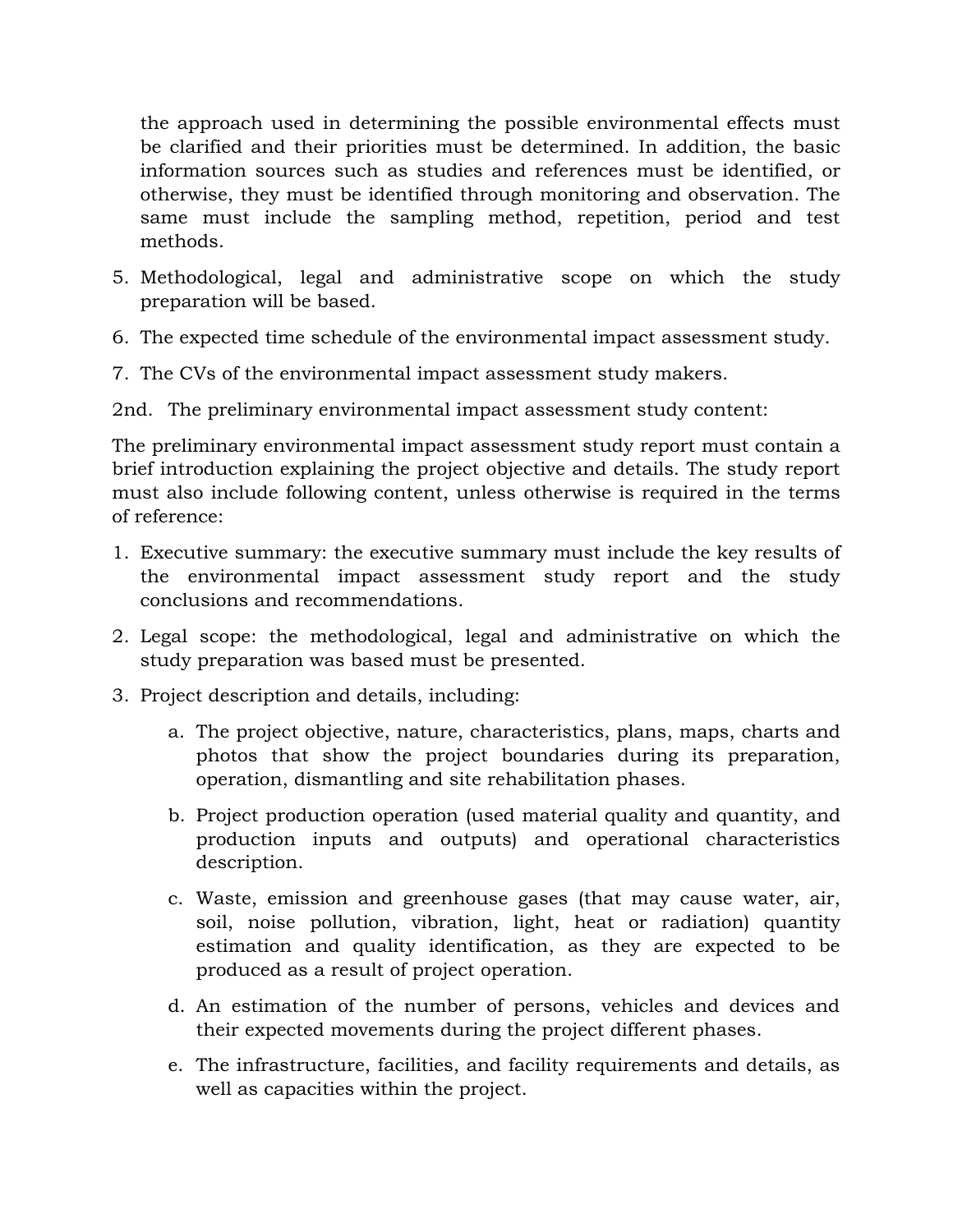- f. Any other activities as may be required as a result of the project (such as new roads, water supply, power supply and sewage).
- g. Project's impact on the climate and project vulnerability (sensitivity) to climate change.
- 4. Project alternatives: they must contain a list of the suggested project key alternatives (including the site, design and used technology) in addition to an explanation of the main reasons for choosing and preferring the suggested project over the other alternatives taking into consideration the environmental impacts. If the project owner fails to choose the alternatives with the least damages to the environment in terms of site, design and used technology, he shall explain his reasons for failure to choose from such alternatives.
- 5. Site and environmental status description: this description of the suggested facility site interior and exterior as per the relevant environmental elements is a record of the environmental circumstances before and after the suggested project implementation. It is also the initial standard with respect to which the environmental changes are measured in future and the potential impacts and assessed. This description shall include all basic information as follows, as may be required by the project nature in relation to the following:
	- a. The physical environment: the basic information related to the natural aspects must be collected, and they include:
		- i. Climate;
		- ii. Topography and landscapes;
		- iii. Geology, including soil quality and risk possibilities;
		- iv. Hydrology and hydrogeology including surface drainage, groundwater quality, wells, valleys site… etc.;
		- v. Sea water;
		- vi. Air quality; and
		- vii. Noise levels.
	- b. The biological environment, including several associated elements such as:
		- i. Plants, animals, rare or endangered species, sensitive habitats... etc. in the study area and the surrounding setting. The information should include the current status of plants and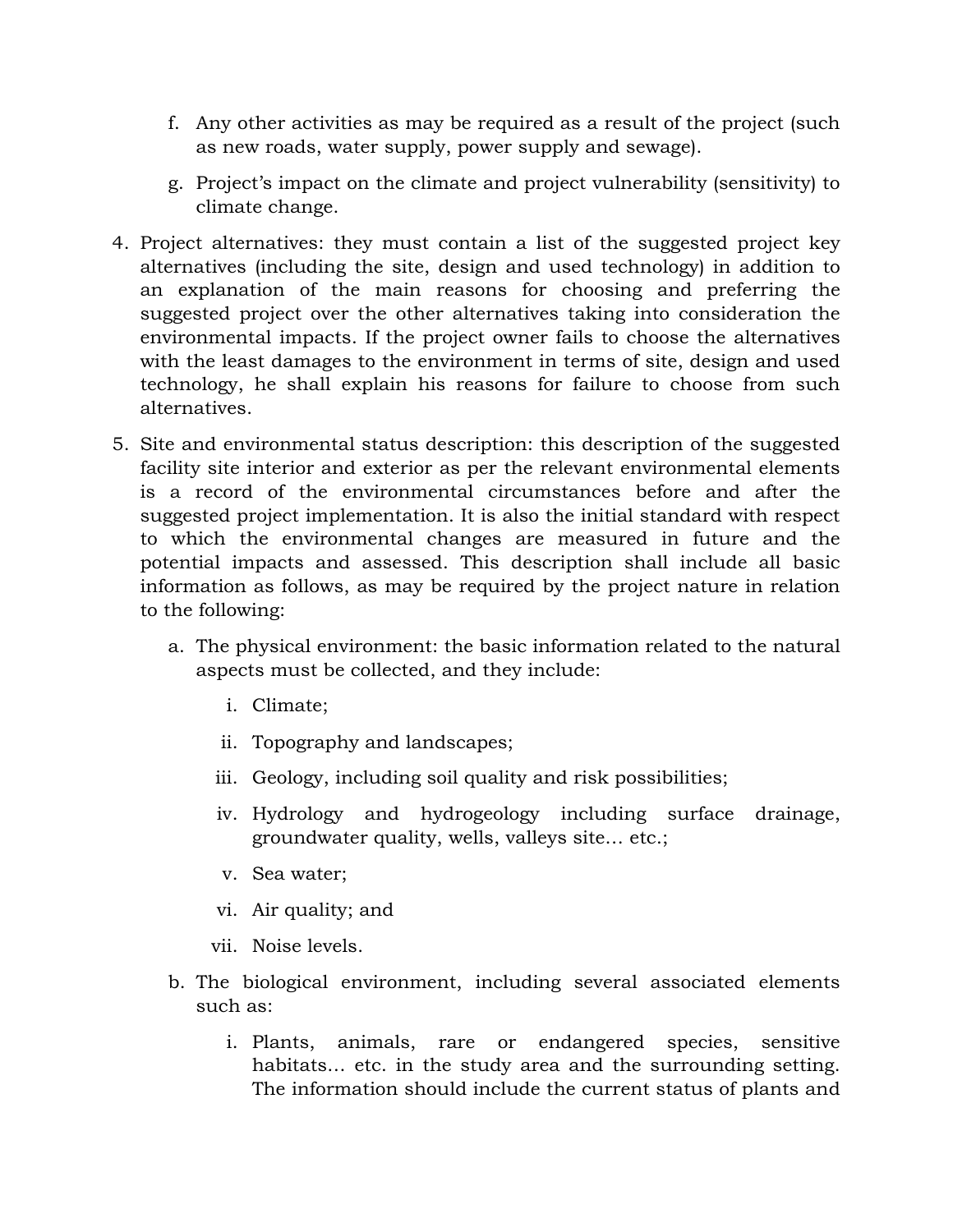animals that cover all kinds of the ecosystem in the project area.

- ii. Land and water ecosystems.
- c. Social and economic environment, including:
	- i. Population and demography;
	- ii. Employment and unemployment;
	- iii. Demographic patterns and social structure;
	- iv. Services, including the available medical centers, educational institutions, entertainment facilities and waste management;
	- v. Natural hazards;
	- vi. Entertainment activities;
	- vii. Archeological and historical heritage; and
	- viii. Cultural values.
- d. The ecosystem services, situations, orientations and use priorities.
- 6. Impact identification and assessment: the assessment should be made in a clear and organized manner in order to clarify how to make conclusions. The available data extent and quality, main loopholes therein and uncertainties (error rate) should be taken into account. The environmental impact assessment phase must follow a clear approach in the impact description and significance assessment. This chapter should include the following:
	- a. A list of the environmental aspects and their descriptions;
	- b. Impact assessment matrix used in the impact assessment;
	- c. The assessment and standards used for determining the impact significance;
	- d. A discussion of the remaining impacts, which are inevitable and accumulative (wherever applicable and appropriate);
	- e. The categorization of the important environmental impacts / issues; and
	- f. Modeling study: all impacts determined through a modeling study (wherever applicable and appropriate) must be proved. A modeling study must contain at least the following: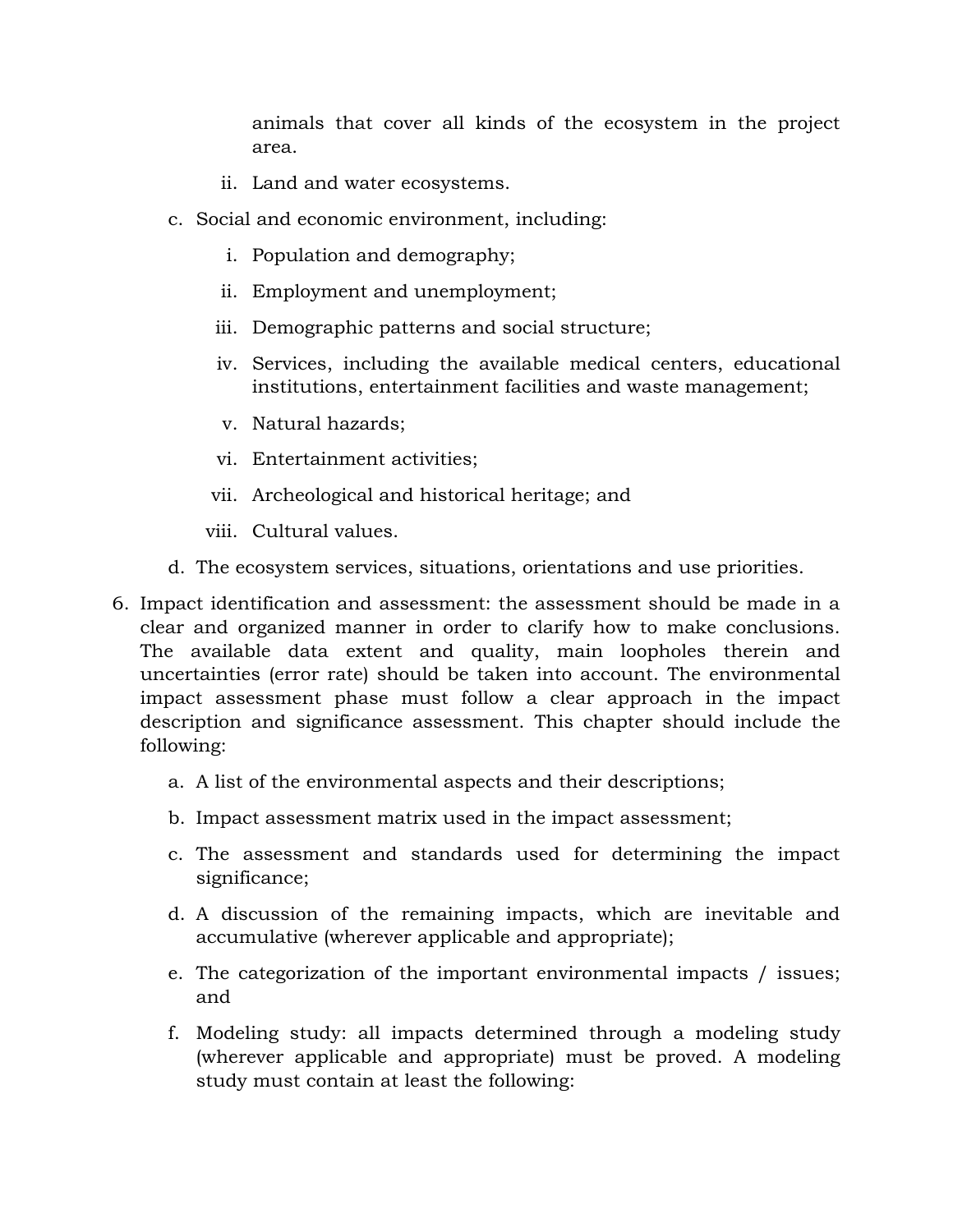- i. A justification of the used model;
- ii. A discussion of the model calibration process, including the restrictions associated with the model usage;
- iii. A list of all information included in the model with a brief description of their purposes, whether they are a group of references or measures; and
- iv. The modeling conclusions (as may be applicable) to predict the nature and extent of the determined environmental impacts.
- 7. Environmental management plan: including the determination of the appropriate procedures to reduce the severity of the adverse effects so as to make them within the acceptable limits during all phases of the project; and the costs of such procedures and the institutional, training and monitoring requirements of such procedures. However, it is required to submit a plan containing details of the suggested work plans and procedures to compensate for the adverse effects on the environment if the reduced procedures are not useful.
- 8. Environmental observation programs: the environmental impact assessment study is concerned in designing an appropriate observation program aiming at providing information to the Ministry and/or other competent entities. The environmental observation plan provides and compares results to the basic information and national or international environmental tendencies. The observation should clearly identify the following:
	- Work execution operators' order.
	- Observation sites.
	- Observation methods.
	- Observation schedule and duration.
	- Observation frequency and report submission to the competent entities.

The observation plan should also include an observation of factory workers' health, especially in connection with the vocational risks, if required, and an observation of the social and economic aspects of the stakeholders in the ecosystem services.

- 9. Appendices, which include the following:
	- A list of the participants in the environmental impact assessment study preparation together with their CVs and documents evidencing their participation in the study preparation.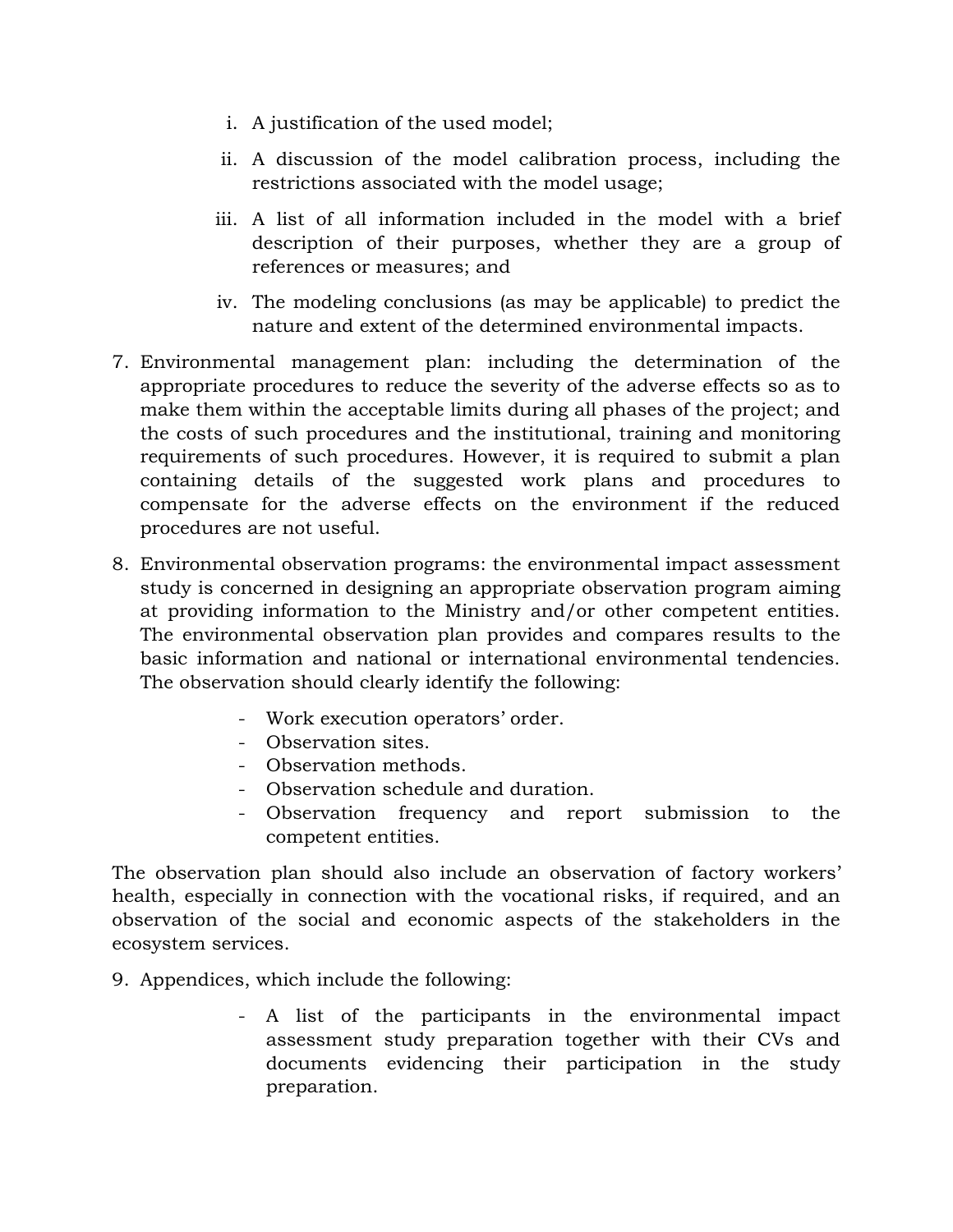- A list of references.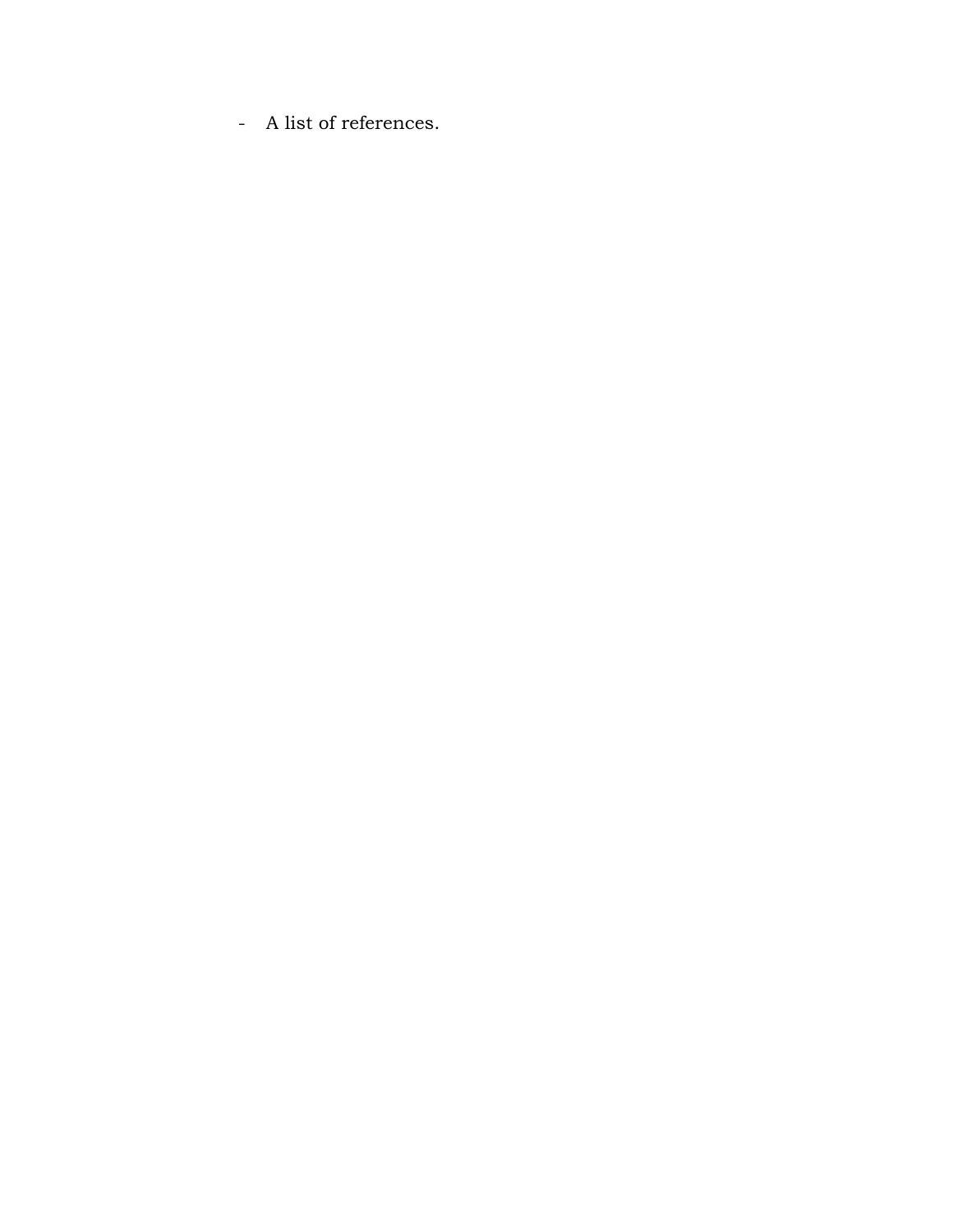### **Appendix 3**

### **Comprehensive Environmental Impact Assessment Study Requirements**

1st. Terms of reference content of the comprehensive environmental impact assessment study

The terms of reference must contain a brief description of all sections and subsections as follows:

- 1. An introduction, provided that it contains the following:
	- a. The project owner and the consultative entity assigned by the project owner to conduct the environmental impact assessment study;
	- b. Project objectives; and
	- c. Project area including the area's maps referring to the nearby sensitive receptors and showing the suggested developmental site at its direct surrounding setting.
- 2. Project description, provided that it includes:
	- a. Project activities, techniques, operations and products;
	- b. Raw materials and infrastructure;
	- c. Water and energy use in the project; and
	- d. Project employment and planned schedule.
- 3. Environmental baseline description including a description of the following:
	- a. Physical environment;
	- b. Biological environment;
	- c. Demographic patterns and land use;
	- d. Cultural, heritage and tourism importance; and
	- e. Environmental system services including service description, priority determination and general evaluation of the system service status and orientations.
- 4. A general description of the potential environmental, social and economic impacts, as well as accumulative effects; and in case there are no sufficient details about the planned project upon formulating the terms of reference, the worst possible cases must be mentioned. This may lead to determining some possible effects that do not prove their significance later; nevertheless, this approach must be taken until the extra information is available, and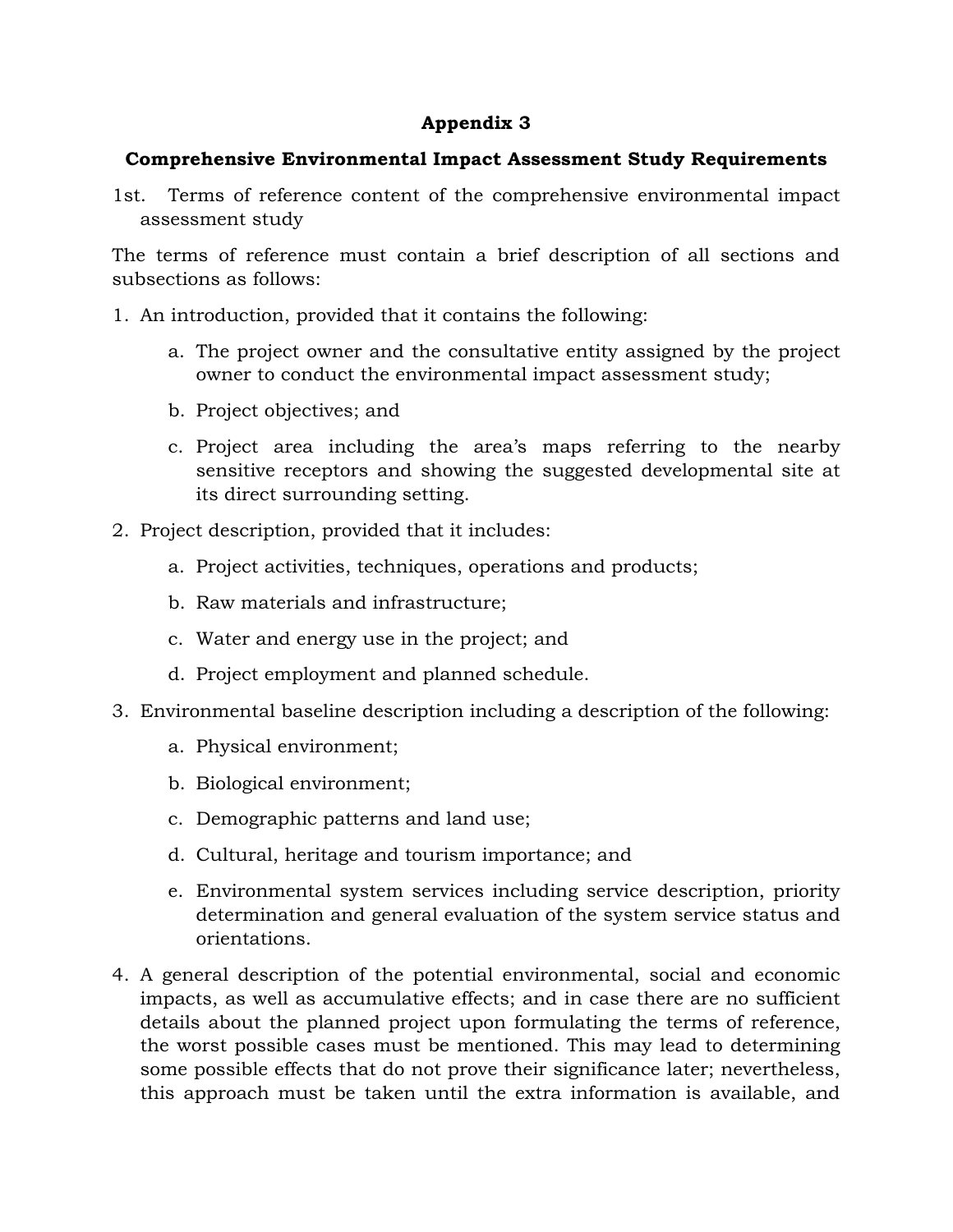the approach used in determining the possible environmental effects must be clarified and their priorities must be determined. In addition, the basic information sources such as studies and references must be identified, or otherwise, they must be identified through monitoring and observation. The same must include the sampling method, repetition, period and test methods.

- 5. Methodological, legal and administrative scope on which the study preparation will be based.
- 6. Risk assessment if required by the Technical Committee on Environmental Impact Assessment Studying or of the project will use, store, produce or generate hazardous substances or wastes in any way at any phase of the project. In this case, risk assessment must be made and the methodological terms of reference that will be used in this assessment must be clarified.
- 7. The expected time schedule of the environmental impact assessment study.
- 8. The CVs of the environmental impact assessment study makers.

2nd. The comprehensive environmental impact assessment study content:

The comprehensive environmental impact assessment study report must contain a brief introduction explaining the project objective and details. The study report must also include the following content, unless otherwise is required in the terms of reference:

- 1. Executive summary: the executive summary must include the key results of the environmental impact assessment study report and the study conclusions and recommendations.
- 2. Legal scope: the methodological, legal and administrative on which the study preparation was based shall be presented.
- 3. Project description and details, including:
	- a. The project objective, nature, characteristics, plans, maps, charts and photos that show the project boundaries during its preparation, operation, dismantling and site rehabilitation phases.
	- b. Project production operation (used material quality and quantity, and production inputs and outputs) and operational characteristics description.
	- c. Waste, emission and greenhouse gases (that may cause water, air, soil, noise pollution, vibration, light, heat or radiation) quantity estimation and quality identification, as they are expected to be produced as a result of project operation.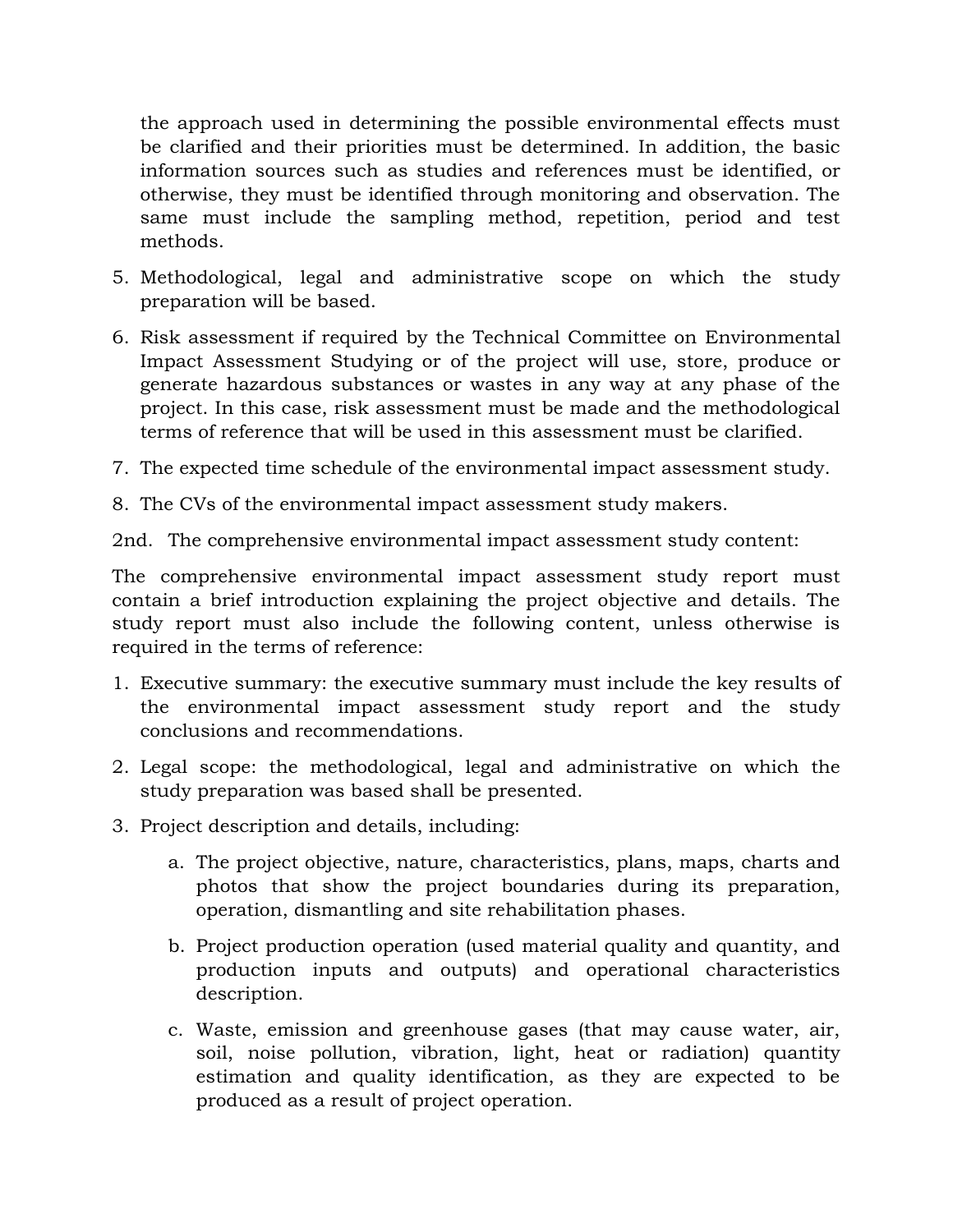- d. An estimation of the number of persons, vehicles and devices and their expected movements during the project different phases.
- e. The infrastructure, facilities, and facility requirements and details, as well as capacities within the project.
- f. Any other activities as may be required as a result of the project (such as new roads, water supply, power supply and sewage).
- g. Project's impact on the climate and project vulnerability (sensitivity) to climate change.
- 4. Project alternatives: they must contain a list of the suggested project key alternatives (including the site, design and used technology) in addition to an explanation of the main reasons for choosing and preferring the proposed project over the other alternatives taking into consideration the environmental impacts. If the project owner fails to choose the alternatives with the least damages to the environment in terms of site, design and used technology, he shall explain his reasons for failure to choose from such alternatives.
- 5. Site and environmental situation description: this description of the suggested facility site interior and exterior as per the relevant environmental elements is a record of the environmental circumstances before and after the suggested project implementation. It is also the initial standard with respect to which the environmental changes are measured in future and the potential impacts and assessed. This description shall include all basic information as follows, as may be required by the project nature in relation to the following:
	- a. The physical environment: the basic information related to the natural aspects must be collected, and they include:
		- i. Climate;
		- ii. Topography and landscapes;
		- iii. Geology, including soil quality and risk possibilities;
		- iv. Hydrology and hydrogeology including surface drainage, groundwater quality, wells, valleys site… etc.;
		- v. Sea water;
		- vi. Air quality; and
		- vii. Noise levels.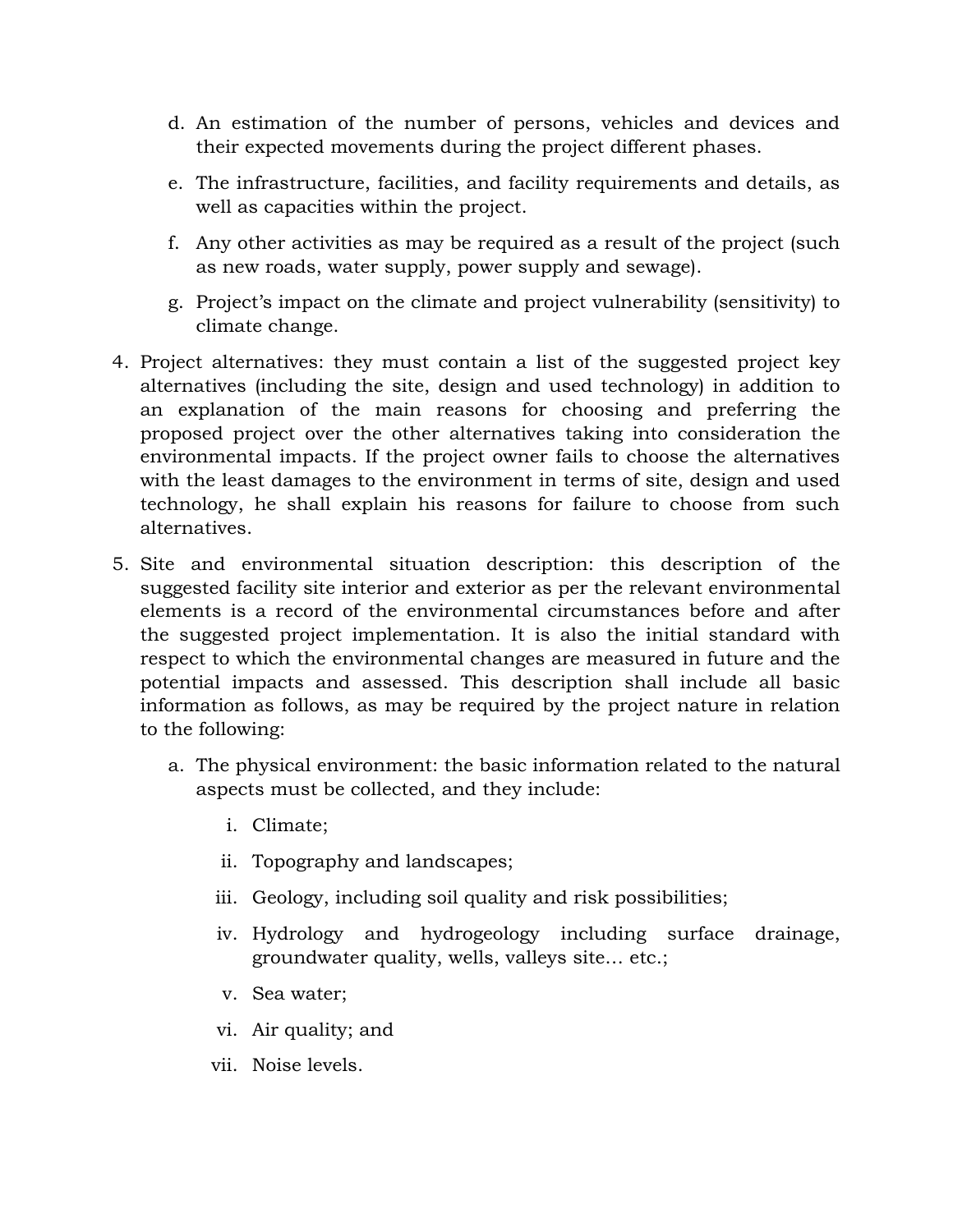- b. The biological environment, including several associated elements such as:
	- i. Plants, animals, rare or endangered species, sensitive habitats… etc. in the study area and the surrounding setting. The information should include the current status of plants and animals that cover all kinds of the ecosystem in the project area.
	- ii. Land and water ecosystems.
- c. Social and economic environment, including:
	- i. Population and demography;
	- ii. Employment and unemployment;
	- iii. Demographic patterns and social structure;
	- iv. Services, including the available medical centers, educational institutions, entertainment facilities and waste management;
	- v. Natural hazards;
	- vi. Entertainment activities;
	- vii. Archeological and historical heritage; and
	- viii. Cultural values.
- d. The ecosystem services, situations, orientations and use priorities.
- 6. General consultation: the general consultation programs implemented for preparing the environmental impact assessment study must be described and documented through scoping sessions, questionnaires, surveys, interviews… etc.
- 7. Impact identification and assessment: the assessment should be made in a clear and organized manner in order to clarify how to make conclusions. The available data extent and quality, main loopholes therein and uncertainties (error rate) should be taken into account. The environmental impact assessment phase must follow a clear approach in the impact description and significance assessment. This chapter should include the following:
	- a. A list of the environmental aspects and their descriptions;
	- b. Impact assessment matrix used in the impact assessment;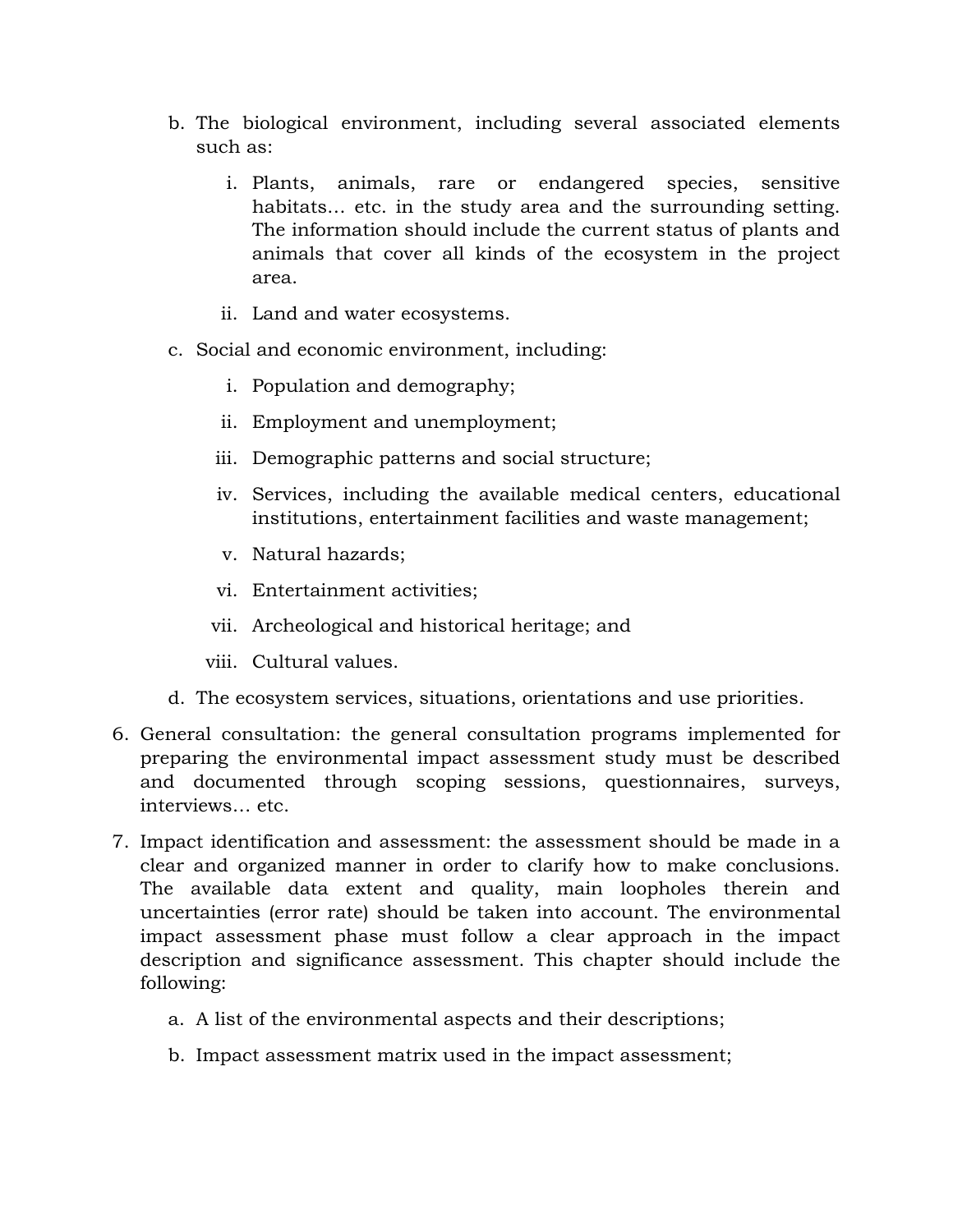- c. The assessment and standards used for determining the impact significance;
- d. A discussion of the remaining impacts, which are inevitable and accumulative (wherever applicable and appropriate);
- e. The categorization of the important environmental impacts / issues; and
- f. Modeling study: all impacts determined through a modeling study (wherever applicable and appropriate) must be proved. A modeling study must contain at least the following:
	- i. A justification of the used model;
	- ii. A discussion of the model calibration process, including the restrictions associated with the model usage;
	- iii. A list of all information included in the model with a brief description of their purposes, whether they are a group of references or measures; and
	- iv. The modeling conclusions (as may be applicable) to predict the nature and extent of the determined environmental impacts.
- 8. Environmental management plan: including the determination of the appropriate procedures to reduce the severity of the adverse effects so as to make them within the acceptable limits during all phases of the project; and the costs of such procedures and the institutional, training and monitoring requirements of such procedures. However, it is required to submit a plan containing details of the suggested work plans and procedures to compensate for the adverse effects on the environment if the reduced procedures are not useful.
- 9. Environmental observation programs: the environmental impact assessment study is concerned in designing an appropriate observation program aiming at providing information to the Ministry and/or other competent entities. The environmental observation plan provides and compares results to the basic information and national or international environmental tendencies. The observation should clearly identify the following:
	- Work execution operators' order.
	- Observation sites.
	- Observation method.
	- Observation schedule and duration.
	- Specifications and standards to be adhered.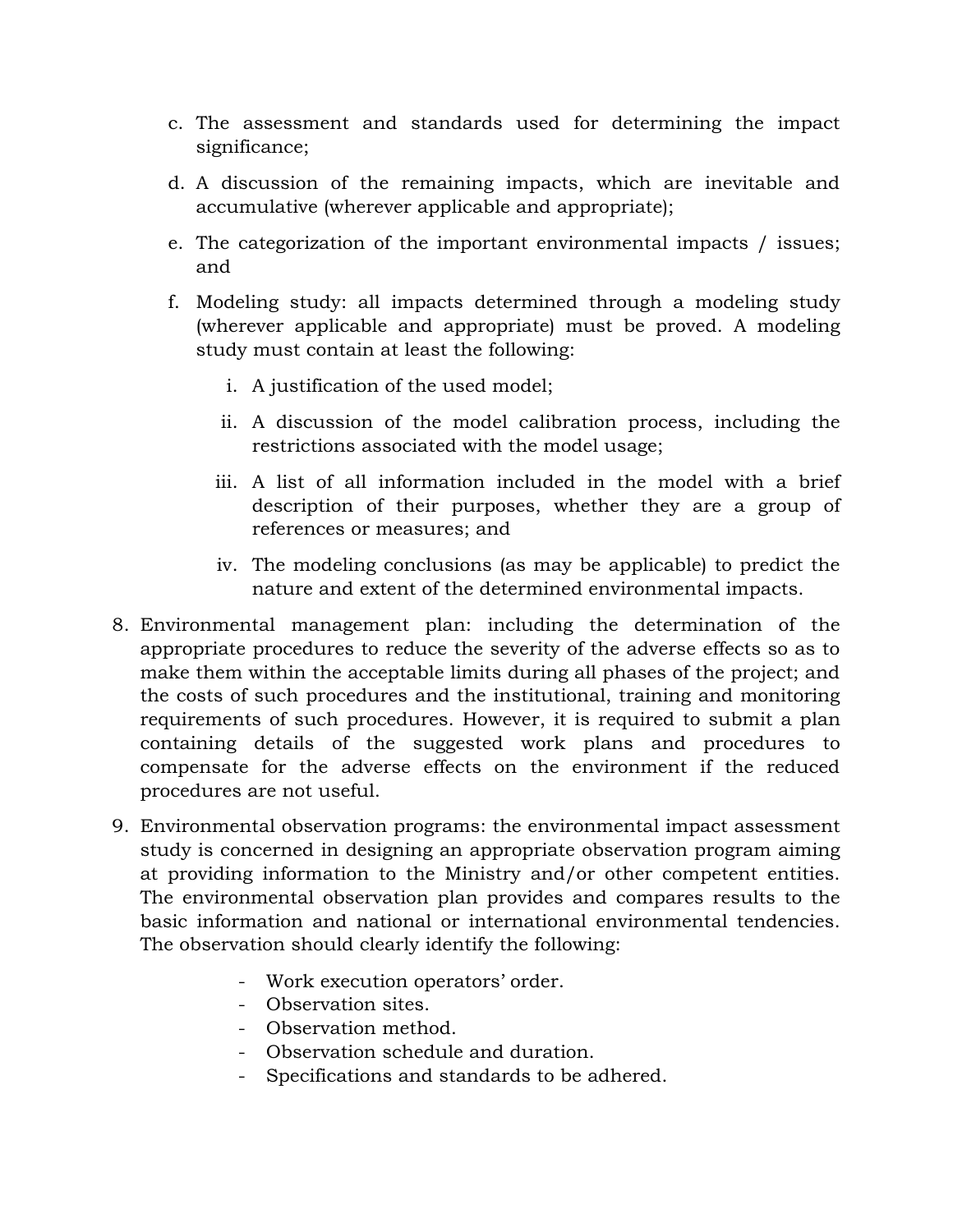- Observation frequency and report submission to the competent entities.

The observation plan should also include an observation of factory workers' health, especially in connection with the vocational risks, if required, and an observation of the social and economic aspects of the stakeholders in the ecosystem services.

- 10. Appendices, which include the following:
	- A list of the participants in the environmental impact assessment study preparation together with their CVs and documents evidencing their participation in the study preparation.
	- A list of references.
	- A record of meetings, general consultation programs and consultation seminars.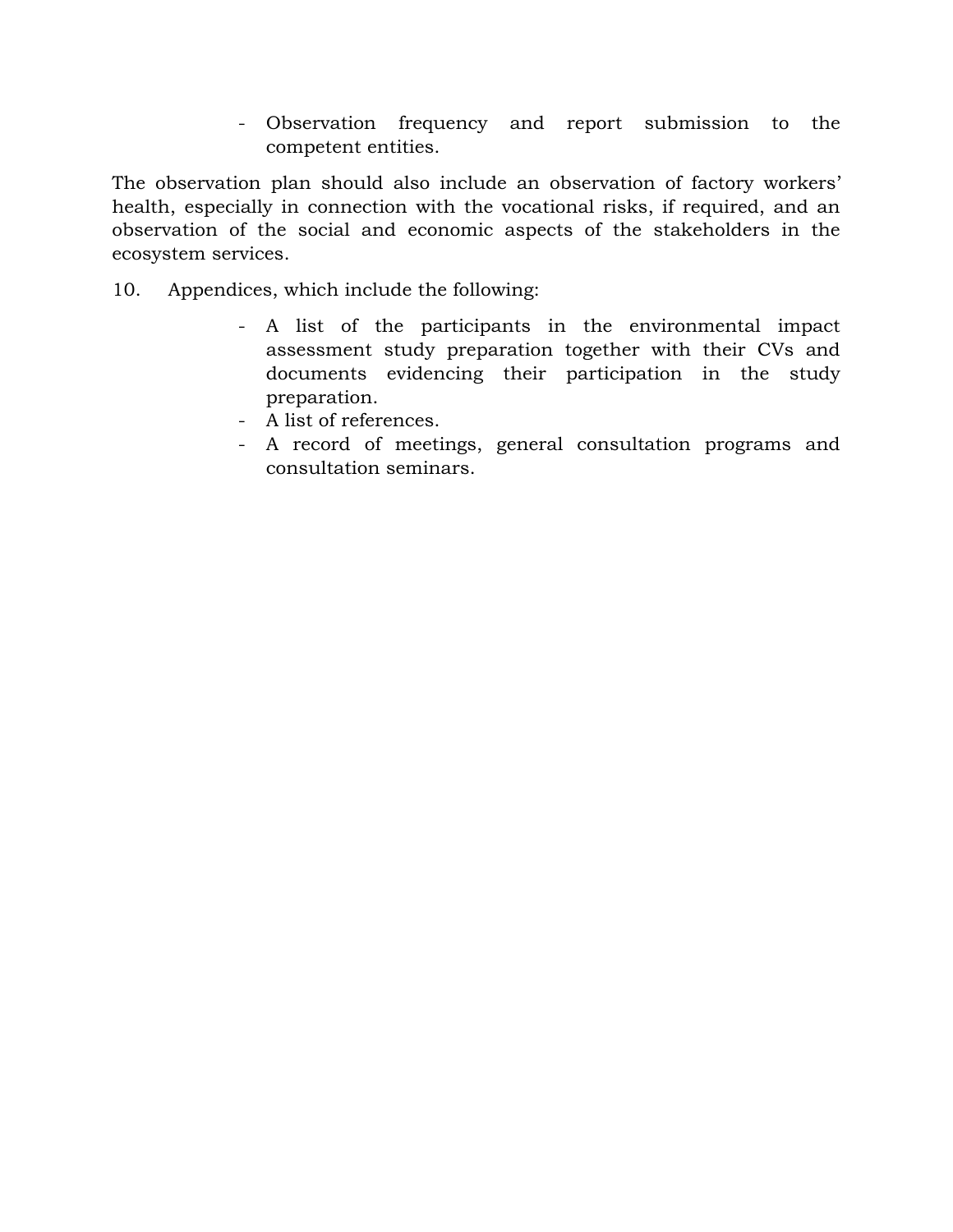### **Appendix 4**

### Scoping session **Report Content**

- 1. Introduction, including:
	- a. The names of the project owner or developer, the consultation entity and contact details.
	- b. Consultation seminar date and place.
	- c. Project characteristics, including a brief description and objectives of the proposed project.
- 2. Legal scope, which includes a brief description of the legal requirements of the comprehensive environmental impact assessment process and consultation seminars.
- 3. scoping session procedures: the consultation seminar includes a provision of the following information:
	- a. The names of the project owner or developer, the consultation entity and contact details.
	- b. Project characteristics, including a brief description and objectives of the proposed project.
	- c. A plan showing the project boundaries and distance from the nearest communities, developmental facilities and neighboring sensitive areas.
	- d. A description of the main operations including the production capacity, inputs and outputs.
	- e. Work program of the construction, operation and rehabilitation phases wherever applicable.
	- f. The resources used in the construction and operation (materials, energy… etc.).
	- g. The relation with the existing or planned projects, if any.
	- h. Information on the alternatives being studied.
	- i. Other activities that may be required as a result of the project (such as new roads, new water extraction and supply, power generation or transfer, house increase and wastewater disposal).
	- j. The environmental, social and economic impacts resulting from the project and a proposal of the reduction procedures that can be applied to mitigate the adverse impacts.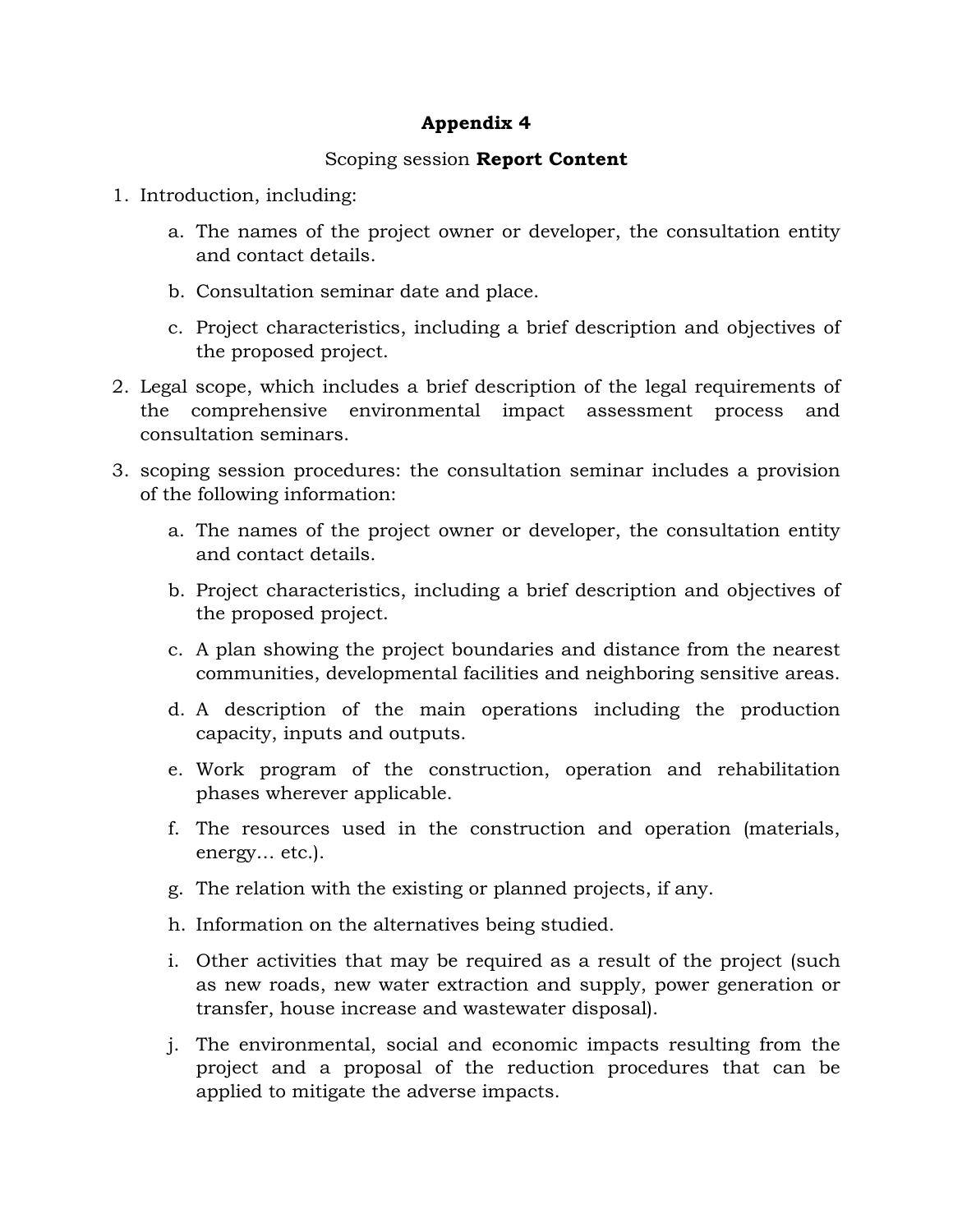- 4. A summary of the feedback given by the relevant entities and a description of the methods used for collecting the same.
- 5. The scoping session's influence on the terms of reference, which includes modifications thereto based on the feedback, an explanation of the reasons for modifications, a discussion of the feedback that has not contributed to the terms of reference modification and an explanation of the failure to make modifications based on the feedback.
- 6. A list of attendees (with contact details) and the entities they represent.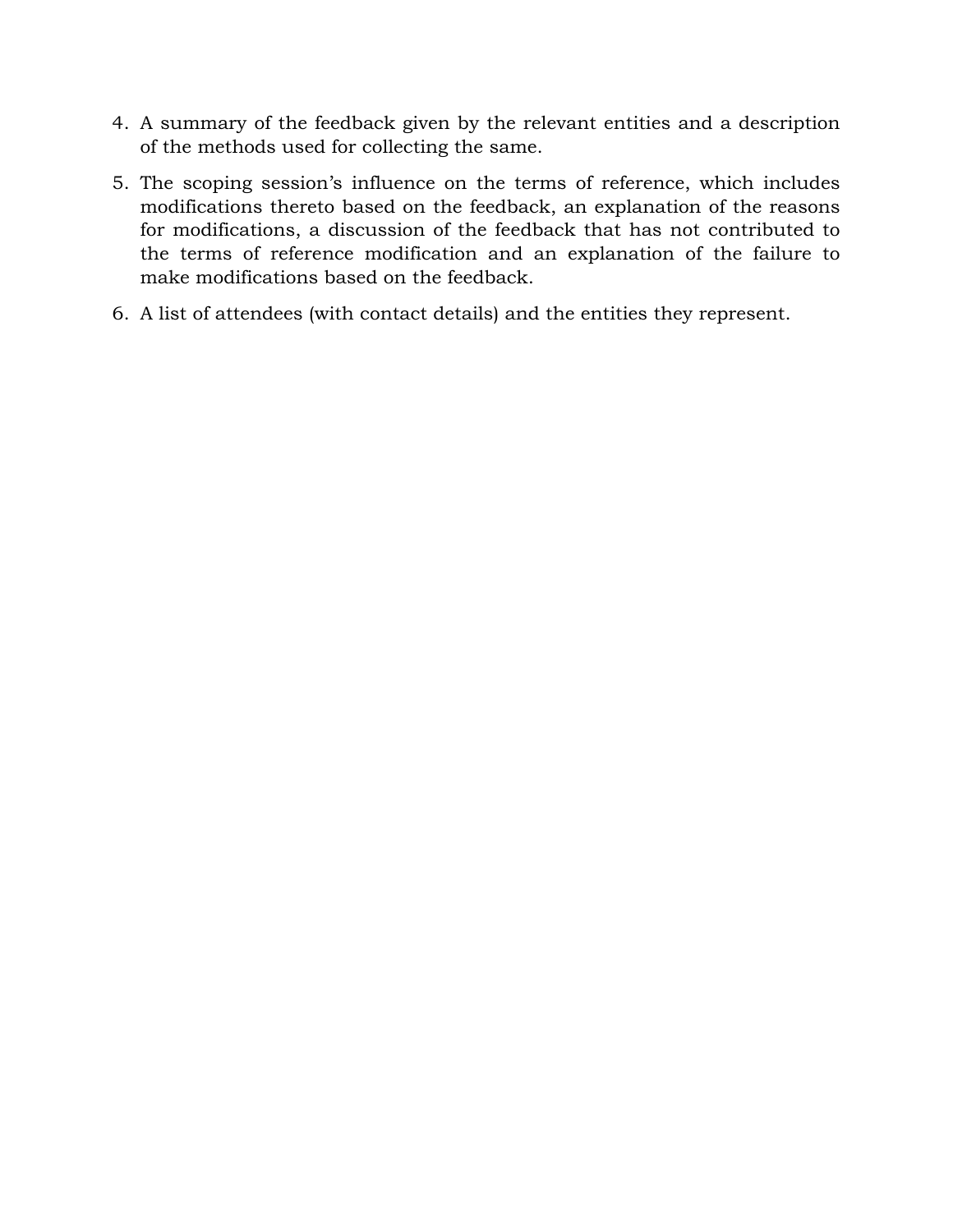# **Appendix 5**

# **Developmental Activity Site Selection Conditions**

| Project                                         |                                                                                                                                                                                                      | Distance from<br>population,<br>and sensitive<br>facilities | Distance from<br>polluting<br>facilities                                                                                          | Distance<br>from<br>main<br>road |
|-------------------------------------------------|------------------------------------------------------------------------------------------------------------------------------------------------------------------------------------------------------|-------------------------------------------------------------|-----------------------------------------------------------------------------------------------------------------------------------|----------------------------------|
|                                                 | Food factories that do not generate<br>a.<br>odors such as:<br>(biscuit, cady, sweet, pastry, chips,<br>meat, pasta, water, juice,<br>canned<br>vegetable, fruit and pickle factories and<br>mills). | 250 m                                                       | 250 m                                                                                                                             |                                  |
|                                                 | b. Food factories that generate odors,<br>such as:<br>(vegetable and animal oils and halva<br>factories).                                                                                            | $1 \text{ km}$                                              | 500 m and 1<br>km from<br>landfills and<br>wastewater<br>treatment<br>plants                                                      | 100 m                            |
|                                                 | Yeast and alcoholic drink factories.<br>$\mathbf{c}$ .                                                                                                                                               | $2 \text{ km}$                                              | 500 m and 1<br>km from<br>landfills and<br>wastewater<br>treatment<br>plants                                                      | 100 m                            |
| 1. Food factory site<br>conditions:             | d. Dairy factories                                                                                                                                                                                   | 250 m                                                       | 250 m and 500<br>m from landfills<br>and wastewater<br>treatment<br>plants                                                        |                                  |
|                                                 | Dairy plants (manual)<br>e.                                                                                                                                                                          |                                                             | 250 m and 50<br>m from cow,<br>goat and<br>poultry farms;<br>and 500 m from<br>landfills and<br>wastewater<br>treatment<br>plants |                                  |
|                                                 | Water plants and glass filling lines.<br>f.                                                                                                                                                          |                                                             | 250 m and 50<br>m from cow,<br>goat and<br>poultry farms;<br>and 500 m from<br>landfills and<br>wastewater<br>treatment<br>plants |                                  |
| Slaughterhouse<br>2.<br>site conditions         |                                                                                                                                                                                                      | $2 \text{ km}$                                              |                                                                                                                                   | 300 m                            |
| 3. Animal protein<br>factory site<br>conditions |                                                                                                                                                                                                      | $5 \text{ km}$                                              |                                                                                                                                   | $2 \text{ km}$                   |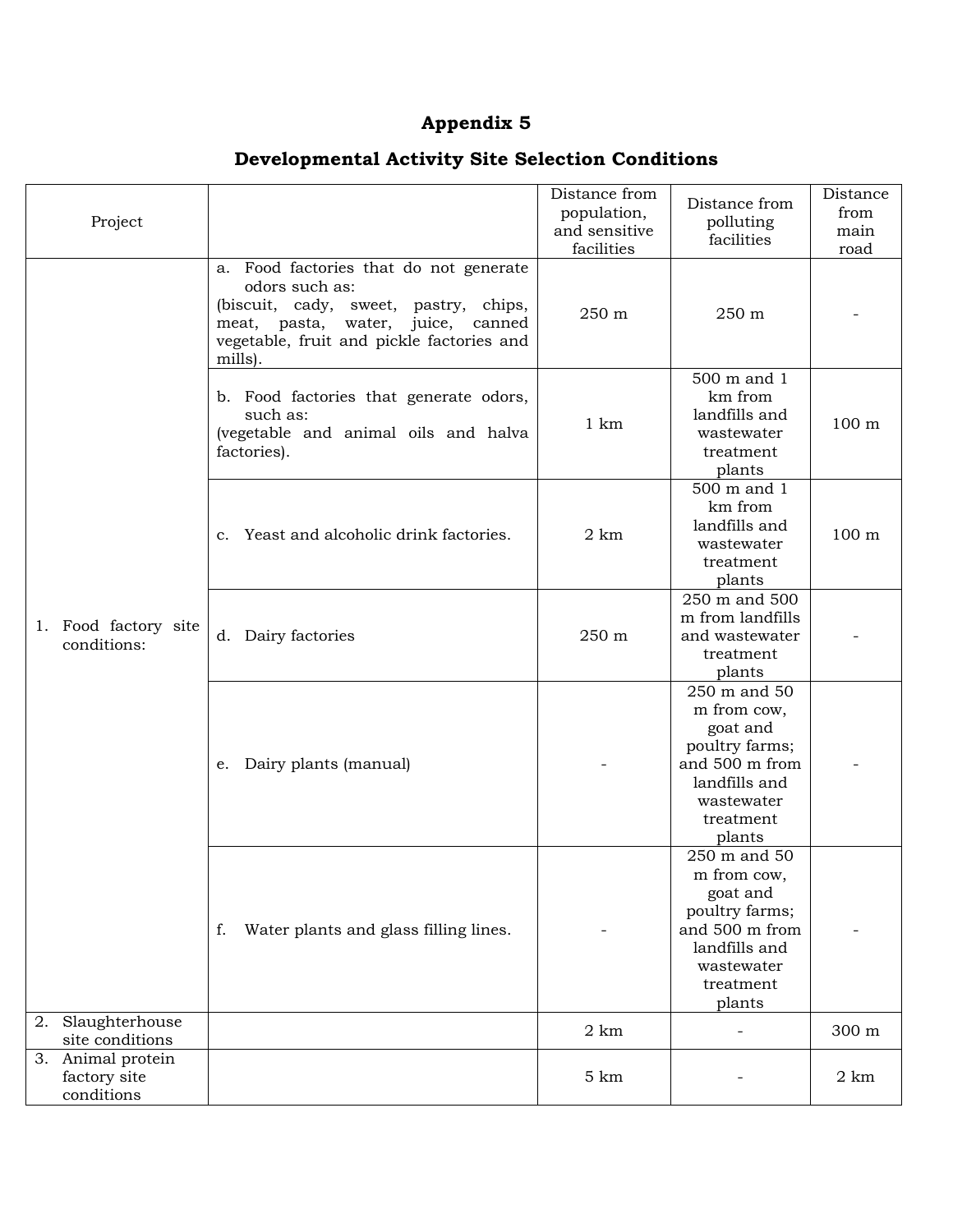|    | 4. Sponge factory   | 500 m |                          | 100 <sub>m</sub>   |
|----|---------------------|-------|--------------------------|--------------------|
|    | site conditions     |       |                          |                    |
|    | 5. Potash, glass    |       |                          |                    |
|    | sand, gypsum,       |       |                          |                    |
|    | metal extraction    |       |                          |                    |
|    | and smelting,       |       |                          |                    |
|    | acids, oxidizing    |       |                          |                    |
|    | materials,          |       |                          |                    |
|    | chlorine, calcium   |       |                          |                    |
|    | carbonates,         |       |                          |                    |
|    | fertilizers,        |       |                          |                    |
|    | pesticides,         |       |                          |                    |
|    | petroleum           | 3 km  |                          | 200 m              |
|    | derivatives,        |       |                          |                    |
|    | tanning,            |       |                          |                    |
|    | explosives, paper,  |       |                          |                    |
|    | cardboard, rock     |       |                          |                    |
|    | wool projects and   |       |                          |                    |
|    | paper and           |       |                          |                    |
|    | cardboard           |       |                          |                    |
|    |                     |       |                          |                    |
|    | recycling plants    |       |                          |                    |
|    | site conditions     |       |                          |                    |
|    | 6. Detergent and    |       |                          |                    |
|    | paint factories     |       |                          |                    |
|    | and metal           | 500 m |                          | 50 <sub>m</sub>    |
|    | formation plants    |       |                          |                    |
|    | site condtions      |       |                          |                    |
|    | 7. Textile, glass,  |       |                          |                    |
|    | paint spraying      |       |                          |                    |
|    | activities using    |       |                          |                    |
|    | organic solvents,   |       |                          |                    |
|    | small metal         |       |                          |                    |
|    | smelters and        |       |                          |                    |
|    | minters of less     | 1 km  | $-50$ m                  |                    |
|    | than 100 tons per   |       |                          |                    |
|    | months, electric    |       |                          |                    |
|    | paint factories     |       |                          |                    |
|    | and fertilizer      |       |                          |                    |
|    | mixing plants site  |       |                          |                    |
|    | conditions          |       |                          |                    |
| 8. | Wood and metal      |       |                          |                    |
|    | furniture (with no  |       |                          |                    |
|    | smelting or         | 200 m |                          | $50 \; \mathrm{m}$ |
|    | drawing) plant      |       |                          |                    |
|    | site conditions     |       |                          |                    |
|    | 9. Plastic (bags,   |       |                          |                    |
|    | glasses, rolls,     |       |                          |                    |
|    | tanks) and          |       |                          |                    |
|    |                     | 250 m |                          | $50\ {\rm m}$      |
|    | polystyrene         |       |                          |                    |
|    | factory site        |       |                          |                    |
|    | conditions          |       |                          |                    |
|    | 10. Plastic crusher | 500 m | $\overline{\phantom{0}}$ | $50 \; \mathrm{m}$ |
|    | site conditions     |       |                          |                    |
|    | 11. Aerobic organic | 3 km  | $\overline{\phantom{a}}$ | $500~\mathrm{m}$   |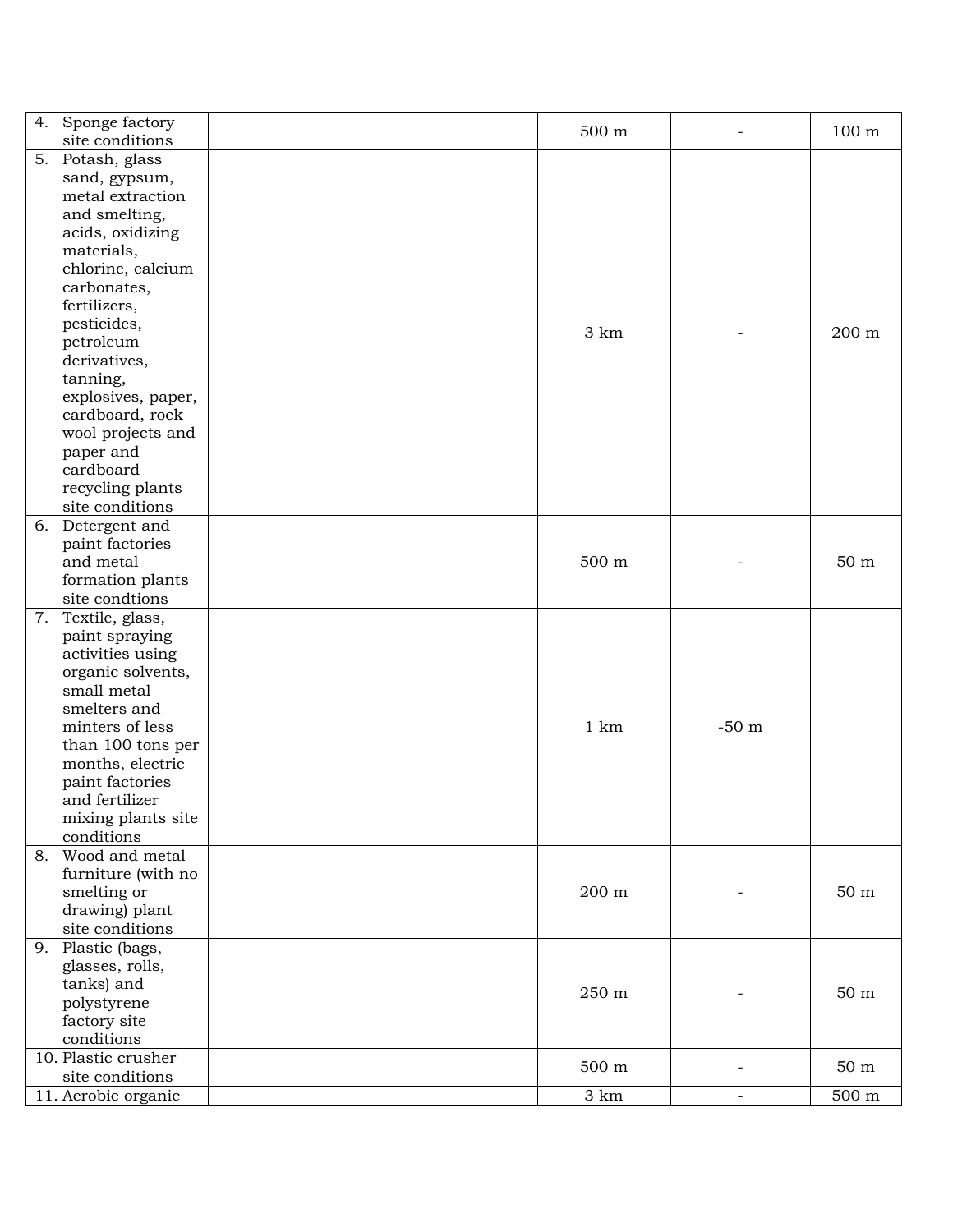| compost project                       |                     |                    |
|---------------------------------------|---------------------|--------------------|
| site conditions                       |                     |                    |
| 12. Anaerobic organic                 |                     |                    |
| compost project                       | $2 \text{ km}$      | 200 m              |
| site conditions                       |                     |                    |
| 13. Dry waste sorting                 |                     |                    |
| project site                          |                     |                    |
| conditions (paper,                    | 500 m               | 50 <sub>m</sub>    |
| cardboard,                            |                     |                    |
| plastic etc.)                         |                     |                    |
| 14. Material recovery                 |                     |                    |
| facilities project                    | $1 \text{ km}$      | 100 <sub>m</sub>   |
| site conditions                       |                     |                    |
| 15. Mechanical and                    |                     |                    |
| biological                            |                     |                    |
| treatment of                          |                     |                    |
| material recovery                     | $2 \text{ km}$      | 200 m              |
| project site                          |                     |                    |
| conditions                            |                     |                    |
| 16. Transformational                  |                     |                    |
| plant with                            |                     |                    |
| capacity of 1 to                      |                     |                    |
| 50 tons per day                       | 500 m               | 100 m              |
| project site                          |                     |                    |
| conditions                            |                     |                    |
| 17. Transformational                  |                     |                    |
| plant with                            |                     |                    |
| capacity                              |                     |                    |
| exceeding 50 tons                     | 1 km                | 200 m              |
| per day project                       |                     |                    |
| site conditions                       |                     |                    |
| 18. Landfill project                  |                     |                    |
|                                       |                     |                    |
| with a capacity of<br>1 to 1.000 tons | 3 km                | 500 m              |
|                                       |                     |                    |
| per year project<br>site conditions   |                     |                    |
|                                       |                     |                    |
| 19. Landfill project                  |                     |                    |
| with a capacity                       |                     |                    |
| exceeding 1.000                       | 5 km                | 1 km               |
| tons per year                         |                     |                    |
| project site                          |                     |                    |
| conditions                            |                     |                    |
| 20. Battery recycling                 |                     |                    |
| (lead smelting)                       | 3 km                | $500~\mathrm{m}$   |
| project site                          |                     |                    |
| conditions                            |                     |                    |
| 21. Tire and oil                      |                     |                    |
| recycling by                          |                     |                    |
| chemical or                           | $2 \text{ km}$      | $500~\mathrm{m}$   |
| thermal                               |                     |                    |
| treatment project                     |                     |                    |
| site conditions                       |                     |                    |
| 22. Brik, tile and                    | $500 \; \mathrm{m}$ | $50 \; \mathrm{m}$ |
| stone and marble                      |                     |                    |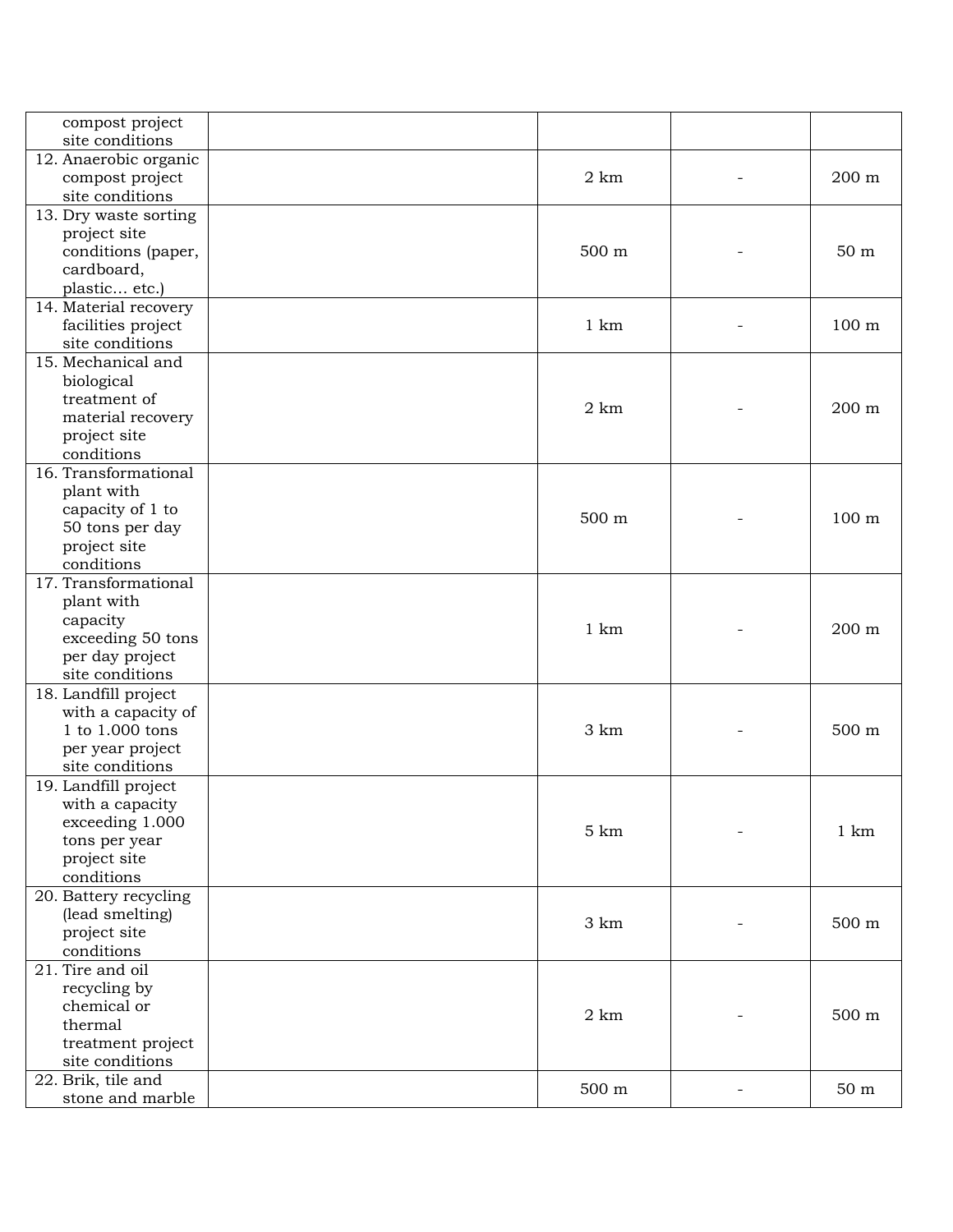| saw plant site<br>conditions        |                                            |                 |                |                  |
|-------------------------------------|--------------------------------------------|-----------------|----------------|------------------|
| 23. Sand, stone and                 |                                            |                 |                |                  |
|                                     |                                            |                 |                |                  |
| marble quarries<br>and raw material |                                            |                 |                |                  |
|                                     |                                            | $1 \text{ km}$  |                | 300 m            |
| extraction                          |                                            |                 |                |                  |
| quarries project                    |                                            |                 |                |                  |
| site conditions                     |                                            |                 |                |                  |
| 24. Ready concrete                  |                                            |                 |                |                  |
| mixer project site                  |                                            | 1 km            |                | 200 m            |
| conditions                          |                                            |                 |                |                  |
| 25. Debris quarries                 |                                            |                 |                |                  |
| project sire                        |                                            | $2 \text{ km}$  |                | 300 m            |
| conditions                          |                                            |                 |                |                  |
| 26. Natural resources               |                                            |                 |                |                  |
| mining (such as                     |                                            |                 |                |                  |
| gypsum,                             |                                            |                 |                |                  |
| phosphate,                          |                                            | $2 \text{ km}$  |                | 300 m            |
| pozzolana) project                  |                                            |                 |                |                  |
| site conditions                     |                                            |                 |                |                  |
| 27. Cement                          |                                            |                 |                |                  |
| phosphate                           |                                            |                 |                |                  |
| factories and                       |                                            |                 |                |                  |
| petroleum                           |                                            | 8 km            |                | $1 \text{ km}$   |
| refinery site                       |                                            |                 |                |                  |
|                                     |                                            |                 |                |                  |
| conditions                          |                                            |                 |                |                  |
| 28. Asphalt mixer                   |                                            | $2 \text{ km}$  |                | 500 m            |
| site conditions                     |                                            |                 |                |                  |
| 29. Carwash and oil                 |                                            |                 |                |                  |
| change station                      |                                            | 50 <sub>m</sub> |                |                  |
| site conditions                     |                                            |                 |                |                  |
|                                     | Food, medicine and wood and metal          | 20 m            |                |                  |
|                                     | furniture warehouses.                      |                 |                |                  |
| 30. Warehouse site                  | Chemicals wrapped in form of storages      |                 |                |                  |
| conditions                          | with a capacity of one ton or more         | 250 m           |                | 50 <sub>m</sub>  |
|                                     | warehouses and chemicals filled in         |                 |                |                  |
|                                     | barrels warehouses.                        |                 |                |                  |
|                                     | Fossil fuel-powered generation stations    | $2 \text{ km}$  |                | 500 m            |
|                                     | Wind plant projects                        | 700 m           | $\blacksquare$ | 300 m            |
|                                     | Solar energy projects of PV or CPV type    |                 |                |                  |
|                                     | with a generation capacity exceeding 5     | $100 \text{ m}$ |                |                  |
| 31. Energy projects                 | mega watts                                 |                 |                |                  |
|                                     | Solar energy projects of CLFR              |                 |                |                  |
|                                     | Parabolic Trough and Dish Stirling type    | $1 \text{ km}$  |                |                  |
|                                     | projects                                   |                 |                |                  |
| 32. Medical waste                   |                                            |                 |                |                  |
|                                     | Outside the urban planning                 | 500 m           |                | 100 <sub>m</sub> |
| factories using                     |                                            |                 |                |                  |
| technologies /                      | Within the industrial, light industrial or |                 |                |                  |
| devices                             | craft industrial zones                     | 250 m           |                | 50 <sub>m</sub>  |
| alternatives for                    |                                            |                 |                |                  |
| combustion on a                     | Within the commercially planned areas      |                 |                |                  |
| commercial basis                    |                                            |                 |                |                  |
| 33. Fish farms                      | Less than one ton                          | 200 m           |                | 100 <sub>m</sub> |
|                                     | From 1 to 10 tons                          | $500 \text{ m}$ |                | 200 m            |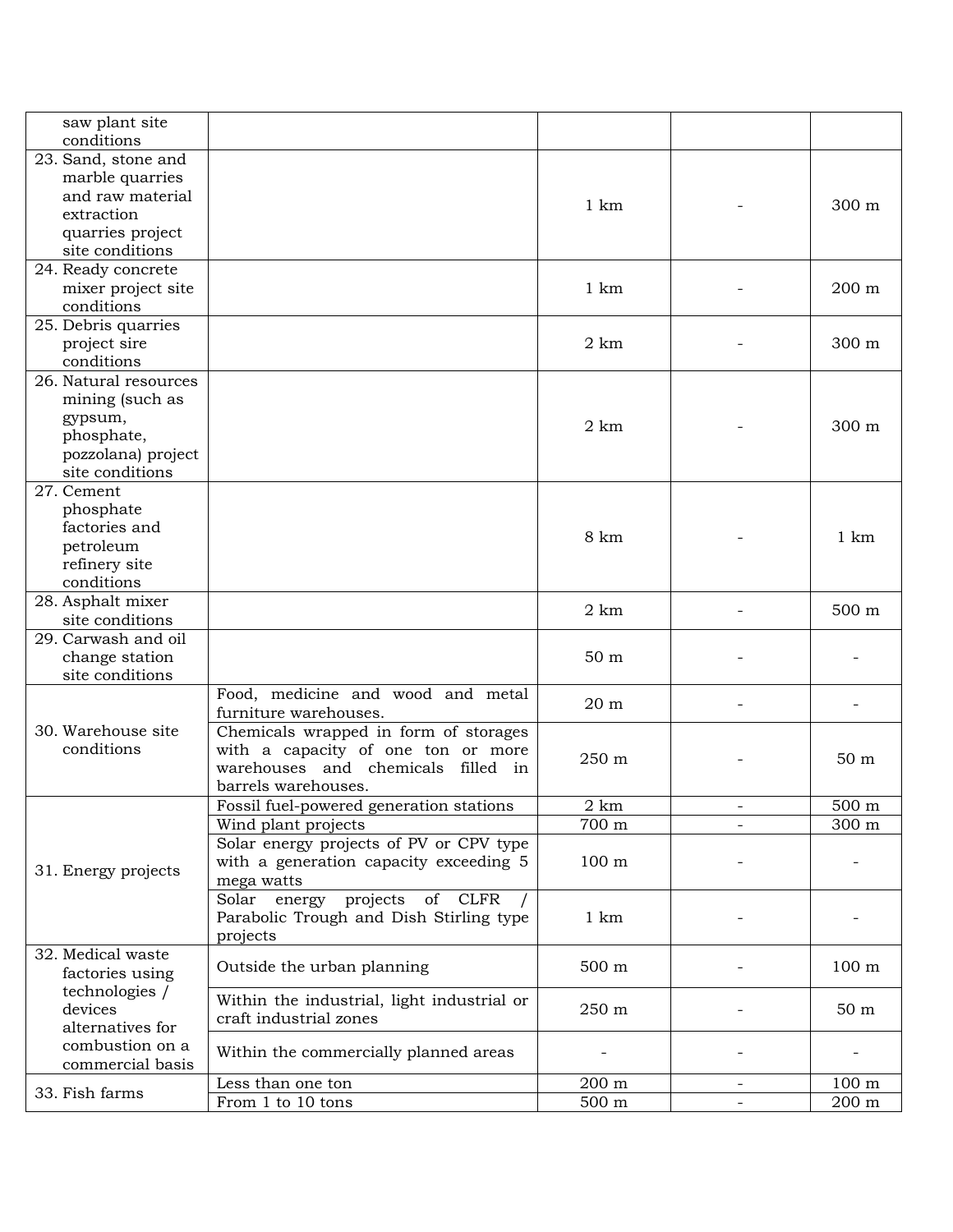|                     | Over 10 tons                              | 1 km              | $\overline{\phantom{a}}$ | 300 m              |
|---------------------|-------------------------------------------|-------------------|--------------------------|--------------------|
|                     | 1 chicken coop of 500 $m2$                | $0.5 \mathrm{km}$ |                          | 200 m              |
|                     | 2 chicken coops of $1.000$ m <sup>2</sup> | $0.6 \mathrm{km}$ |                          | $250\ {\rm m}$     |
|                     | 3 chicken coops of $1.500$ m <sup>2</sup> | $0.7$ km          | $\overline{a}$           | $\overline{300}$ m |
|                     | 4 chicken coops of $2.000$ m <sup>2</sup> | $0.8 \text{ km}$  | $\overline{\phantom{a}}$ | 350 m              |
|                     | 5 chicken coops of 2.500 m <sup>2</sup>   | $0.9 \text{ km}$  | $\overline{\phantom{a}}$ | 400 m              |
|                     | 6 chicken coops of 3.000 $m2$             | $1.0 \text{ km}$  | $\overline{\phantom{a}}$ | 450 m              |
|                     | 7 chicken coops of $3.500$ m <sup>2</sup> | $1.1 \text{ km}$  | $\equiv$                 | 500 m              |
| 34. Poultry farms*  | 8 chicken coops of 4.000 m <sup>2</sup>   | $1.2 \text{ km}$  | $\overline{\phantom{a}}$ | 550 m              |
|                     | 9 chicken coops of 4.500 $m2$             | $1.3 \text{ km}$  | $\overline{\phantom{a}}$ | 600 m              |
|                     | 10 chicken coops of 5.000 $m2$            | 1.4 km            |                          | 650 m              |
|                     | 11 chicken coops of 5.500 m <sup>2</sup>  | $1.5 \mathrm{km}$ | $\overline{\phantom{0}}$ | 700 m              |
|                     | 12 chicken coops of $6.000 \text{ m}^2$   | $1.6 \mathrm{km}$ | $\blacksquare$           | 750 m              |
|                     | 13 chicken coops of 6.500 m <sup>2</sup>  | $1.7 \text{ km}$  | $\overline{\phantom{a}}$ | 800 m              |
|                     | 14 chicken coops of 7.000 m <sup>2</sup>  | $1.8 \text{ km}$  |                          | 850 m              |
|                     | 15 chicken coops of 7.500 m <sup>2</sup>  | $1.9 \text{ km}$  |                          | 900 m              |
|                     | From 1 to 100 ewes                        | $0.5 \mathrm{km}$ | $\equiv$                 | 200 m              |
|                     | From 101 to 200 ewes                      | $1.0 \text{ km}$  | $\overline{\phantom{a}}$ | 300 m              |
|                     | From 201 to 400 ewes                      | $1.5 \mathrm{km}$ | $\overline{a}$           | 400 m              |
|                     | From 401 to 800 ewes                      | $2 \text{ km}$    | $\equiv$                 | 500 m              |
| 35. Sheep farm**    | From 801 to 1600 ewes                     | $2.5 \text{ km}$  | $\blacksquare$           | 600 m              |
|                     | From 1601 to 3200 ewes                    | 3 km              | $\overline{\phantom{a}}$ | 700 m              |
|                     | From 3201 to 6400 ewes                    | 3.5 km            |                          | 800 m              |
|                     | From 6401 to 12800 ewes                   | 4 km              | $\equiv$                 | 900 m              |
|                     | From 12800 ewes and above                 | 4.5 km            | $\equiv$                 | $1.000$ m          |
|                     | From 1 to 20 cows                         | $1.0 \text{ km}$  |                          | 200 m              |
|                     | From 21 to 40 cows                        | $1.5 \mathrm{km}$ | $\overline{\phantom{0}}$ | 300 m              |
|                     | From 41 to 80 cows                        | $2 \text{ km}$    | $\overline{\phantom{a}}$ | 400 m              |
|                     | From 81 to 160 cows                       | $2.5 \text{ km}$  | $\overline{\phantom{a}}$ | $500 \text{ m}$    |
| 36. Cow farms***    | From 161 to 320 cows                      | 3 km              | $\overline{\phantom{0}}$ | 600 m              |
|                     | From 321 to 640 cows                      | 3.5 km            | $\overline{\phantom{a}}$ | 700 m              |
|                     | From 641 to 1280 cows                     | 4 km              | $\overline{a}$           | 800 m              |
|                     | From 1281 to 2560 cows                    | 4.5 km            | $\overline{a}$           | 900 m              |
|                     | 2561 cows and above                       | 5 km              | $\overline{a}$           | 1.000 m            |
| 37. Horse farms**** | From 1 to 5 horses                        | $0.5 \mathrm{km}$ | $\overline{\phantom{a}}$ | 200 m              |
|                     | From 6 to 10 horses                       | $0.6 \mathrm{km}$ | $\overline{\phantom{a}}$ | 200 m              |
|                     | From 11 to 20 horses                      | $0.7 \text{ km}$  | $\overline{\phantom{a}}$ | 200 m              |
|                     | From 21 to 40 horses                      | $0.8 \mathrm{km}$ | $\blacksquare$           | 200 m              |
|                     | From 41 to 80 horses                      | $0.9 \text{ km}$  |                          | 200 m              |
|                     | From 81 to 160 horses                     | $1.0 \text{ km}$  |                          | 200 m              |

### **\*Poultry farm site conditions:**

- a. No poultry farm or poultry hatchery may be built or licensed within an urban plan area.
- b. A hatchery may be established within the boundaries of a land on which a poultry farm exists, provided that the hatchery is at least 50 meters away from the nearest chicken coop, so it is totally separated from breeding houses and has an entrance independent from the farm entrance.